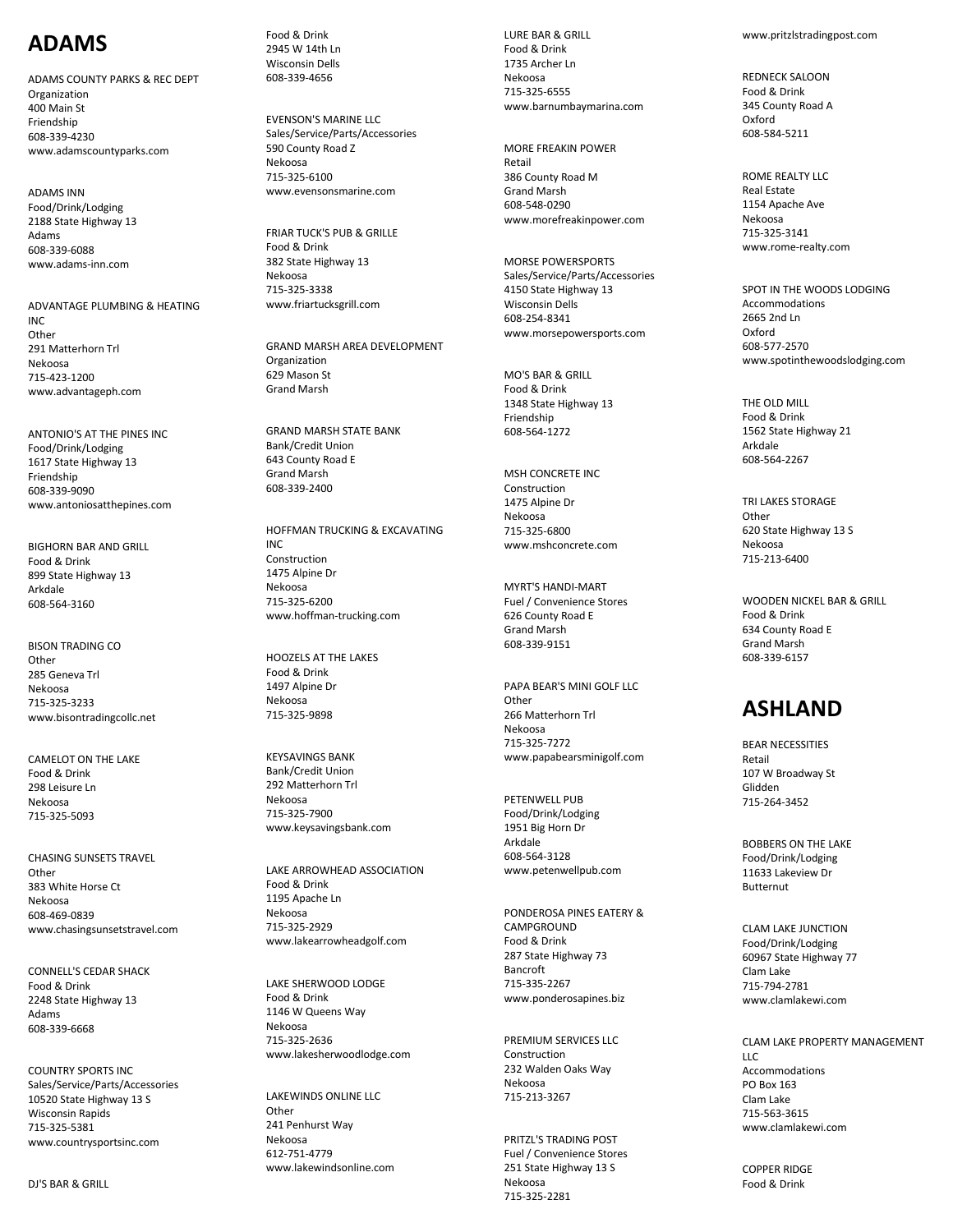129 E Bennett St Mellen 715-274-3464

DOUBLE D'S PUB AND PIZZA LLC Food & Drink 109 2nd St Butternut 715-769-3509

DROP TINE BAR AND GRILL Food/Drink/Lodging 29409 Railroad Ave Mellen 715-274-3000

DROP TINE BAR AND GRILL Food/Drink/Lodging 29253 Railroad Ave Mellen 715-274-3000

DUSTY'S SALOON Food & Drink 351 Lake Dr Mellen 715-274-9283

GLIDD-INN Food & Drink 23258 State Highway 13 & 77 Glidden 715-264-3000

GREAT ESCAPE AT CEDAR LODGE LLC Accommodations 2964 N Hiawatha Rd Butternut 262-370-0018 www.thegreatescapeatcedarlodge.co m

HIGH BRIDGE OASIS Food & Drink 39187 State Highway 13 High Bridge 715-274-4200

JONES BAR Food & Drink 75895 Lake Galilee Rd Mellen 715-274-6053

MELLEN CENEX MIDLAND SERVICES Fuel / Convenience Stores 101 Wilderness Dr Mellen 715-274-2448

MELLEN MOTEL Accommodations 914 S Main Street Mellen 715-274-2401 www.themellenmotel.com and Facebook

NORTHLAND FOODS, HARDWARE HANK & CLARK Fuel / Convenience Stores 108 S Main St

Mellen 715-274-6336

RANSOM'S PLACE Food & Drink 60998 State Highway 77 Clam Lake 715-794-2272

RIDGE RUNNERS Food & Drink 113 E Main St Butternut 715-769-3424

RIVER ROCK INN AND BAIT SHOP Food/Drink/Lodging 1200 W Lakeshore Dr Ashland 715-682-3232 www.riverrockinn.net

RM PROPERTY MANAGEMENT LLC Accommodations 23742 Cemetery Rd Clam Lake 715-638-0484 www.rentnorthernwi.com

ROXY'S BAR & GRILL Food & Drink 201 Grant St Glidden 715-264-6900

SCHROEDER MOTEL Accommodations 172 E First St Glidden 715-264-4401

SUPER 8 BY WYNDHAM ASHLAND Food/Drink/Lodging 1610 Lakeshore Dr W Ashland 715-682-9377 www.super8.com

THE BEAR CROSSING Fuel / Convenience Stores 171 W Broadway St Glidden 715-264-3451

THE DEAD SQUIRREL Food & Drink 264 Grant St Glidden

THE NORTHERN LURE RESORT Food/Drink/Lodging 23913 Preib Rd Glidden 715-264-3677 www.northernlure.com

TRAIL HEAD LODGE Accommodations 61023 State Highway 77 Clam Lake 715-638-0484 www.rentnorthernwi.com

#### **BARRON**

AMERICINN MOTEL - RICE LAKE Accommodations 2906 S Pioneer Ave Rice Lake 800-634-3444 www.americinn.com/hotels/wi/ricela ke

AMERIVU INN & SUITES - RICE LAKE Accommodations 1710 S Main St Rice Lake 800-992-1669 www.amerivuinn.com/ricelake

BARRONETT BAR & GRILL Food & Drink 2976 State Highway 63 N Barronett 715-822-3648 www.barronettBarGrill.com

BEST WESTERN INN - RICE LAKE Accommodations 2835 S Main St Rice Lake 800-528-1234 www.bestwesternwisconsin.com/ricel ake-hotels

BUCKHORN BAR & GRILL Food & Drink 510 River Ave N Prairie Farm 715-455-2825

CURRIER'S LAKEVIEW LODGE Accommodations 2010 21 1/4th St Rice Lake 800-433-5253 www.currierslakeview.com

FULL THROTTLE SPORTS LLC Sales/Service/Parts/Accessories 2098 18 3/4th St Rice Lake 715-736-9494 www.fullthrottlesports.net

GOSNELL'S PACKER INN Food & Drink 225 River Ave S Prairie Farm 715-455-1369

HAUCK POWER SPORTS Sales/Service/Parts/Accessories 2072 19th St Rice Lake 715-234-6195 www.hauckpowersports.com

HOLIDAY INN EXPRESS & SUITES - RICE LAKE Accommodations 824 Bear Paw Ave Rice Lake 715-736-7444

www.hiexpress.com/ricelakewi

LEHMAN'S SUPPER CLUB Food & Drink 2911 S Main St Rice Lake 715-234-2428

LONA'S CORNER CAFE Food & Drink 309 County Road SS & N Haugen 715-234-6110

LURED IN RESORT Food & Drink 1211 N Potato Lake Rd Chetek 715-353-2725 www.luredinresort.com

MICROTEL INN & SUITES - RICE LAKE Accommodations 2771 Decker Dr Rice Lake 888-202-4223 www.microtelinn.com/ricelake

NARROWS RESORT Food/Drink/Lodging W15010 County Road D Chetek 715-924-4053 www.narrowsresort.net

OLD 53 BAR & GRILL Food & Drink N328 Old 53rd St New Auburn 715-237-2666

PULLMAN MOTEL Accommodations 903 Hammond Ave Rice Lake 715-234-7919 www.ourpullmanmotel.net

STODOLA PRECISION PERFORMANCE Sales/Service/Parts/Accessories 2040 23rd St Rice Lake 715-234-3630 www.stodolaperformance.com

SUPER 8 MOTEL - RICE LAKE Accommodations 2401 S Main St Rice Lake 800-800-8000 www.super8.com

# **BAYFIELD**

AARON GUSKI CONSTRUCTION LLC Construction 13335 County Road H Iron River 715-209-1094 www.buildagc.net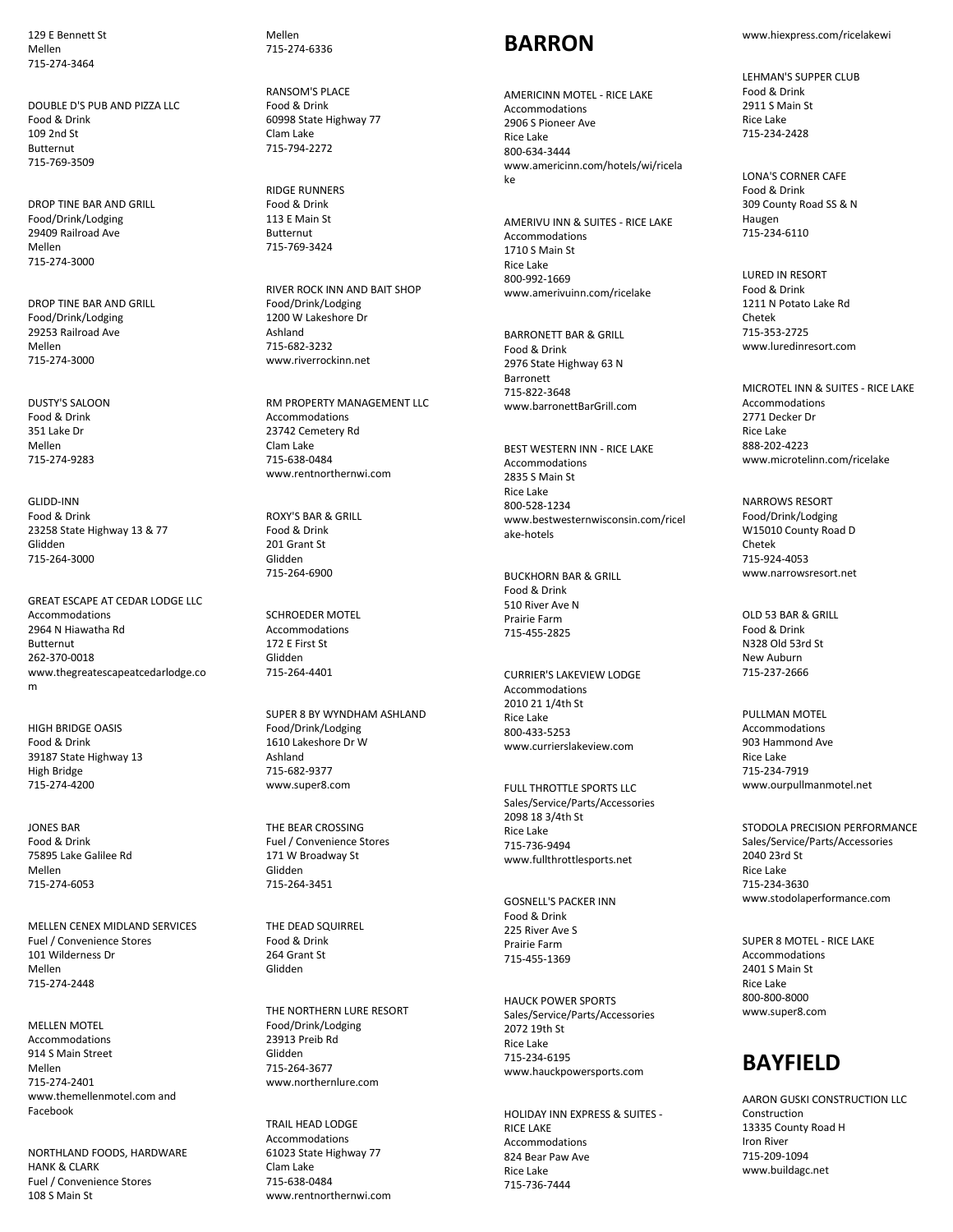AMMO'S EVERGREEN TAVERN Food & Drink 20105 County Road M Cable 715-794-2245 www.ammosevergreen.com

ANTHONY JENNINGS & CREW REAL ESTATE Real Estate 10 N 1st St Bayfield 715-292-6513

BARNES TRADING POST - WILDERNESS INN Food/Drink/Lodging 4170 County Road N Barnes 715-979-1267 www.barnestradingpost.com

**BIRCHES** Food & Drink 42730 Birch Bend Rd Cable 715-794-2486 www.thebirchesrestaurant.com

BRICK HOUSE CAFE Food & Drink 13485 Reynolds St Cable 715-798-5432 www.thebrickhousecafe.net

CABLE TRIPLE G Fuel / Convenience Stores 13300 County Road M Cable 715-798-3444

CEDAR LODGE STEAKHOUSE & GRILLE Food & Drink 3760 County Road N Barnes 715-795-2223 www.cedarlodgesteakhouse.com

CROSSWINDS Food & Drink 1805 Buck n Bass Rd Solon Springs www.crosswindsresortandcampgroun d.com

DELTA DINER Food & Drink 14385 County Road H Delta 715-372-6666 www.deltadiner.com

DRUMMING WOODS B&B Accommodations 14791 McNaught Rd Cable 715-798-5010 www.drummingwoodsbandb.com

FLYING EAGLE RESORT Food/Drink/Lodging 61925 Basswood Rd

Iron River 715-372-4615 www.flyingeagleresort.com

FOUR SEASONS RESORT Accommodations 44705 Birch Point Rd Cable 715-798-2346 www.4seasonsresort.net

FRENCHIE'S LLC Sales/Service/Parts/Accessories 115 W Bayfield St Washburn 715-373-5301

FROSTY'S OUTPOST Food & Drink 62480 E County Road H Mason 715-492-7468

GARMISCH USA RESORT Food/Drink/Lodging 23040 Garmisch Rd Cable 715-794-2204 www.garmischresort.com

GEORGIA'S BAR-N-GRILL Food & Drink 11050 S Ellison Lake Rd Barnes 715-795-2121

Hank's Landing Food/Drink/Lodging 25200 Garden Lake Rd Cable 715-794-2318

JIM'S BAIT Fuel / Convenience Stores 2995 Lake Rd Barnes 715-795-3150

LOON SALOON Food & Drink 45135 County Road D Cable 715-794-2265 www.loonsaloon.com

MICRON CONSTRUCTION Construction 63305 Phantom Lake Rd Iron River 715-209-4363

MOGASHEEN RESORT Accommodations 23380 Missionary Point Dr Cable 715-794-2113 www.mogasheen.net

NAPA AUTO PARTS - WASHBURN Sales/Service/Parts/Accessories 26 E Bayfield St Washburn

#### 715-373-5669

PAGACS BAR Food & Drink 24895 State Highway 2 Ashland 715-746-2511

PINE POINT LODGE- IRON RIVER Accommodations 10775 Pine Point Rd Iron River 715-372-8711 www.pinepointlodge.net

PIONEER BAR Food & Drink 47010 County Road D Cable 715-794-2169

PJ'S CABIN STORE Food & Drink 1040 Lake Rd Barnes 715-795-2561

PLA-MOR Food & Drink 44400 County Road D Cable 715-794-2145 www.plamorlakenamakagon.net

R C DECOY INN Food & Drink 53025 State Highway 27 Barnes 715-795-2556

ROSS MARINE Sales/Service/Parts/Accessories 77300 Washington Ave Washburn 715-373-2446

SCENIC DRIVE RESORT Food/Drink/Lodging 12770 Scenic Dr Iron River 715-372-4336 www.scenicdrive.com

SELL'S PINE CREEK PIT STOP Food & Drink 21655 Moquah Pit Rd Ashland 715-746-2070 www.pinecreekpitstop.com

SPARKY'S BAR & GRILL Food & Drink 30990 Nolander Rd Washburn 715-373-0659 www.sparkysandannis.com

SWANSON'S SEAMLESS GUTTERS Construction 16830 County Road H Mason 715-274-2613

www.swansonseamless.com

THE WASHRURN INN Accommodations 123 Harbor View Dr Washburn 715-373-5671 www.innatwashburn.com

THE WINDSOR Food & Drink 50750 Outlet Bay Rd Barnes 715-795-2315

TRI-LAKE TIMBERS INC Accommodations 69210 E Long Lake Rd Iron River 715-372-4627 www.trilaketimbers.com

VALHALLA VIEW PUB & GRUB Food & Drink 26490 Freedom Valley Dr Washburn 715-373-2037 www.pubngrub.net

WASHBURN HARDWARE & SPORT LLC Hardware 110 W Bayfield St Washburn 715-373-5401 www.washburnhardware.com

WHITE RIVER SALOON Food & Drink 59460 Mason Main St Mason 715-765-4760

WOODY'S FOOD & SPIRITS Food & Drink 86985 Lenawee Rd **Herbster** 715-774-3338

## **BROWN**

KEN'S SPORTS OF GREEN BAY Sales/Service/Parts/Accessories 4455 Veteran's Ave Suamico 920-264-0858

MCGEORGE'S PUR Food & Drink 415 George St De Pere 920-217-0377

TEAM MOTORSPORTS Sales/Service/Parts/Accessories 1890 Mid Valley Dr De Pere 920-983-8326 www.team-motorsports.com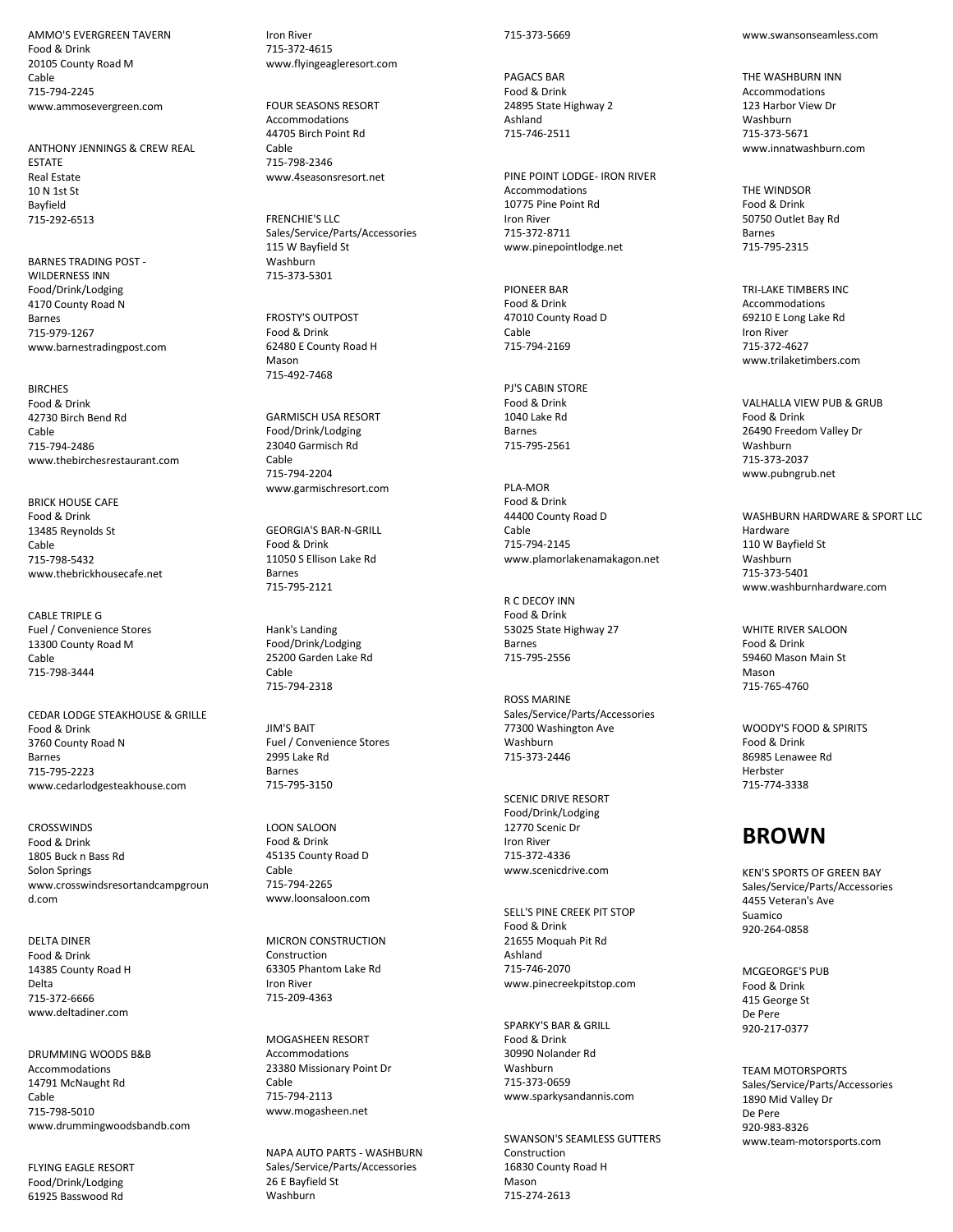## **BUFFALO**

ALLIANCE BANK Bank/Credit Union 245 S Eau Claire St Mondovi 715 -926 -4234 www.alliancebank.us

ALMA HOTEL Food/Drink/Lodging 201 N Main St Alma 608 -685 -3380

B & S EXPRESS Fuel / Convenience Stores 126 S Belvidere St Buffalo City 608 -248 -2084

BRIAN'S NEW MOON Food & Drink S15782 State Highway 35 Alma 608 -685 -9797

BUCKNUCKLES BAR & GRILL Food & Drink S1501 State Highway 88 Alma 608 -685 -4501

BUFFALO SALOON Food & Drink 101 E 5th St Cochrane 608 -248 -1230

CONRAD'S AUTO SALVAGE Automotive E9889 10th Ave Mondovi 715 -875 -4500 www.conradsautosalvage.com

CROSS RIDGE RETREAT Accommodations W715 Jacob Kiel Rd Fountain City 608 -863 -1321 www.crossridgeretreat.com

LIL'S COCHRANE INN Food & Drink 101 N Main St Cochrane 608 -248 -2999

NORTH END PUB AND GRILL Food & Drink 214 N Main St Cochrane 608 -248 -3773 www.northendpubandgrill.com

RIVER RATZ SALOON Food & Drink 356 W 16th St Buffalo City 608 -248 -2337

#### www.riverraztz.biz

SEYMORE AND APRIL'S PONDEROSA Food & Drink S1926 State Highway 88 Alma 608 -685 -4448

SUN RISE INN Accommodations 860 E Main St Mondovi 715 -926 -5926 www.sunriseinnmondovi.com

TELL BAR & GRILL Food & Drink S1480 County Road II Alma 608 -685 -3202

THE BROTHEL Food & Drink S3165 County Road M Fountain City 608 -279 -9248 www.TheBrothelTavern.com

THE COVE Food & Drink 175 S River Rd Buffalo City 608 -248 -2683 www.buffalocitycove.com

THE NEIGHBORS LOUNGE AND LANES Food & Drink 101 N Main St Cochrane 608 -248 -3030

WAUMANDEE HAUS LLC Food/Drink/Lodging S2020 County Road U Waumandee 608 -626 -2371

WAUMANDEE STATE BANK Bank/Credit Union S2021 County Road U Waumandee 608 -626 -3131 www.waumandeesbank.com

## **BURNETT**

10TH HOLE Food & Drink 7768 County Road U **Webster** 715 -866 -7107

A & H COUNTRY MARKET Fuel / Convenience Stores 2398 County Road A Spooner 715 -635 - 8429

ADVENTURES CAFE & PUB Food & Drink

7710 Park St Siren 715 -349 -8500

BEST WESTERN - NORTHWOODS LODGE Accommodations 23986 State Highway 35 Siren 715 -349 -7800 www.bestwestern.com

BIG BEAR LAKE CONDOS **Accommodations** 30579 County Road H Webb Lake 952 -367 -7460 www.webblakecondos.com

BIG MIKE'S OUTDOOR SPORT SHOP Sales/Service/Parts/Accessories 6659 State Highway 70 Siren 715 -349 -2400

BLOCK & CLEAVER ARTISAN MEAT S Grocery/Food Related 7991 1st St Siren 715 -349 -7282 www.blockandcleaver.com

BOONE DOCKS MARINE Sales/Service/Parts/Accessories 25208 State Highway 35 Siren 715 -866 -7850 www.boonedocksmarine.com

BRICKFIELD BREWING Food & Drink 130 W Olson Dr Grantsburg 715 -463 -1900 www.brickfieldbrewing.com

BRUCE'S AUTO REPAIR Automotive 7496 Main St W Webster 715 -866 -4100

BUMPS BAR & DEVILS LAKE RESORT Food & Drink 27625 Gables Rd **Webster** 715 -866 -4509 www.devilslakeresort.com

BURNETT DAIRY CO -OP/CHEESE STORE - FUEL & BISTRO Fuel / Convenience Stores 11631 State Highway 70 Grantsburg 715 -689 -2467 www.burnettdairy.com

CABARET Food & Drink 30331 County Road H Webb Lake 715 -259 -4440

CASHMAN EXCAVATING, LLC Construction County Road C Danbury 715 -733 -0664 www.CashmanExcavating.com

CONNORS SERVICE STATION Fuel / Convenience Stores 26548 Lakeland Ave N Webster 715 - 866 -4166 www.connorsservicestation.com

CROW BAR TAVERN Food & Drink 5046 County Road A Webster 715 -866 -8869

DARLA & CLIFF'S COUNTRY STORE Fuel / Convenience Stores 200 W Benson Ave Grantsburg 715 -463 -3003

FISH BOWL BAR Food & Drink 30799 State Highway 35 & 77 Danbury 715 -656 -7076

GANDY DANCER SALOON Food & Drink 7576 County Road U Danbury 715 -866 -9977

GLIDERS BAR & GRILL Food & Drink 29770 Long Lake Rd Webb Lake 715 -259 -3522

HILLSIDE INN BAR & GRILL Food & Drink 33595 State Highway 35 Danbury 715 -244 - 3731

HOUMAN'S RESORT Food & Drink 29460 CCC Rd Danbury 715 -656 -7299

HUMMER'S RENDEZVOUS Food & Drink 115 E Madison Ave Grantsburg 715 -463 -2322

IKE WALTON LODGE Food/Drink/Lodging 7861 Birch St Danbury 715 -866 -7101 www.IkeWaltonLodge.com

JED'S LAKE LOUNG E Food & Drink 24787 Clam Lake Dr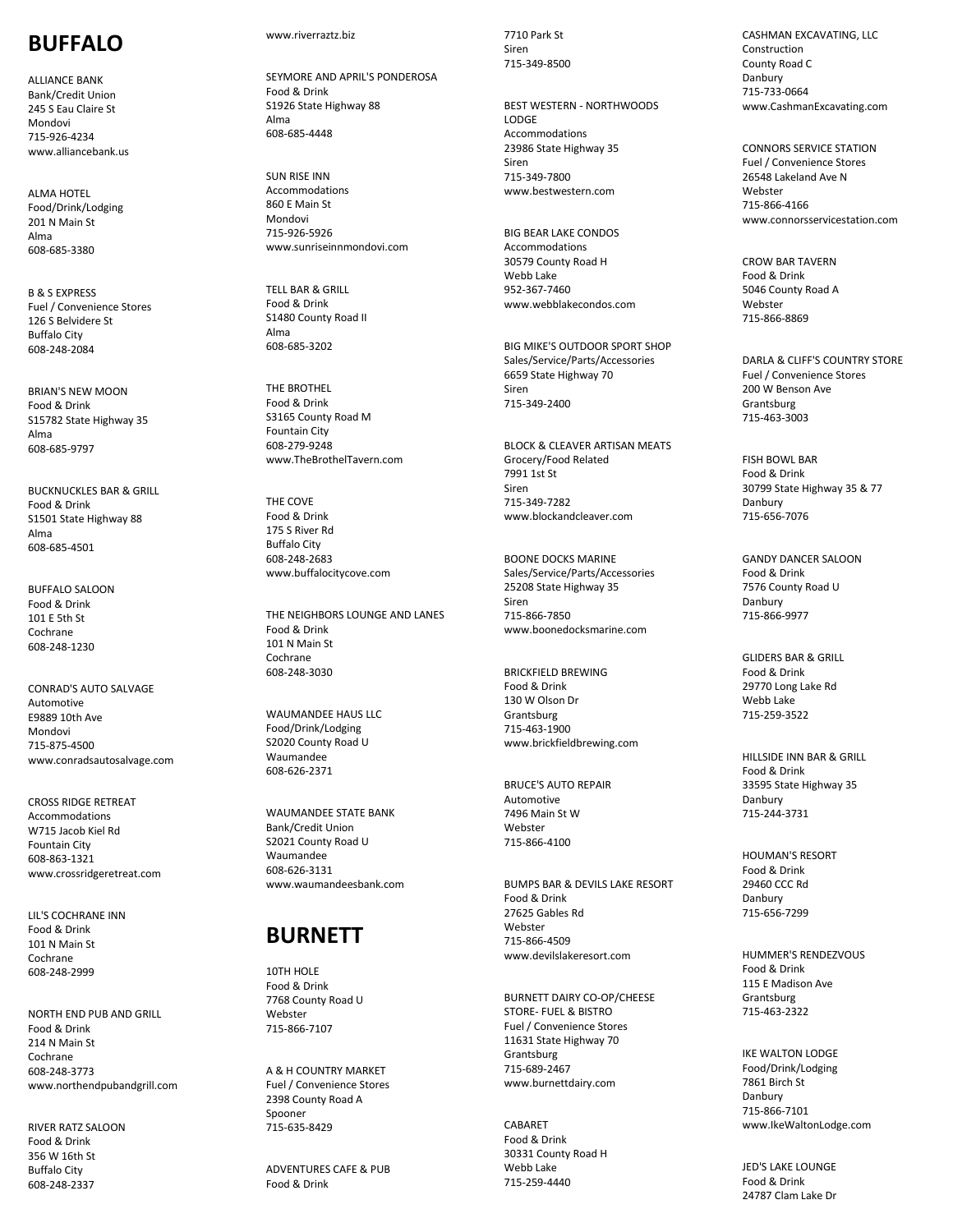Siren 715-349-5120

JOHNSON'S YELLOW LAKE LODGE Food & Drink 27924 Yellow Lake Rd **Webster** 715-866-4354

KRIS' PHEASANT INN & SPORTS BAR Food & Drink 7694 W Main St Siren 715-349-5755

LEGION - FOX HOLE Food & Drink 108 N Oak St Grantsburg 715-463-5724

LILY LAKE TAVERN Food & Drink 5891 County Road A Webster 715-866-6000

LOG CABIN STORE & EATERY Fuel / Convenience Stores 30217 State Highway 35 & 77 Danbury 715-656-3116 www.logcabinstoredanbury.com

LUMBERJACK SALOON & EATERY Food & Drink 30575 County Road H Webb Lake 715-259-3329 www.lumberjacksaloonandeatery.co m

MADSEN PEST MANAGEMENT, LLC Sales/Service/Parts/Accessories 7256 Kruger Rd Webster 715-791-4777 www.madsenpest.com

MALLARD LAKE RESORT Food/Drink/Lodging 3880 Norman's Landing Rd Webster 715-866-7576 www.mallardlakeresort.com

MCGRAW LAKE TAVERN Food & Drink 34002 State Highway 35 Danbury 715-244-3056

MIDTOWN TAVERN Food & Drink 25196 State Highway 35 Siren 715-866-4357

MINIT MART - GRANTSBURG Fuel / Convenience Stores 639 W State Highway 70 **Grantsburg** 

715-463-5000

NEXTGEN POWER SPORTS OF WEBB LAKE Sales/Service/Parts/Accessories 30336 County Road H Webb Lake 715-259-3311 www.nextgen-companies.com

NORTHWOODS BAR - DANBURY Food & Drink 30180 County Road H Danbury 715-259-3543

NORTHWOODS EXTREME OUTFITTERS Retail 24115 Howe Rd Webster 715-791-8185

OAK RIDGE INN BAR & GRILL Food/Drink/Lodging 31543 Webb Lake Dr Danbury 715-303-1171 www.oakridgecampground.com

OAKLAND STORE Fuel / Convenience Stores 7396 County Road U Danbury 715-866-7315

POUR HOUSE Food & Drink 24136 State Highway 35 & 70 Siren 715-349-2954 www.pourhouse.net

ROSENTHAL'S RESORT Food/Drink/Lodging 30925 Namekagon Rd Webb Lake 715-259-3363 www.rosenthalsresort.com

SQUARE ONE FOODS Grocery/Food Related 7991 1st St Siren 715-349-5656

SWEENY'S BAR Food & Drink 8515 County Road FF Webster 715-866-7400 www.sweenysbar.com

T-DAWGS Food & Drink 429 E State Highway 70 Grantsburg 715-463-6888

TESORA RESTAURANT & THE **WOODSHED** Food & Drink 23985 State Highway 35

Siren 715-349-7878 www.tesorarestaurant.com

THE LODGE AT CROOKED LAKE Accommodations 24271 State Highway 35 Siren 715-349-2500

THE MAIN STORE Fuel / Convenience Stores 30328 County Road H Webb Lake 715-259-3311 www.main-store.com

THE SHOP BAR & GRILL Food & Drink 28422 County Road H Webster 715-635-6102

THE TAP BAR & GRILL Food & Drink 7408 Main St W **Webster** 715-866-9950

TIM'S BLACK & ORANGE BAR & BOWLING Food & Drink 7462 Main St **Webster** 715-866-8650

TOMMY'S TOO HIGH WINES, LLC Food & Drink 6004 E Bass Lake Rd Danbury

TRAILER CITY Sales/Service/Parts/Accessories 14075 State Highway 70 **Grantsburg** 715-463-2100 www.trailer-city.com

TRAILSIDE MOTEL Accommodations 30790 State Highway 35 & 77 Danbury 715-656-4050

VOYAGER VILLAGE Food & Drink 28851 Kilkare Rd Danbury 715-259-3382 www.voyagervillage.com

WEBB LAKE PIZZA Food & Drink 30940 County Road H Webb Lake 715-259-4040

WHAT THE HECK EATERY AND SPIRITS Food & Drink 27790 County Road A Spooner 715-635-7500

www.whattheheckeateryandspirits.co m

WHITETAIL WILDERNESS CAMPGROUND Food/Drink/Lodging 27225 State Highway 35 Webster 715-866-8276 / 715-866-4605

WILD BILL'S CENEX SPORTING GOODS & SPIRITS Fuel / Convenience Stores 26798 Lakeland Ave N Webster 715-866-4220

YELLOW RIVER SALOON & EATERY Food & Drink 27043 State Highway 35 Webster 715-866-7473

 $7I\Delta$ <sup>1</sup>S Food & Drink 26708 Lakeland Ave N **Webster** 715-866-4260

## **CHIPPEWA**

AMERIVU INN & SUITES Accommodations 555 S Broadway St Stanley 715-644-3332 www.amerivu.com

ANYTIME TRAILER RENTAL LLC Sales/Service/Parts/Accessories 17292 50th Ave Chippewa Falls 715-829-4685 www.anytimetrailer.com

ARNOLD BAR AND GRILL Food & Drink 33278 County Road M Sheldon

BATEMAN EXPRESS MART Fuel / Convenience Stores 19756 County Road X Chippewa Falls 715-723-7879

BIG MINNOW Food & Drink 26490 State Highway 27 Holcombe 715-595-6362

BIG SWEDES RESORT Food/Drink/Lodging 29840 State Highway 27 Holcombe 715-595-4284 www.bigswedes.com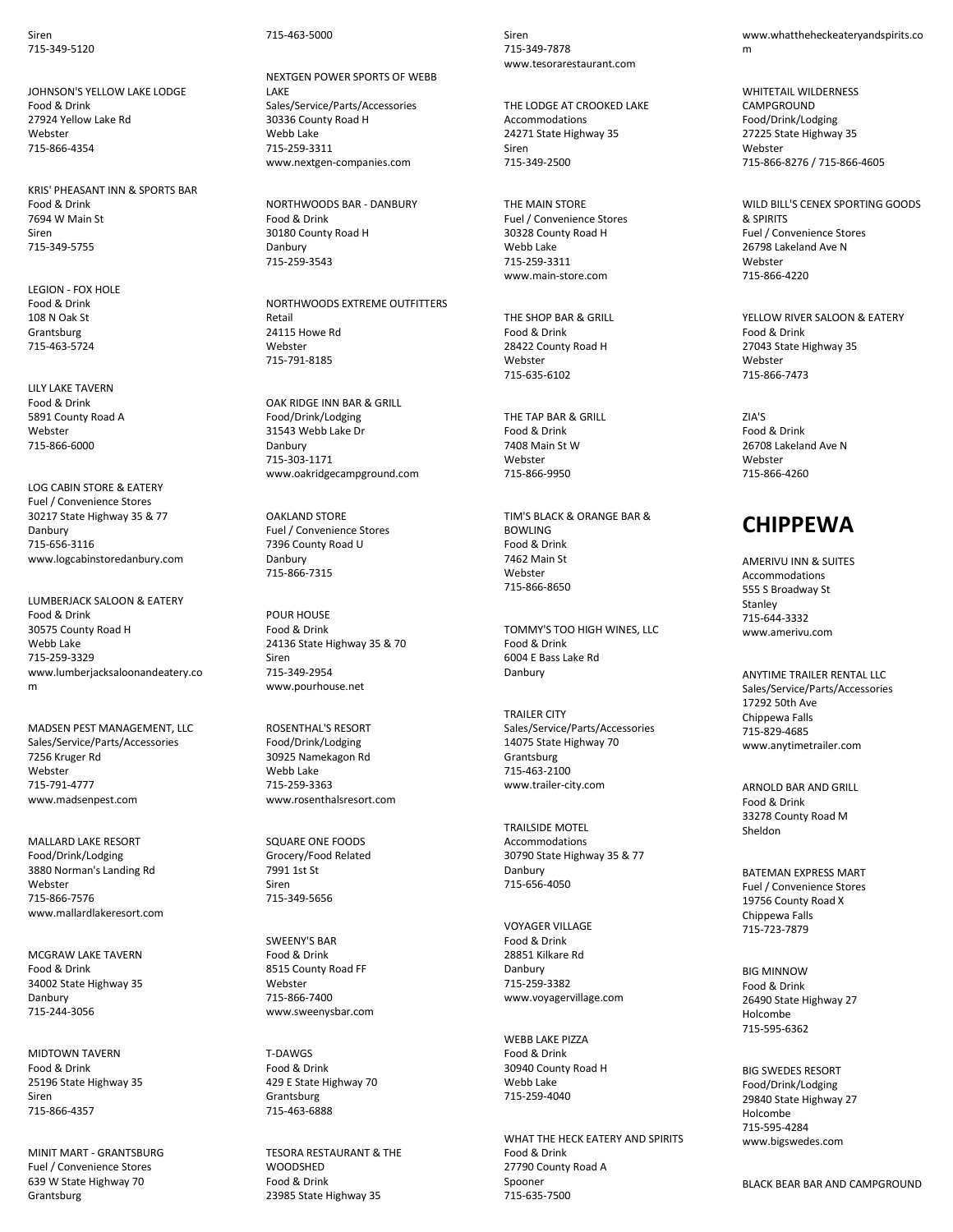Food & Drink 28249 250th St Holcombe 715-595-4639

BRIDGE STOP Fuel / Convenience Stores 330 W Main St New Auburn 715-237-2585

BUTCH & JACKIE'S BATEMAN TAVERN Food & Drink 19990 County Road X Chippewa Falls 715-723-9898

COUNTRY VILLA MOTEL & COUNTRY **CAMPGROUND** Accommodations 10765 County Road Q Chippewa Falls 715-288-6376 www.countryvillamotelandcamping.c om

EASTBAY LODGE Food & Drink 27325 268th Ave Holcombe 715-595-6251 www.EastbayHolcombe.com

FLATER'S RESORT Food/Drink/Lodging N270 County Road E Holcombe 715-595-4771 www.flatersresort.com

FROG AND THE FLY BISTRO PUB Food & Drink 27895 State Highway 40 New Auburn 715-967-2797 www.frogandfly.com

FROG HOP Food & Drink 23027 County Road X Cadott 715-289-4444 www.froghopllc.com

HILL HOUSE BAR AND GRILL Food & Drink 910 County Road X Boyd

PARADISE SHORE HOTEL Food/Drink/Lodging 26364 County Road M Holcombe 715-595-4227 www.paradiseshores4.com

PINE DRIVE BAR & GRILL Food & Drink 27339 250th St Holcombe 715-595-4201 www.pinedrive.com

TED'S TIMBERLODGE Food/Drink/Lodging 26064 County Road M Holcombe 715-595-4424 www.tedstimberlodge.com

Z'S FOOD & SPIRITS Food & Drink 19845 County Road X Chippewa Falls 715-861-5493

## **CLARK**

ABBYLAND TRUCK STOP Fuel / Convenience Stores 219 Plaza Dr Curtiss 715-223-6666 www.abbylandtravelcenter.com

ACE OIL EXPRESS Fuel / Convenience Stores 101 W Hill St Thorp 715-669-7444 / 715-797-2211

BB SMALL ENGINE Sales/Service/Parts/Accessories N14341 County Road D Owen 715-229-4994

CHUCK'S RIPP'S BAR & GRILL Food & Drink N11206 County Road Q Spencer 715-223-4571

COMBAT PARTS Other 314 W Cedar St Abbotsford 715-223-1300 www.combatparts.com

CREEKSIDE CONVENIENCE Fuel / Convenience Stores 132 W 3rd St Owen 715-229-4870

EL NORTENO Food & Drink 318 Plaza Dr Curtiss 715-223-2040 www.elnortenowi.net

FAIR BRIDGE INN & SUITES **Accommodations** 203 W Hill St Thorp 715-669-5959

MEADOWVIEW GOLF COURSE Food & Drink 800 W 3rd St Owen 715-229-2355

www.meadowviewgolfcourse.com

MIDWAY BAR Food & Drink 602 Division St **Withee** 715-229-4327

PAULA'S COUNTRY DINER Food & Drink 121 Division St Withee 715-229-2774

SILVER DOLLAR BAR & GRILL Food & Drink W8866 County Road N Thorn 715-669-3241

THE THIRSTY SQUIRREL Food & Drink 907 E 3rd St Owen 715-229-4400

TIME FLIES BAR & GRILL LLC Food & Drink N14395 County Road E Curtiss 715-223-6677

WITHEE A & W / MOBIL MART Fuel / Convenience Stores 212 Division St Withee 715-229-9933

WITHEE OIL CO INC Fuel / Convenience Stores 611 Mill St Withee 715-229-2661

# **COLUMBIA**

BUSHNELL FORD INC Automotive 205 S Main St Lodi 608-592-3276

CAMBRIA OIL Fuel / Convenience Stores N7442 State Highway 146 Cambria 920-348-5005 www.cambriaoilwi.com

CJF TRUCKING LLC **Other** W1733 County Road G Randolph 920-326-6253 / 920-210-3619

FISH TALES RESTAURANT Food & Drink W12690 State Highway 188 Lodi 608-592-4266

FITZ'S ON LAKE WISCONSIN Food & Drink W11602 County Road V Lodi 608-592-3302 www.fitzsonthelake.com

HARMONY GROVE BP Fuel / Convenience Stores N2695 Park St Lodi 608-592-4433

KD'S BAR & GRILL Food & Drink N1434 Fair St Lodi 608-592-4696

LAKESIDE BAR & GRILL Food & Drink W10960 Corning St Poynette 608-635-2959 www.lakesidelakewisconsin.com

LODI KWIK MART Fuel / Convenience Stores 430 N Main St Lodi 608-592-3848

LODI VALLEY SUITES Accommodations N1440 State Highway 113 Lodi 608-592-7331

LOG TAVERN PIZZA CO Food & Drink W10896 Spring Creek Rd Lodi 608-592-0641 www.logtavernpizza.com

LUCKY'S ON THE LAKE Food/Drink/Lodging W11579 County Road V Lodi 608-592-5825 www.luckysonthelake.com

MOJOZ SALOON Food & Drink 129 W Edgewater St Cambria 920-348-6656

NAPA AUTO PARTS - PORTAGE Automotive 125 E Edgewater St Portage 608-742-7191

NESS AUTO SALES & SERVICE Sales/Service/Parts/Accessories 910 N Main St Lodi 608-592-3848 www.nessautomotive.com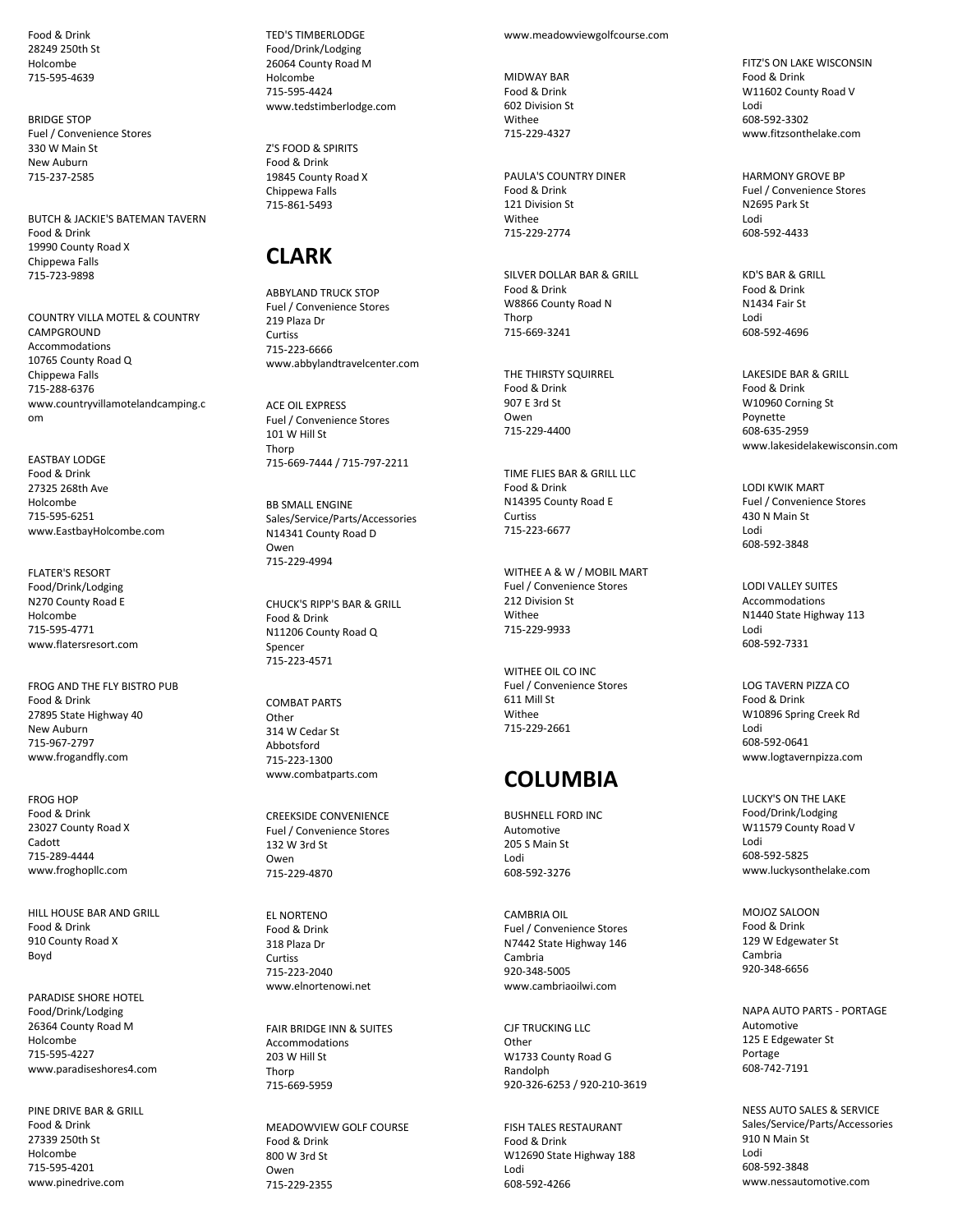SUNSET HARBOR BAR & GRILL Food & Drink N2103 State Highway 188 Lodi 608 -592 -7463

THE DUMP Food & Drink 105 W Edgewater St Cambria 920 -348 -5733

WADDI F INN Food & Drink N1430 State Highway 113 Lodi 608 -592 -0655

# **DANE**

ACKER EXCAVATING Landscaping 4865 Pheasant Branch Rd Middleton 608 -831 -7892

AESCHBACH AUTOMOTIVE LLC Automotive 7182 State Highway 14 Middleton www.aeschbachautomotive.com

BIO -CLEAN STATEWIDE SUPPLY INC Other 7352 Darlin Dr Ste 1 Dane 800 -553 -5573 www.bio -clean.com/bioclean

BOSTON'S RESTAURANT & SPORTS BAR Food & Drink 1370 Water Wheel Dr Waunakee 608 -850 -9785 www.bostons.com/locations/waunak ee.html

CARL F STATZ & SON INC Sales/Service/Parts/Accessories 6101 Hogan Rd Waunakee 608 -849 -4101 / 888 -86 7 -8289 www.carlfstatz.com

CG SCHMIDT Construction 11777 W Lake Park Dr Milwaukee www.cgschmidt.com

**CONTRIAL** Other 435 Investment Ct Verona www.contrail.com

CROSS PLAINS STORAGE Other 1451 Bourbon Rd Cross Plains

www.crossplainsstorage.com

DAVE'S WHITE ROCK BAR Food & Drink 596 State Highway 14 Brooklyn 608 -455 -1048 www.daveswhiterock.com

ENGELHART MOTORSPORTS Sales/Service/Parts/Accessories 1589 Greenway Cross Madison 608 -274 -2366 www.engelhart.com

MAIN STREET LANES Food & Drink 1721 Main St Cross Plains

MARKS PROPERTY SERVICE LLC Landscaping 7237 Tempe Dr Apt 78 Madison 608 -438 -4948

MICKEY D'S CORNER BAR Food & Drink 102 Dane St Dane 608 -849 -7837

PEG & DOC'S BAR & GRILL Food & Drink 106 Dane St Dane 608 -849 -6275

PERFECT TYPE & PRINT INC Printing 106 Commerce St DeForest 608 -846 -9866

PLASTIC INGENUITY **Other** 1017 Park St Cross Plains www.plasticingenuity.com

R BAR Food & Drink 7773 Martinsville Rd Cross Plains

S AND B CONSTRUCTION Landscaping 505 Pheasant Ct Mazomaine 608 -977 -0455

SILK EXOTIC Food & Drink 7302 State Highway 14 Middleton www.silkmadison.com

TAVERN LEAGUE OF WISCONSIN **Organization** 2817 Fish Hatchery Rd

Fitchburg 608 -270 -8591 / 800 -445 - 9221

TOOTSIES BAR & GRILL Food & Drink 115 E Main St Dane 608 -850 -5515

# **DODGE**

KELLY'S BAR & RESTAURANT Food & Drink W11794 Concord Rd Randolph 920 -326 -3580

KRAHN PERFORMANCE RACING Sales/Service/Parts/Accessories 510 E Burnett St Beaver Dam 920 -885 -9979

MISCHLER'S HWY 33 POWER CENTER LLC Sales/Service/Parts/Accessories N8077 State Highway 33 Beaver Dam 920 -885 -6552 www.mischlers.com

OTTERS INN BAR & GRILL Food & Drink 179 Stark St Randolph 920 -326 -4350

RED ARROW ADVERTISING & GUIDE SERVICE **Other** 4898 Foxfire Trl Middleton 608 -770 -3635 www.redarrowguide.com

WOODS LIQUOR LANDING Food & Drink N9070 County Road FW Randolph

## **DOOR**

AC TAP Food & Drink 9322 State Highway 57 Baileys Harbor 920 -839 -2426

AMERICINN MOTEL & SUITES - STURGEON BAY Accommodations 622 S Ashland Ave Sturgeon Bay 800 -634 -3444 / 920 -743 -5898

ANSCHUTZ PLUMBING & HEATING, INC Construction 7537 State Highway 57 Baileys Harbor

920 -839 -2211

APPLE CREEK RESORT Accommodations 9342 Spring Rd Fish Creek 800 -569 -0059 www.applecreekresort.com

BAILEYS 57 Fuel / Convenience Stores 7998 State Highway 57 Baileys Harbor 920 -839 -2114 www.baileys57station.com

BAILEYS HARBOR YACHT CLUB & RESORT Accommodations 8151 Ridges Rd Baileys Harbor 800 -927 -2492 www.bhycr.com

BAYSIDE TAVERN Food & Drink 4160 State Highway 42 Fish Creek 920 -868 -3441

BEACH HARBOR RESORT Accommodations 3662 N Duluth Ave Sturgeon Bay 800 -388 -8055

BIRCHWOOD LODGE Accommodations 10571 State Highway 57 Sister Bay 920 -854 -7195 www.birchwoodlodge.com

BIRMINGHAMS BAR Food & Drink 4709 Bayshore Rd Sturgeon Bay 920 -743 -5215

CARRINGTON PUB & GRILL Food & Drink 7643 Hillside Rd Egg Harbor 800 -273 -7877 www.carringtonpub.com

CASEY'S BBQ & SMOKEHOUSE Food & Drink 7855 State Highway 42 Egg Harbor 920 -868 -3038

CHERRY HILLS LODGE & GOLF COURSE **Other** 5905 Dunn Rd Sturgeon Bay 920 -743 -3240 www.golfcherryhills.com

CHIVES OF DOOR COUNTY Food & Drink 8041 State Highway 57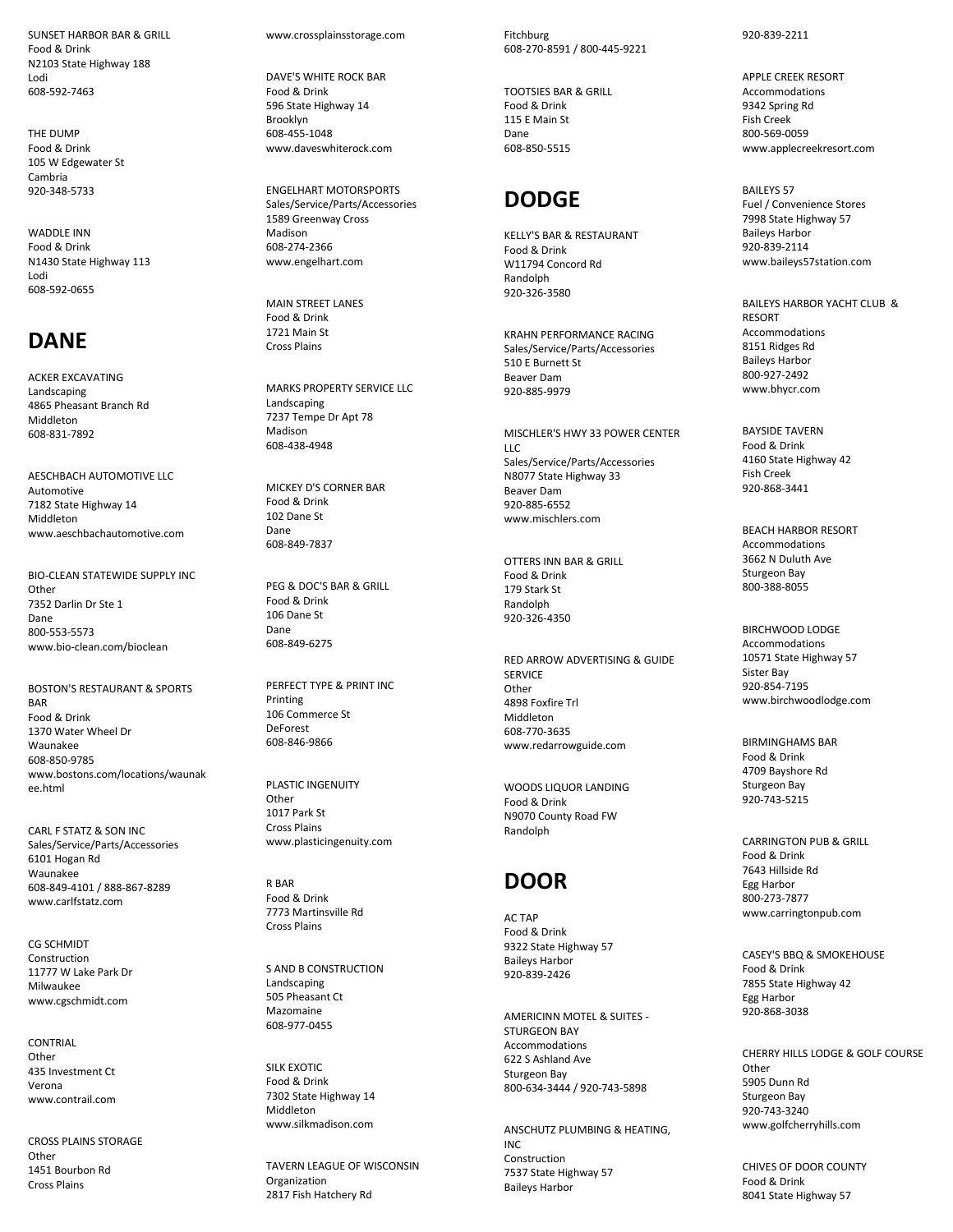Baileys Harbor 920-839-2000 www.chivesdoorcounty.com

CJ'S BAR AND GRILL Food & Drink 6962 County Road M Sturgeon Bay 920-743-9814

CORNERSTONE PUB Food & Drink 8123 State Highway 57 Baileys Harbor 920-839-9001 www.baileysharborcornerstonepub.c om

COUNTRY WALK AMOCO Fuel / Convenience Stores 2431 S Bay Shore Dr Sister Bay 920-854-5641

COYOTE ROADHOUSE Food & Drink 3026 County Road E Baileys Harbor 920-839-9192

DONNY'S GLIDDEN LODGE **RESTAURANT** Food & Drink 4670 Glidden Dr Sturgeon Bay 920-746-9460

DOOR COUNTY MOTORSPORTS Sales/Service/Parts/Accessories 3027 Enterprise Rd Sturgeon Bay 920-743-3999 www.doorcountymotorsports.com

DOOR PENINSULA SALES & STORAGE Sales/Service/Parts/Accessories 6565 Wilson Rd Sturgeon Bay 920-743-7297 www.doorpeninsulasales.com

DOOR STOP AMOCO/CULVERS Fuel / Convenience Stores 5581 Gordon Rd Sturgeon Bay 920-743-8459

DOVETAIL TRADING Fuel / Convenience Stores 10282 State Highway 57 Sister Bay 920-854-2002 www.dovetailtrading.com

ECONO FOODS Grocery/Food Related 1250 N 14th Ave Sturgeon Bay 920-743-8896 www.econotnc.com

EDGEWATER RESORT

Accommodations 10040 Water St Ephraim 920-854-2784 www.edge-waterresort.com

EDWARD JONES - ERRIN KOLDEN **Other** 51 W Walnut St Sturgeon Bay 920-746-2166

FISH CREEK BP Fuel / Convenience Stores 3871 State Highway 42 Fish Creek 920-868-2858

HARBOR RIDGE WINERY Food & Drink 4690 Rainbow Ridge Ct Egg Harbor 920-868-4321 www.harborridgewinery.com

HEART OF THE DOOR HOMESTEAD Accommodations 7665 County Road A Baileys Harbor 920-559-0418 www.airbnb.com/rooms/4709576

HIGH POINT INN Accommodations 10386 State Highway 42 Ephraim 920-854-9773 www.highpointinn.com

HOMESTEAD SUITES Accommodations 4006 State Highway 42 Fish Creek 920-868-3748 / 800-686-6621

INSTITUTE SALOON Food & Drink 4599 State Highway 57 Sturgeon Bay 920-743-1919

ISLAND FEVER BAR & GRILLE Food & Drink 6301 State Highway 57 Sturgeon Bay 920-823-2700

JILOT INSURANCE AGENCY Insurance 1150 N 14th Ave Sturgeon Bay 920-743-7924

JP EXPRESS Fuel / Convenience Stores 5493 Monument Point Rd Egg Harbor 920-743-1700

LOG DEN FOOD & SPIRITS Food & Drink 6626 State Highway 42

Egg Harbor 920-868-3888

MAIN STREET MARKET Grocery/Food Related 7770 State Highway 42 Egg Harbor 920-868-2120 www.doorcountygrocery.com

MAY'S SPORT CENTER Sales/Service/Parts/Accessories 75 W Maple St Sturgeon Bay 920-743-3838

MIKE'S PORT PUB Food & Drink 6269 State Highway 57 **Jacksonport** 920-823-2081 www.mikesportpub.com

MILL SUPPER CLUB Food & Drink 4128 State Highway 42 & 57 Sturgeon Bay 920-743-5044 www.themillsupperclub.com

MINK RIVER BASIN Food & Drink 12010 State Highway 42 Ellison Bay 920-854-2250

MOJO ROSA'S Food & Drink 7778 State Highway 42 Egg Harbor 920-868-3247 www.mojorosas-doorcounty.com

NEWPORT RESORT Accommodations 7888 Church Rd Egg Harbor 800-468-6160 www.newportresort.com

NIGHTINGALE SUPPER CLUB Food & Drink 1541 Egg Harbor Rd Sturgeon Bay 920-749-5593

ON DECK CLOTHING COMPANY Retail 4168 Main St Fish Creek 920-868-9091 www.ondeckclothing.com

ONE BARREL BREWING COMPANY Food & Drink 4633 Market St Egg Harbor 920-868-5262 www.onebarrelbrewing.com

OPEN HEARTH LODGE Accommodations

2669 S Bay Shore Dr Sister Bay 920-854-4890 www.openhearthlodge.com

ORCHARD COUNTRY WINERY & **MARKET** Food & Drink 9197 State Highway 42 Fish Creek 920-868-3479

PENINSULA PUB Food & Drink 7899 County Road A Baileys Harbor 920-839-2141

PHEASANT PARK RESORT Accommodations 2236 Mill Rd Sister Bay 800-392-3921 www.pheasantparkresort.com

POLICH EXCAVATING Construction 7731 Heritage Lake Rd Egg Harbor 920-493-7043 www.polichexcavating.com

ROADHOUSE OF CARLSVILLE Food & Drink 5790 State Highway 42 Sturgeon Bay 920-743-4966

S & R TRUCK CENTER INC Automotive 1027 Shiloh Rd Sturgeon Bay 920-746-0715

S STOP Fuel / Convenience Stores 922 S Duluth Ave Sturgeon Bay 920-743-9421

SISTER BAY MOBIL & SUB EXPRESS Fuel / Convenience Stores 2579 S Bay Shore Dr Sister Bay 920-854-6700

STAGE ROAD INN Food & Drink 2049 County Road S Sturgeon Bay 920-743-4807

STEVE RABACH STATE FARM AGENT Insurance 118 N 4th Ave Sturgeon Bay 920-743-7733

THE BULLPEN BAR AND GRILL Food & Drink 213 W Main St Forestville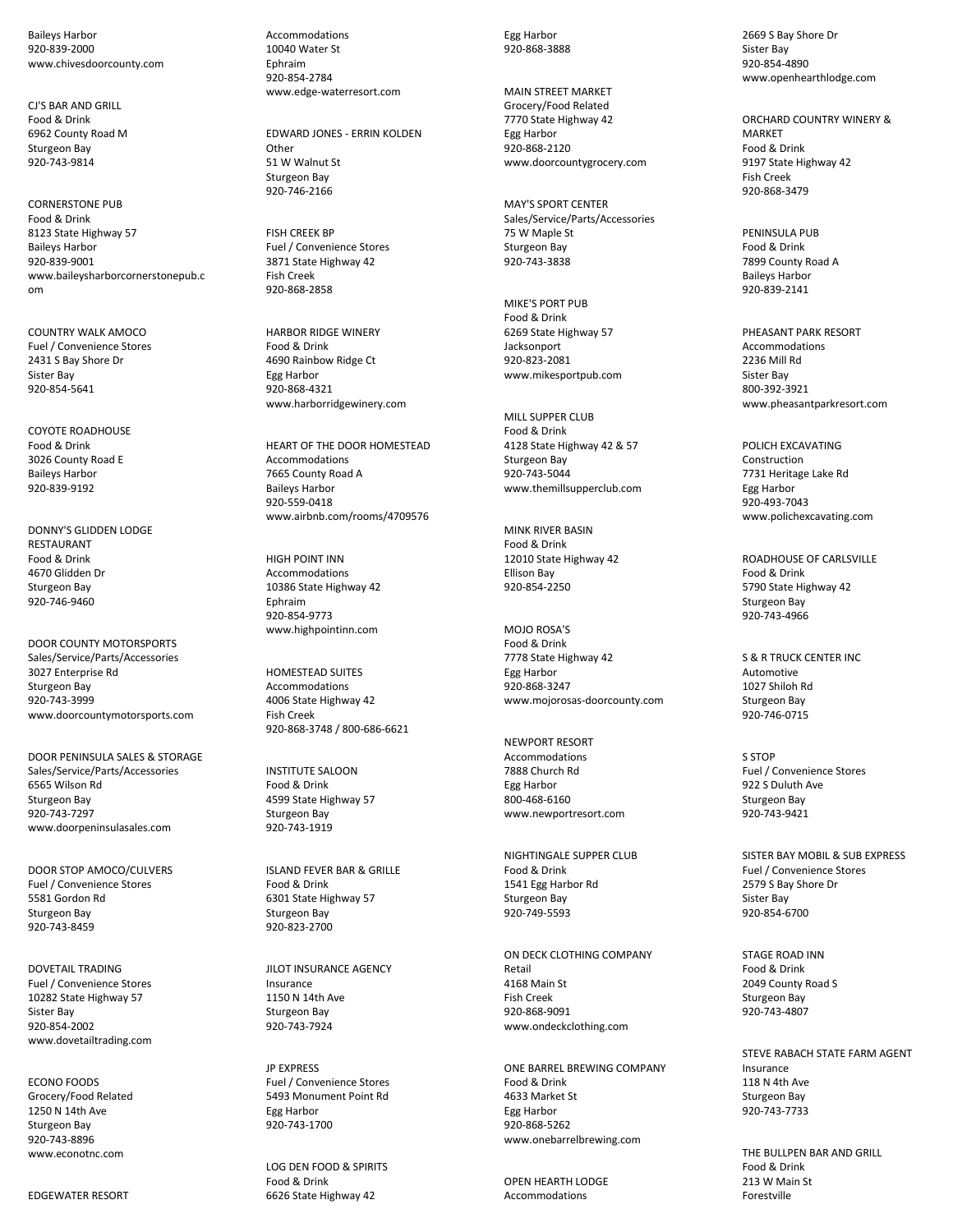THE FIRESIDE RESTAURANT Food & Drink 7755 State Highway 42 Egg Harbor 920 -868 -4800 www.TheFiresideRestaurant.com

THE HITCHING POST BAR AND GRILL Food & Drink 4849 Glidden Dr Sturgeon Bay 920 -818 -1114 www.thehitchingpostdoorcounty.com

THE LANDING RESORT Accommodations 7748 State Highway 42 Egg Harbor 920 -868 -3282

THE LANDMARK RESORT Accommodations 7643 Hillside Rd Egg Harbor 920 -868 -3205 www.thelandmarkresort.com

THE LODGE AT LEATHEM SMITH Food/Drink/Lodging 1640 Memorial Dr Sturgeon Bay 920 -743 -5555 www.thelodgeatls.com

THE RUSHES Accommodations 3014 Rushes Rd Baileys Harbo r 920 -839 -2730 www.therushes.com

VALMY HAPPY HOUR Food & Drink 4418 Whitefish Bay Rd Sturgeon Bay 920 -743 -6236

WASEDA FARMS Grocery/Food Related 7281 Logerquist Rd Baileys Harbor 920 -839 -2222 www.wasedafarms.com

WELSING FOODLAND Fuel / Convenience Store s 4436 Whitefish Bay Rd Sturgeon Bay 920 -743 -4651

WHITE GULL INN Food/Drink/Lodging 4425 Main St Fish Creek 800 -624 -1987 www.whitegullinn.com

WILD TOMATO Food & Drink 4023 State Highway 42 Fish Creek

920 -868 -3095 www.wildtomatopizza.com

# **DOUGLAS**

BOOTLEGGER'S BAR & GRILL Food & Drink 9384 E Wasko Rd Solon Springs 715 -466 -5554

BRIDGES INDIANHEAD TAVERN Food & Drink 6891 S Lake Ave Lake Nebagamon 715 -374 -3111

BRULE RIVER MOTEL & **CAMPGROUND** Accommodations 13844 E State Highway 2 Brule 715 -372 -4815 www.brulerivermotel.com

BUCKHORN BAR & GRILL Food & Drink 9696 E County Road Y Gordon 715 -376 -4530

CIRCLE PINES TAVERN & MOTEL Food/Drink/Lodging 16025 S Crystal Lake Rd Gordon 715 -466 -4004

CLEARWATER RESORT Accommodations 13933 S Resort Rd Gordon 715 -376 -2382 www.clearwaterresort.com

CRYSTAL LAKE BAR Food & Drink 15993 S Crystal Lake Rd Wascott 715 -466 -2805

DRIFTERS TRAIL Food & Drink 1565 E County Road BB Foxboro 715 -392 -7433 WWW.DRIFTERSTRAIL.COM

FOREST POINT RESORT Accommodations 13702 Crystal Beach Rd Gordon 715 -376 -2322 www.forestpoint.com

GRONK'S GRILL & BAR Food & Drink 4909 E 2nd St Superior 715 -398 -0333 www.gronksgrill.com

J & B BACKWOODS BAR & GRILL LLC Food & Drink 14633 SE Mail Rd Gordon

J & K'S HALFWAY HOUSE BAR & GRILLE Food & Drink 11933 E County Road Y Gordon 715 -376 -4285

KRO BAR & GRILL AND KRO'S NEST LODGE Food/Drink/Lodging 13920 State Highway 2 Brule 715 -372 -4876 www.krobarandgrill.com

L & L STORAGE Other PO Box 141 Wascott 612 -749 -5290

M & M's Y -GO BY BAR AND CAMPGROUND Food & Drink 13889 E County Road Y Gordon 715 -376 -2333 y.go.by.net

MAKELA EXCAVATING & BULLDOZING Construction 2180 Rankinson Rd Brule 715 -372 -4912

MC NAMARA'S BAR & RESTAURANT Food & Drink 14633 SE Mail Rd Gordon 715 -376 -4481

OLE'S OUTPOST CABIN RENTAL Accommodation s 7119 E Cranberry Narrows Rd Gordon 715 -821 -7378 www.RentWisconsinCabins.com

PETIT'S AUTO & PERFORMANCE Sales/Service/Parts/Accessories 501 Business 53 Minong 715 -466 -4377 www.petitperformance.com

POGOS HARBOR INN Food & Drink 7194 E County Road T Gordo n 715 -466 -2836

RED LAKE AREA MINI STORAGE **Other** 16054 Ahrens Dr Wascott 218 -428 -4204

ROUND UP NORTH Food & Drink 5831 S Maple St Brule 715-372 -4875 www.roundupnorth.com

SEAMAN'S RESORT & BAR Food/Drink/Lodging 16666 S Flowage Rd **Wascott** 715 -466 -2858 www.seamansresort.com

SIDELINES BAR, BAIT, AND RESORT Food & Drink 7860 S County Road P Lake Nebagamon 715 -374 -2273

STOP - A -SEC Fuel / Convenience Stores 16389 S Crystal Lake Rd **Wascott** 715 -466 -4220

THE GOLDEN CHIPMUNK AT SCHATZI'S 4 SEASONS RESORT Food/Drink/Lodging 16095 S Chipmunk Hollow Rd Gordon 715 -466 -4095 www.schatzisresort.com

TUNDRA TRAIL TECHNOLOGIES, LLC Sales/Service/Parts/Accessories 3605 Lindahl Rd Hermantown 218 -348 -0610 WWW.TUNDRATRAILTECH.COM

UP NORTH RESORT Accommodations 7080 E Up North Rd Gordon 715 -520 -4359 www.upnorthresortwi.com

VIEWPOINT LODGE Food/Drink/Lodging 16640 S Flowage Rd Gordon 715 -466 -2447 www.viewpointlodgenorth.com

# **DUNN**

BIRDS PLACE LLC Food & Drink 115 Diamond St Ridgeland 715 -949 -1592

DRUNK'N MONKEY BAR AND HOTEL Food/Drink/Lodging 129 Diamond St Ridgeland 715 -949 -1713

RIVALS SPORTS BAR & GRILL Food & Drink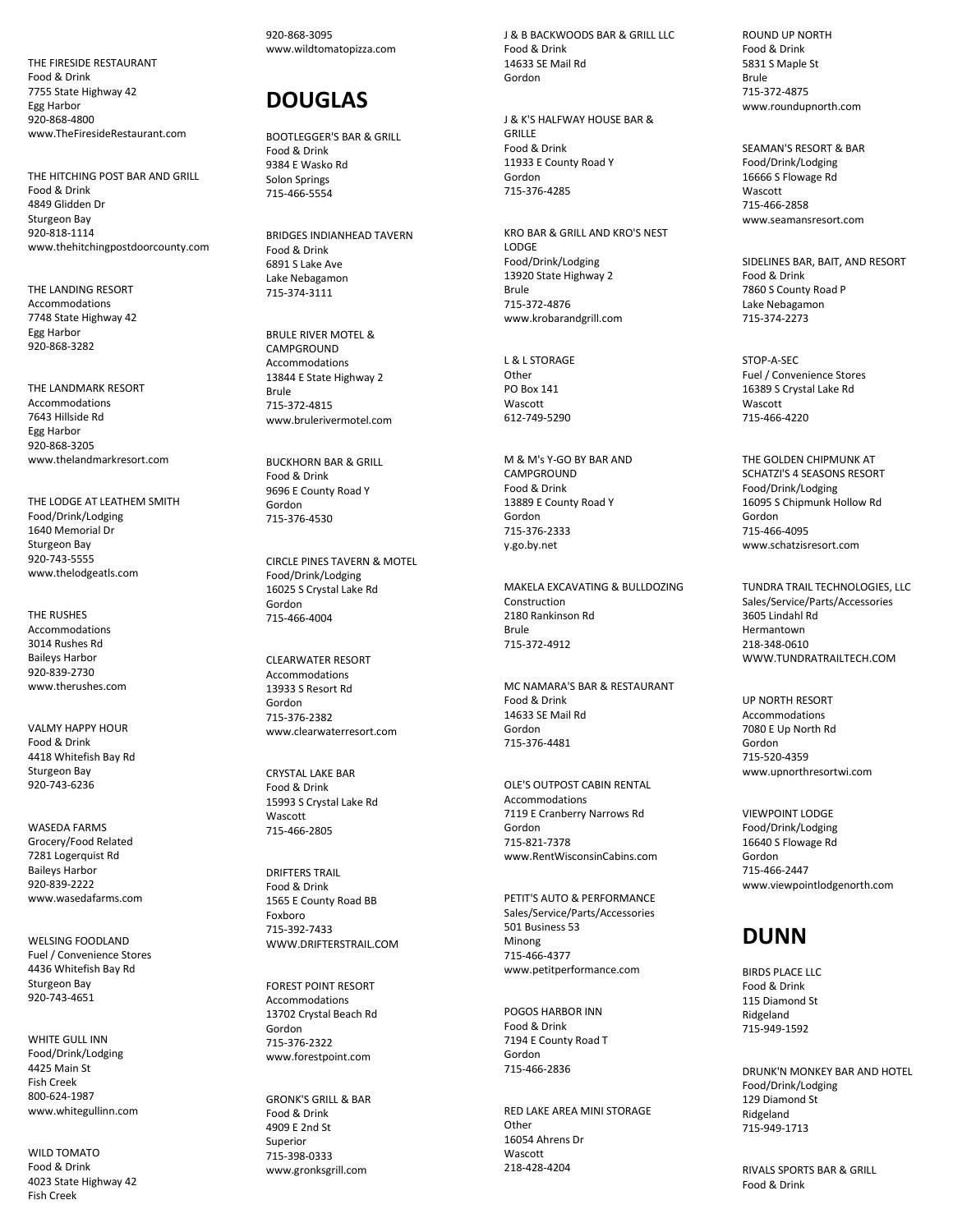103 State Highway 25 Wheeler 715-989-1021

SPORTSMENS BAR AND GRILL Food & Drink 135 Diamond St Ridgeland 715-949-1666

## **EAU CLAIRE**

4 MILE RESTAURANT & BAR Food & Drink S5786 State Highway 37 Eau Claire 715-836-9003 www.4milerestaurant.com

4D LANDSCAPING & MORE LLC Landscaping W570 Birch Rd Eleva 715-878-4792

ALL SEASON HEATING & COOLING SPECIALISTS LLC Construction 7998 Hickory Rd Eau Claire 715-878-4454 www.allseasonspecialists.com

BRACKETT BAR Food & Drink 9150 Beaver Creek Rd Fall Creek 715-878-4142 www.brackettbar.com

BUDDHA'S BAR Food & Drink 129 W Lincoln St Augusta 715-286-2654

CHICKEN CHASERS Food & Drink 155 E Lincoln Ave Fall Creek 715-877-9911

CHIPPEWA VALLEY ENGINE AND MACHINE INC Sales/Service/Parts/Accessories 3582 Mall Dr Eau Claire 715-514-2322

CLEGHORN KEG LLC Food & Drink E5425 County Road V Eleva 715-878-9077

CORNER STORE Fuel / Convenience Stores 6391 State Highway 93 Eau Claire 715-836-9330 www.hansonscornerstore.com FOSTER BAR & GRILL Food & Drink S12800 State Highway 53 Foster 715-597-6627

FOSTER CHEESE HAUS Food & Drink E10934 County Road HH Osseo 715-597-6605 www.fostercheesehaus.com

FOSTER'S FIRESIDE Food & Drink E10934 County Road HH Osseo 715-597-6605 www.fostersfireside.com

FROSETH ENTERPRISES **Other** E5434 County Road V Eleva 715-878-4825

JAY'S SIGN SERVICE **Other** 3622 Mall Dr Eau Claire 715-835-0501 www.jayssignservice.com

KORNER STORE LLC Fuel / Convenience Stores 309 E Lincoln Ave Fall Creek 715-877-3316?

MAC'S SEAT COVER CENTER Sales/Service/Parts/Accessories 1106 Menomonie St Eau Claire 715-834-1912

THE WOODLAND Fuel / Convenience Stores S5340 State Highway 27 Augusta 715-286-2112 www.woodlandwi.com

UNDERGROUND SYSTEMS, INC. Construction 6000 Alter Rd Eau Claire 715-874-6601 www.undergroundsystems.net

## **FLORENCE**

THE FENCE POST Food/Drink/Lodging 603 Memory Ln Fence 715-996-2516

# **FOND DU LAC**

BAHR TIME LLC Food & Drink W2904 Main St Campbellsport 920-533-3336

BREWER HEATING & COOLING Sales/Service/Parts/Accessories N8804 Douglas St Ripon 920-748-6494 / 866-803-8428 www.brewerheating.com

COUNTRY TOUCH LAWN CARE Landscaping W9202 County Road T Rosendale 920-517-1281 www.countrytouchlandscaping.com

COUSTIE BAR AND GRILL Food & Drink N3104 State Highway 45 Campbellsport 920-533-3000

**CRAVE** Food & Drink 128 E Main St Campbellsport 920-533-3663 www.crave128.com

DD ASSOCIATES Bank/Credit Union 107 Watson St Ripon 920-748-3118 www.DDAssociates-Ripon.com

DESIGN SPECIALTY BUILDERS, LLC Construction 509 South St Green Lake 920-294-6100 www.designspecialtybuilders.com

DREXEL BUILDING SUPPLY Construction 227 W Main St Campbellsport 920-533-4412 www.drexelteam.com

DUNDEE'S ROADHOUSE Food & Drink N3086 State Highway 67 Campbellsport 920-533-8359

ELDORADO TRAILER SALES Sales/Service/Parts/Accessories N7332 County Road C Eldorado 920-872-2752 www.eldoradotrailersales.com

GELLINGS IMPLEMENT, LLC Sales/Service/Parts/Accessories W3143 State Highway 45 Eden 920-477-5292 www.gellingsimplement.com

HALFWAY HOUSE TAVERN Food & Drink W8306 Forest Avenue Rd Eldorado

KCK'S DRIVE-IN & DINER Food & Drink N2245 State Highway 45 Campbellsport 920-533-3443

KWIK TRIP - RIPON Fuel / Convenience Stores 1123 W Fond du Lac St Ripon 920-745-2180 www.kwiktrip.com

MPB BUILDERS INC Construction 654 E Oshkosh St Ripon 920-748-2601 / 800-782-9632 www.mpbbuilders.com

PC POWER CENTER Sales/Service/Parts/Accessories W13061 Locust Rd Ripon 920-428-4608

QUALITY PLUMBING **Other** 205 Washington St Ripon 920-748-4142 www.quality-plumbing-wi.com

RADISSON HOTEL & CONFERENCE **CENTER** Food/Drink/Lodging 625 W Rolling Meadows Dr Fond du Lac 920-924-9112 www.benvenutos.com

SWEDE'S ST KILLIAN INN Food & Drink W4103 St Kilian Dr Campbellsport 262-626-8786

TROLLOPS BAR Food & Drink N1690 State Highway 45 Campbellsport 920-533-8588

TUNE UP TAVERN Food & Drink 533 E Main St Campbellsport 920-533-6055



JOHNNIES RESORT Food/Drink/Lodging 6995 Potawatomi Rd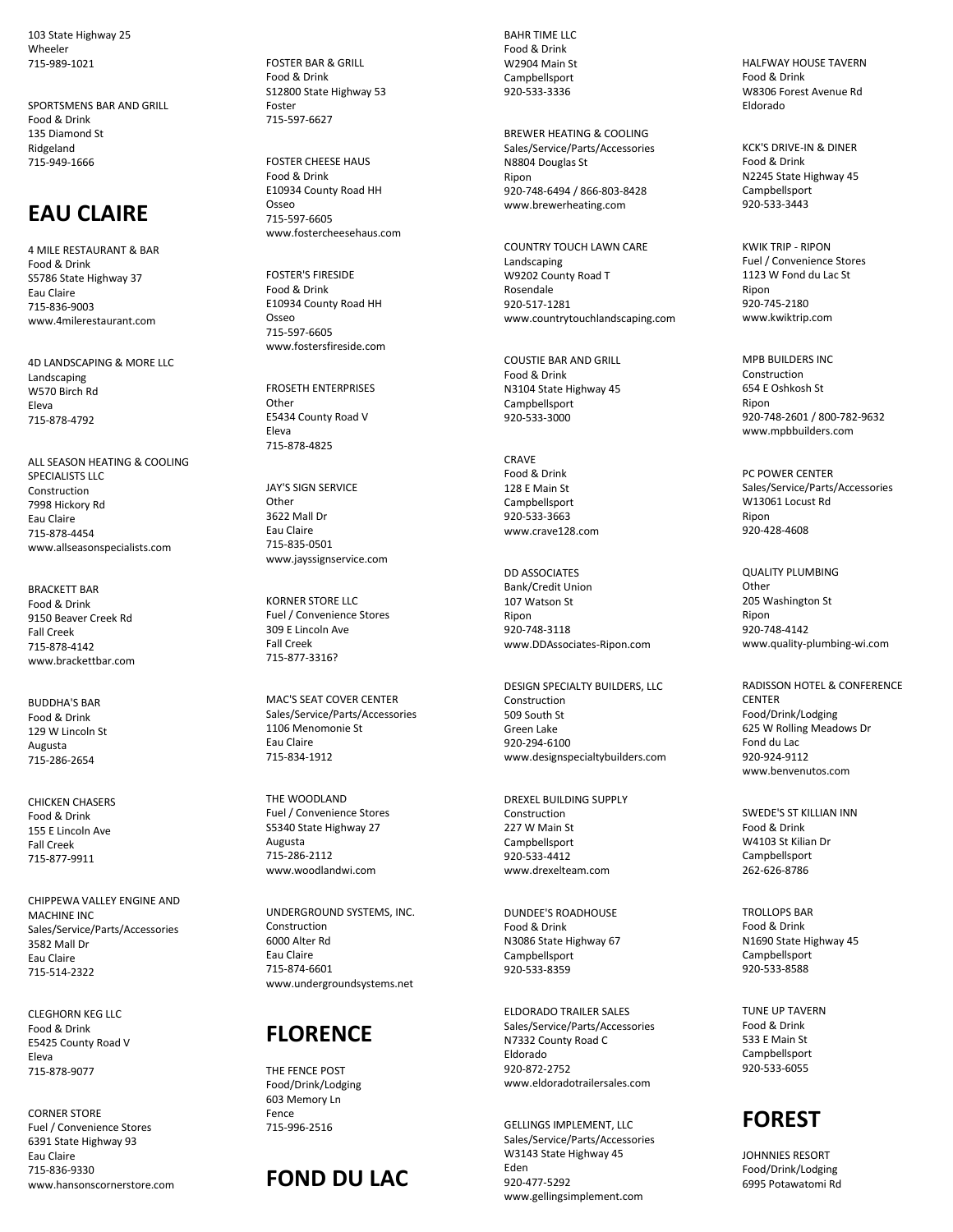Laona 715 -674 -2762

### **GRANT**

BD'S EAGLE NEST Food & Drink 690 Lincoln Av e Fennimore 608 -822 -6510

BURTON TAVERN Food & Drink 8001 Burton Ln Potosi 608 -725 -5427

CHEERS II BAR & GRILL Food & Drink 12949 1st St Fennimore 608 -943 -8686

COTTONWOOD SPORTS BAR & BANQUET Food & Drink 4716 Green River Rd Fennimore 608 -822 -6314

DOOLITTLES PUB & EATERY Food & Drink 135 S Jefferson St Lancaster 608 -723 -7676

HAVERLAND'S BAR Food & Drink 125 Tennyson St Potosi 608 -763 -2373

HOME - A -GINS BAR & GRILL Food & Drink 120 N Centre St Mt Hope 608 -988 -4417

J & J'S SANDBAR Food & Drink 1110 E Amelia St Cassville 608 -725 -5055

PINE POINT LODGE - POTOSI Accommodations 219 S Main St Potosi 608 -763 -2158 / 608 -732 -5158 www.pinepointlodgepotosi.com

POTOSI SALOON Food & Drink 192 S Main St Potosi 608 -763 -2230 www.potosisaloon.com

SCOOTER'S MIDWAY Food & Drink

5979 State Highway 61 & 35 Potosi 608 -763 -2400

TENNYSON POTOSI COMMUNITY BANK Bank/Credit Union 338 State Highway 61 S Potosi 608 -763 -3600 www.bentonbank.com

YODER'S ROCKVILLE BAR Food & Drink 6090 State Highway 35 & 61 Potosi 608 -763 -2013

## **ILLINOI S**

BUHD SERVICES Sales/Service/Parts/Accessories 2706 Bush Terr **McHenry** 815 -482 -9477

CICER INC **Other** 8 Polar Bear Dr LaSalle

DA BURG BAR & GRILL INC Food & Drink 145 N Main St Warrensburg 217 -972 -6431

DRENDEL CONCRETE INC Construction 28 W753 Davidson Rd Naperville 630 -878 -4044

GORMAN FARMS **Other** 7689 E 8000 North Rd Grant Park 708 -567 -7545

HAYS & SONS FARMS Other 28162 Cambridge Rd Girard 217 -741 -4092

NORTHERNWOODS RENTAL Accommodations 385 Minuet Cir Volo 773 -343 -4337

NORTHWOODS ELECTRIC Constructio n 9514 W Shore Dr Oak Lawn 715 -776 -0255

SJEC LLC **Other** 3301 American Rd Rockford 815 -289 -2534

## **IOWA**

CRUISE INN BAR & GRILL Food & Drink 221 Commerce St Mineral Point 608 -987 -3010

DODGER BOWL & BANQUET HALL Food & Drink 321 King St Dodgeville 608 -935 -2595

RANDY'S SERVICE & TOWING Other 405 N Iowa St Dodgeville 608 -935 -5424

R -EQUIPMENT **Other** 2252 Munz Rd Dodgeville 608 -935 -9355 www.requipment.com

TIBBITS TAXIDERMY & ARCHERY **ADVANCEMENT Other** 760 Lost Grove Rd Mineral Point 608 -574 -4327 www.tibbitsarchery.com

TONY'S TAP Food & Drink 10 Commerce St Mineral Point 608 -987 -2211

## **IOWA STATE**

CANVAS PRODUCTS CO Retail 182 Main St Dubuque 563 -583 -8760 www.dbqcanvas.com

DW IMPROVEMENTS LLC Construction 2110 Stewart Rd Muscatine 563 -263 -7753 www.dwimprovementsllc.com

## **IRON**

AFFORDABLE INDUSTRIES Other 2635 W Margaret St Mercer 715 -476 -2115

ALTMAN EXCAVATING

Construction PO Box 49 Mercer 715 -476 -2077

ANTLER'S PUB Food & Drink 3186 Lakeview Ave Mercer 715 -476 -2214

AROUND THE CORNER PUB Food & Drink 2633 Railroad S t Mercer 715 -476 -2472 www.aroundthecornerpub.com

ARROWHEAD RESORT Food/Drink/Lodging 3800 N Arrowhead Dr Mercer 715 -776 -0600

ASSOCIATED BANK OF MERCER Bank/Credit Union 5260 State Highway 51 Mercer 715 -476 -3545 www.associatedbank.com

ATTORNEY ERIK C JOHNSON Other W14189 Coombe St Ripon 920 -858 -2364

BADGER MOTEL Accommodations 11740 N Johnson St Iron Belt 715 -561 -4510

BANK CLUB BAR & GRILL Food & Drink 220 Silver St Hurley 715 -561 -2544

BASOM TRUCKING **Other** 6524 W State Highway 2 Hurley

BEAR CHASERS LODGE BAR & GRILL Food & Drink 7688N S Island Lake Rd Hurley 715 -476 -3758 www.bearchaserslodge.com

BEAVER LODGE Accommodations 2010 Beaver Lodge Rd Mercer 715 -476 -2149 www.beaverlodgemercerwi.com

BEAVER'S RESORT Food/Drink/Lodging 4720 W Lake Of The Falls Rd Mercer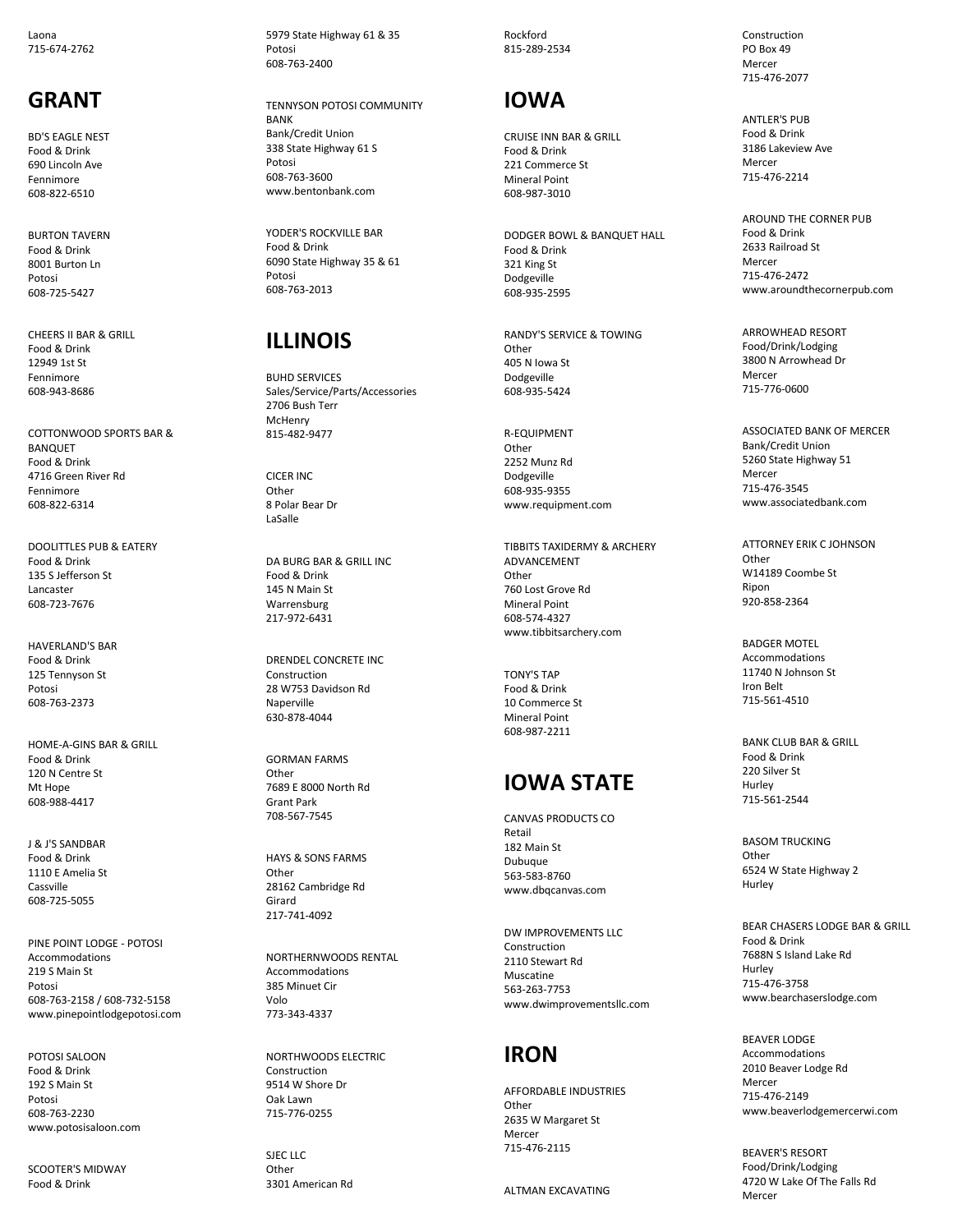715-476-3412 www.beaversresort.org

BELTRONE PROPRTY MGT & ACCOUNTING LLC **Other** 4881 N Little Pike Lake Rd Mercer 830-459-4438

BRITE SPOT 2 Food & Drink 109 Silver St Hurley 715-561-5311

BUBBA'S LODGE Food & Drink 3434 N Tutt Rd Mercer 515-491-0796

CARQUEST Automotive 114 W Ayer St Ironwood 906-364-5672

CARY MINE MARKET Fuel / Convenience Stores 603 Cary Rd Hurley 715-561-2995

CBS REPAIR & DETAILING Sales/Service/Parts/Accessories 14285 Tower Rd Manitowish Waters 715-543-2836

CEDAR LODGE Accommodations 2964 N Hiawatha Rd Butternut www.cedarlodge.weebly.com

CENTURY 21 PIERCE REALTY OF **MERCER** Real Estate 5218 N State Highway 51 Mercer 715-476-2111

CHIPPEWA VALLEY BANK-HURLEY Bank/Credit Union 13365 N State Highway 51 Hurley 715-561-2618 www.chippewavalleybank.com

CHUB AND SANDYS Food & Drink 405 Copper St Hurley 715-561-4944

CLUB SIERRA Food & Drink 21 Silver St Hurley 715-561-0072 CRANBERRY INN OF MERCER Food/Drink/Lodging 5491 N State Highway 51 Mercer 715-476-3451

DAM BAR Food & Drink 13 Nimikon Ave Gile 906-364-3775

DAYS INN - HURLEY Accommodations 13355 N State Highway 51 Hurley 715-561-3500 www.hurleydaysinn.com

DEADHORSE LODGE/SUNKEN HORSE SALOON Food/Drink/Lodging 4125 N Popko Cir W Mercer 715-544-5851 www.deadhorselodge.com

DEAR LODGE INC Food & Drink 4816 County Road FF Mercer 715-476-2549

DO DROP INN Food & Drink 801 State Highway 77 Hurley 715-561-4413

DONNER'S BAY RESORT Food/Drink/Lodging 2974 N Hiawatha Rd Butternut 715-476-2555

EAGLE ALLSPORTS SALES & SERVICE Sales/Service/Parts/Accessories 32 Wisconsin Ave Gile 715-561-2593 www.wesellsleds.com

EAGLE BLUFF CONDOS Accommodations 990 10th Ave N Hurley 800-336-0973

ECONO LODGE Accommodations 1000 10th Ave N Hurley 715-329-1357 www.choicehotels.com

ERSPAMER PEST MANAGEMENT Other 4155 W County Road G Hurley 715-476-2687

FLAMBEAU VISTA RETREAT LLC

Accommodations 6442 Flambeau Trl Mercer 715-492-4823 www.flambeauvista.com

FRONTIER BAR & CAMPGROUND Food/Drink/Lodging 11296 W State Highway 2 Saxon 715-893-2461

GATEWAY LODGE-MERCER Food/Drink/Lodging 4695 N Popko Cir W Mercer 715-476-7878 www.thegatewaylodge.com

GIOVANONI TRUE VALUE Hardware 303 Silver St Hurley 715-561-4141

GLOBAL RECOGNITION INC Retail 980 Velp Ave Green Bay 920-499-1633 www.globalrecognition.com

GREAT NORTHERN MOTEL Accommodations 5070 N State Highway 51 Mercer 715-476-2440 www.greatnorthernmercer.com

HAMILTON'S NORTH COAST ADVENTURES Other 912 Harrison St Wakefield www.hamiltonsnorthcoast.com

HARBOR LIGHTS Food & Drink 10009 County Road A Saxon 715-893-2242

HARMEL'S BEAR DEN Food & Drink 620 State Highway 51 S Hurley 715-561-3085

HAVEN NORTH CONDOS Accommodations 1075 LaRue Ct Hurley 715-561-5626 / 888-40-HAVEN

HEART OF THE NORTH BAR Food & Drink 5262 N Lakeview Ave Mercer 715-476-3562

HOME SLICE PIZZA Food & Drink

5070 N State Highway 51 Mercer

HURLEY AREA CHAMBER OF **COMMERCE** Organization 316 Silver St Hurley 715-561-4334 www.hurleywi.com

IDLE HOUR SALOON Food & Drink 25 Silver St Hurley 715-561-0072

IRON COUNTY DEVELOPMENT ZONE Organization 100 Cary Rd Hurley 715-561-2922 www.ironcountywi.com

IRON COUNTY MINER **Other** 216 Copper St Hurley 715-561-3405

IRON HORSE SALOON Food & Drink 990 LaRue Ct Hurley 715-254-6829

IRON NUGGET RESTAURANT & **LOUNGE** Food & Drink 404 Silver St Hurley 715-561-9800

ISLAND VIEW LODGE Food & Drink 720 W Fisher Lake Rd Mercer 715-476-2347 www.islandviewlodgemercer.com

JERRY'S AMOCO Automotive 210 2nd Ave S Hurley 715-561-5445

JOANY'S SIDEKICKS Food & Drink 7833 W State Highway 77 Iron Belt 715-561-5515

JOE'S EXCAVATING Construction 2512 W County Road J Mercer 715-776-4659

JOHNNY'S BAR Food & Drink 5225 N State Highway 51 Mercer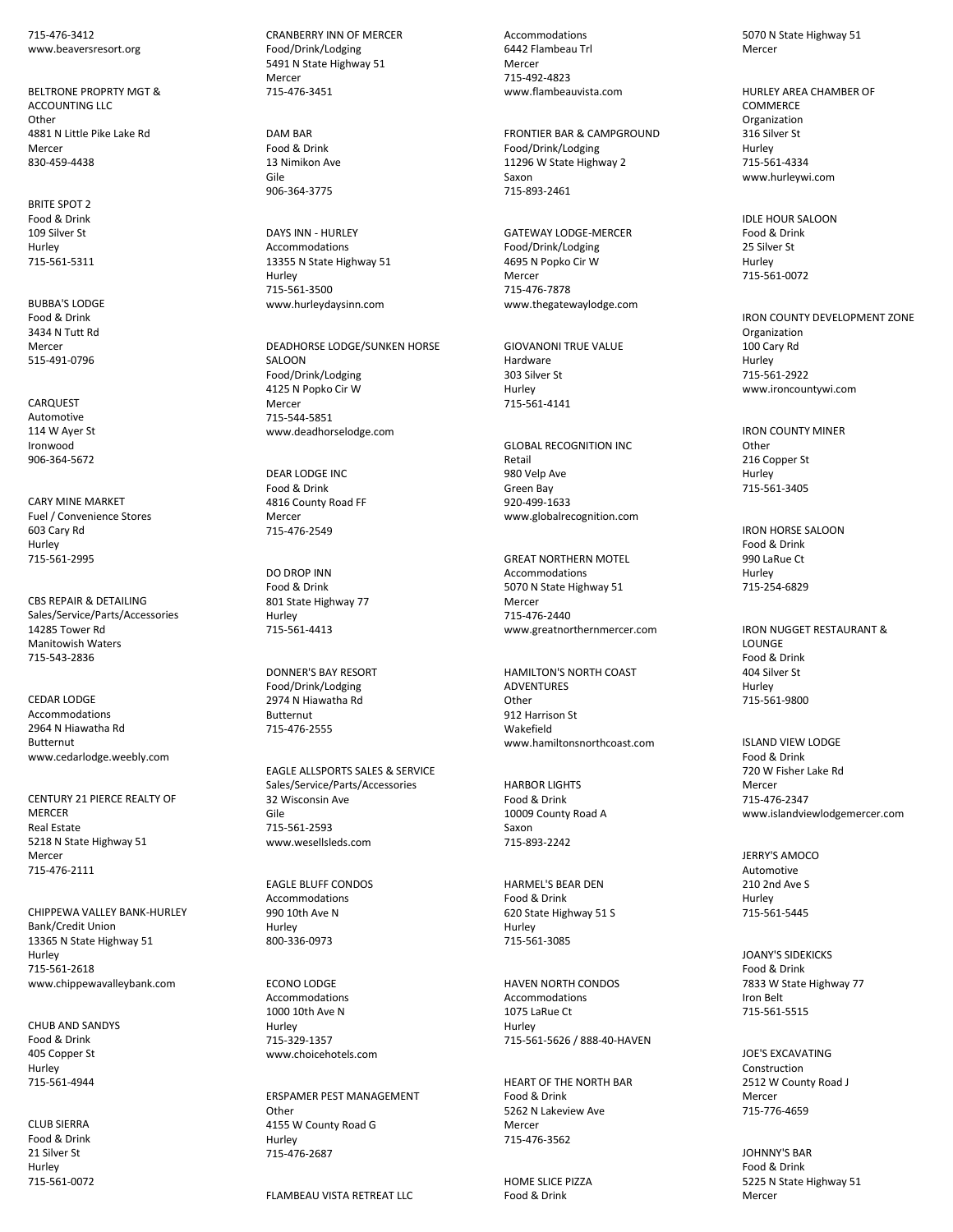715-904-0369

JONES CONSTRUCTION Construction PO Box 65 Dakota 815-449-9201

K & H PLUMBING Construction 4250 W County Road FF Mercer 715-476-2324

KRIST OIL COMPANY Fuel / Convenience Stores 201 Silver St Hurley 906-265-6144

LADDER 715 Food & Drink 411 Silver St Hurley 715-329-1411

LAZY ACE SALOON Food & Drink 1704 W Manitowish Rd Mercer 715-476-2257 www.lazyacesaloon.com

LEITCH INSURANCE AGENCY Insurance 174 E Pine St River Falls 715-425-0159

LIBERTY WAY TAP HOUSE Food & Drink 5079 N State Highway 51 Mercer 715-476-9154

LOONS NEST MOTEL Accommodations 5202 N State Highway 51 Mercer 715-476-2330 www.loonsnestmotel.com

LOTTER'S MERCER BP Fuel / Convenience Stores 5247 N State Highway 51 Mercer 715-476-3437

LUOMA'S SAXON PUB Food & Drink 14287 N State Highway 122 Saxon 715-893-2228

MERCER AREA CHAMBER OF COMMERCE Organization 5150 N State Highway 51 Mercer 715-476-2389 www.mercerCC.com

MERCER SPEED QUEEN LAUNDRY **Other** 5182 N State Highway 51 Mercer

MIDLAND SERVICES Fuel / Convenience Stores 501 State Highway 51 N Hurley 715-561-3444

MIDWAY TAVERN Food & Drink 89281 County Road F Butternut 715-769-3680

MUSKY POINT RESORT Accommodations 4946 Musky Point Rd Mercer 715-476-7810 www.muskypointresort.com

NAPA AUTO PARTS - MERCER Automotive 5188 N Harper Rd Mercer 715-356-5279

NORA'S BAR AND RED CARPET **LOUNGE** Food & Drink 118 Silver St Hurley 715-561-3336

NORTH AMERICAN INC Construction 114 Carey Rd Hurley 715-561-5617

NORTH POLE TAVERN Food & Drink 4934 W Center Dr Hurley 715-561-5116

NORTH STAR BEVERAGE CO INC **Other** 1400 Odanah Rd Hurley 715-561-5270

NORTHERN EXPOSURE NITES INN Accommodations 5065 N Highway 51 Mercer 715-476-3586 www.northernexposurenitesinn.net

NORTHERN LAKES AMUSEMENT **Other** 103 7th Ave N Hurley 715-561-5223

OLSON'S REPAIR Sales/Service/Parts/Accessories 6850 W State Highway 77 Pence

#### 715-561-3025

PENINSULA PINES RESORT AND **CAMPGROUND** Food/Drink/Lodging 855 N Little Muskie Rd Springstead 715-583-4554 www.peninsulapinesresort.com

PINE LAKE LODGE Food & Drink 4345 County Road G MERCER 715-476-2410

PIPER CREEK CUSTOMS, LLC **Other** 1917 Sandpiper Rd Waukon 563-568-8013

REINERIO'S SAUSAGE Grocery/Food Related 309 Maple St Pence 715-561-3428

REMAX ACTION NORTH REALTY Real Estate 5211 N State Highway 51 Mercer 715-476-2323 www.RemaxActionNorth.com

RIESTERER & SCHNELL, INC Retail 23411 State Highway 151 Chilton 920-775-4146

RIVER'S EDGE LODGE AND **OUTFITTERS** Food/Drink/Lodging 263 S State Highway 51 Manitowish Waters 715-543-8070

RUGGER'S LANDING INC Food & Drink 5643 State Highway 51 N Mercer 715-476-2530 www.mercerwi.com/ruggerland

S&S PLUMBING **Other** N7085 N Shore Rd Lake Mills 920-648-8026

SCHULTZ PROPERTY SERVICES LLC & PAINTING **Other** 2790W Mercer Lake Cir N Mercer 262-220-4512

SHARON'S COFFEE COMPANY Food & Drink 122 Silver St Hurley

715-561-5500 www.sharonscc.com

SILVER DOLLAR SALOON **Other** 23 Silver St Hurley 715-561-4072

SILVER STREET PITSTOP Food & Drink 318 Silver St Hurley 906-364-1113

SNOWS FAMILY MARKET Grocery/Food Related 5126 State Highway 51 Mercer 715-476-9150

SPIDERS SPORTS BAR & MEXICAN GRILL Food & Drink 219 Silver St Hurley 715-360-0442

SS SPORT STORE Sales/Service/Parts/Accessories 5168 N Highway 51 Mercer 715-476-2468

THE BELL Food & Drink 10381 State Highway 51 Hurley 715-862-0388

THE BIRCHES RESORT Accommodations 1727 N Boot Lake Rd Springstead 715-583-4500 / 888-308-5421

THE DRIFTWOOD Food & Drink 9936 W County Road A Saxon 715-893-2450

THE LOG DOG Construction 4894 N Thompson Trl Mercer 715-776-0267

THE PINES RESTAURANT & BEER GARDEN Food & Drink 5234 N State Highway 51 Mercer 715-476-2933

TOM'S CAFÉ Food & Drink 5233 State Highway 51 Mercer 715-476-2662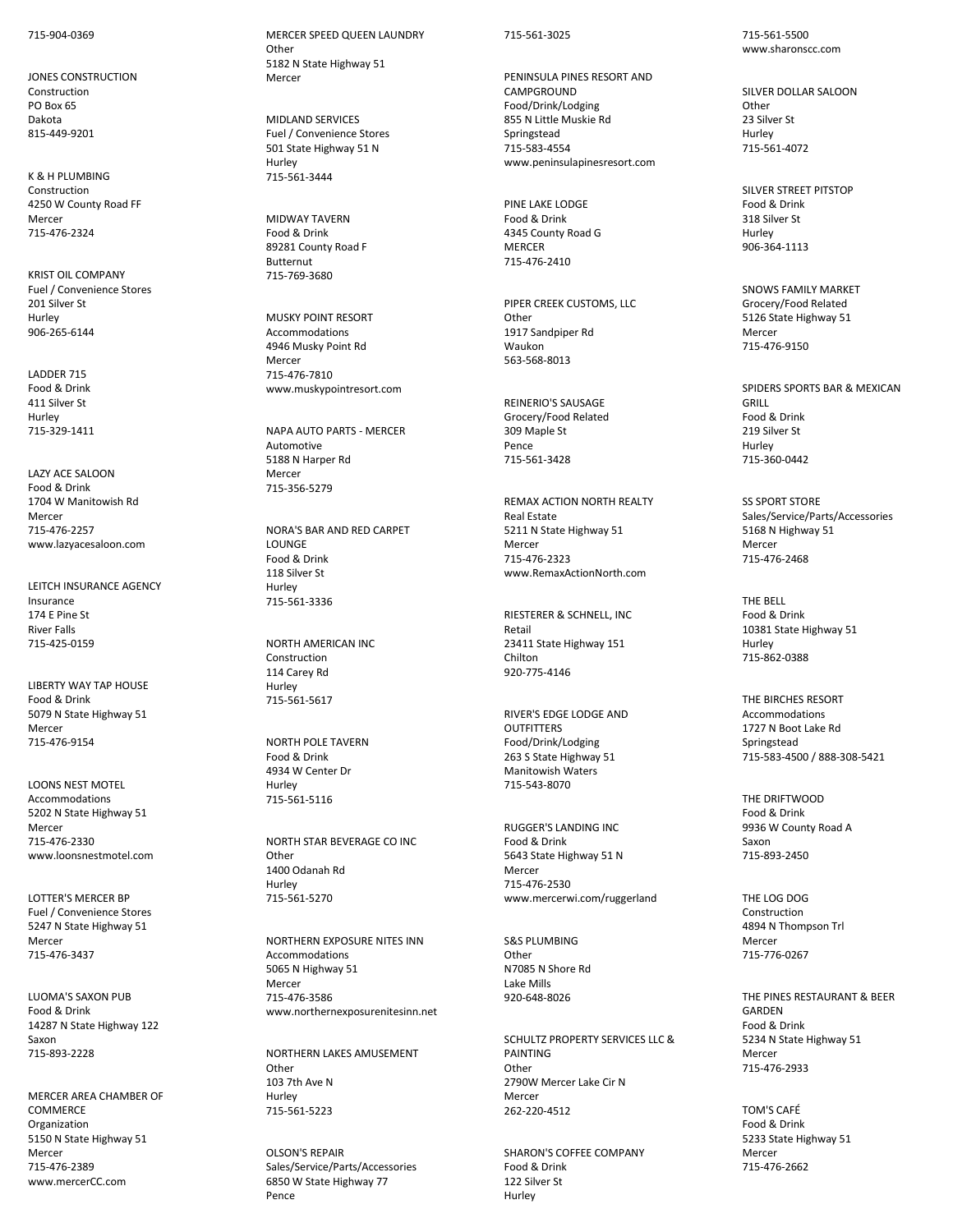TOWN & COUNTRY LIQUOR Fuel / Convenience Stores 13321 N State Highway 51 Hurley 715-561-3252

TRAILSIDE PUB & GRILL Food & Drink 414 Silver St Hurley 715-329-1400

TRI STATE CAR WASH SOLUTIONS LLC Sales/Service/Parts/Accessories 39072 State Highway 2 Griggsville 217-257-4072

TWIN CITY DAIRY **Other** 404 Florian St Hurley 715-561-4984

ULLMAN'S DING-A-LING SUPPER CLUB Food & Drink 1711 W State Highway 51 Mercer 715-476-2270 www.dingalingsupperclub.com

WAMPUM SHOP Retail 5257 N State Highway 51 Mercer 715-476-2465

WHITECAP MOUNTAINS RESORT Food/Drink/Lodging 9106 W County Road E Upson 715-561-2227 www.whitecapresort.com

WILLY'S STILL Food & Drink 7114 W Island Lake Rd Hurley 715-329-0152

WOLF'S DEN Food/Drink/Lodging 5070 N State Highway 51 Mercer 715-476-2440

YE OLDE SHILLELAGH Food & Drink 14202 Tower Rd Manitowish Waters 715-543-2340

YUKON 51 Food & Drink 7936 N State Highway 51 Hurley 715-476-2204

ZAK'S REALITY INC Real Estate 110 E Aurora St Ironwood

906-932-2688 www.zaksrealty.com

## **JACKSON**

715 DIESEL Automotive W15689 State Highway 121 Northfield 715-533-4810 www.715diesel.com

RIVIERA PUB & GRILLE Food/Drink/Lodging N1035 Riviera Ave Neillsville 715-743-4553 www.rivieraresortandcampground.co m

RUSTIC HAVEN BAR & GRILL Food & Drink W15683 State Highway 121 Northfield 715-984-2519

TINA'S 400 CLUB Food & Drink W6621 State Highway 12 Millston 715-284-0072

TRAIL'S END RESTAURANT SALOON & **CAMPGROUND** Food/Drink/Lodging W15525 State Highway 10 Fairchild 715-597-2408

#### **JEFFERESON**

CONCORD INN Food & Drink W1240 Concord Center Dr Sullivan 262-593-2890

CRAWFISH JUNCTION Food & Drink W6376 County Road A Johnson Creek 920-648-3550 www.crawfishjunctionline.com

ROB'S PERFORMANCE MOTORSPORTS Sales/Service/Parts/Accessories 601 County Road Y Johnson Creek 920-699-3288 www.robsperformance.com

WINGIN IT BAR & GRILL Food & Drink W3326 State Highway 18 Helenville 920-674-4114 www.winginitbarandgrill.com

#### **JUNEAU**

BABE'S COUNTRY CLUB Food & Drink W7989 Wells Rd Mauston 608-464-7442

BEST WESTERN PARK OASIS INN Accommodations 1006 State Highway 82 Mauston 608-847-6255 www.bestwestern.com/ParkOasisInn

BOB'S PLUMBING **Other** W8097 State Highway 82 Mauston 608-547-8338

BUCKHORN GRILL & BAR Food & Drink N8404 19th Ave Necedah www.buckhorngrill&bar.com

BUCKHORN STORE Fuel / Convenience Stores N8414 County Road G Necedah 608-565-2425 www.buckhornstorewi.com

CASTLE ROCK LANDING GAS AND FOOD Fuel / Convenience Stores N6243 County Road G Mauston 608-847-9090

CEDAR SPRING BP Fuel / Convenience Stores N7001 State Highway 58 New Lisbon 608-847-7676 www.campcedarsprings.com

DOCKING SOLUTIONS Sales/Service/Parts/Accessories N7507 State Highway 58 New Lisbon 608-562-6666

MOTOVATION MX **Other** N4691 County Road HH Mauston 608-575-2696

ONSITE AUTO SERVICE Automotive N8414 County Road G Necedah 608-565-6178

**ROADHOUSE** Food & Drink W5164 State Highway 21 Necedah 608-565-2337

SHIPWRECK BAR & RESTAURANT LLC Food & Drink

N7265 Shacks Rd Mauston 608-847-2401 www.shipwreckbay-castlerock.com

SMITH II MARINE LLC Sales/Service/Parts/Accessories W6111 County Road A New Lisbon 608-562-5977 www.smith2marine.com

SUMMER HIDEAWAY CAMPGROUND **Accommodations** W4676 30th St E Necedah 608-565-3825 www.summerhideawayrv.com

SUNRISE MOTEL Accommodations N9695 State Highway 80 Necedah 605-565-2418

THE BODY SHOP BAR AND GRILL Food & Drink W8303 County Road A New Lisbon 608-562-5777

THE DIRTY TURTLE Food & Drink W5250 N Osprey Dr New Lisbon 608-562-5931 www.dirtyturtle.com

THE REEL INN RV CAMPGROUND & LODGE RESORT Food/Drink/Lodging N9671 State Highway 80 Necedah 608-565-2262 www.thereelcampground.com

THE WAY STATION SALOON & EATERY Food & Drink N4902 County Road HH Mauston 608-847-5209 www.thewaystationsaloon.com

THROTTLE OUT MARINE AND POWERSPORTS Sales/Service/Parts/Accessories W4745 Marion Way Necedah 920-219-2011

TIMMY'S TIMEOUT BAR AND GRILL Food & Drink 522 Gateway Ave Ste A Mauston 608-847-1990

WONDERLY'S COUNTRY STORE & BAR Food & Drink N6840 N Germantown Rd New Lisbon 608-562-5662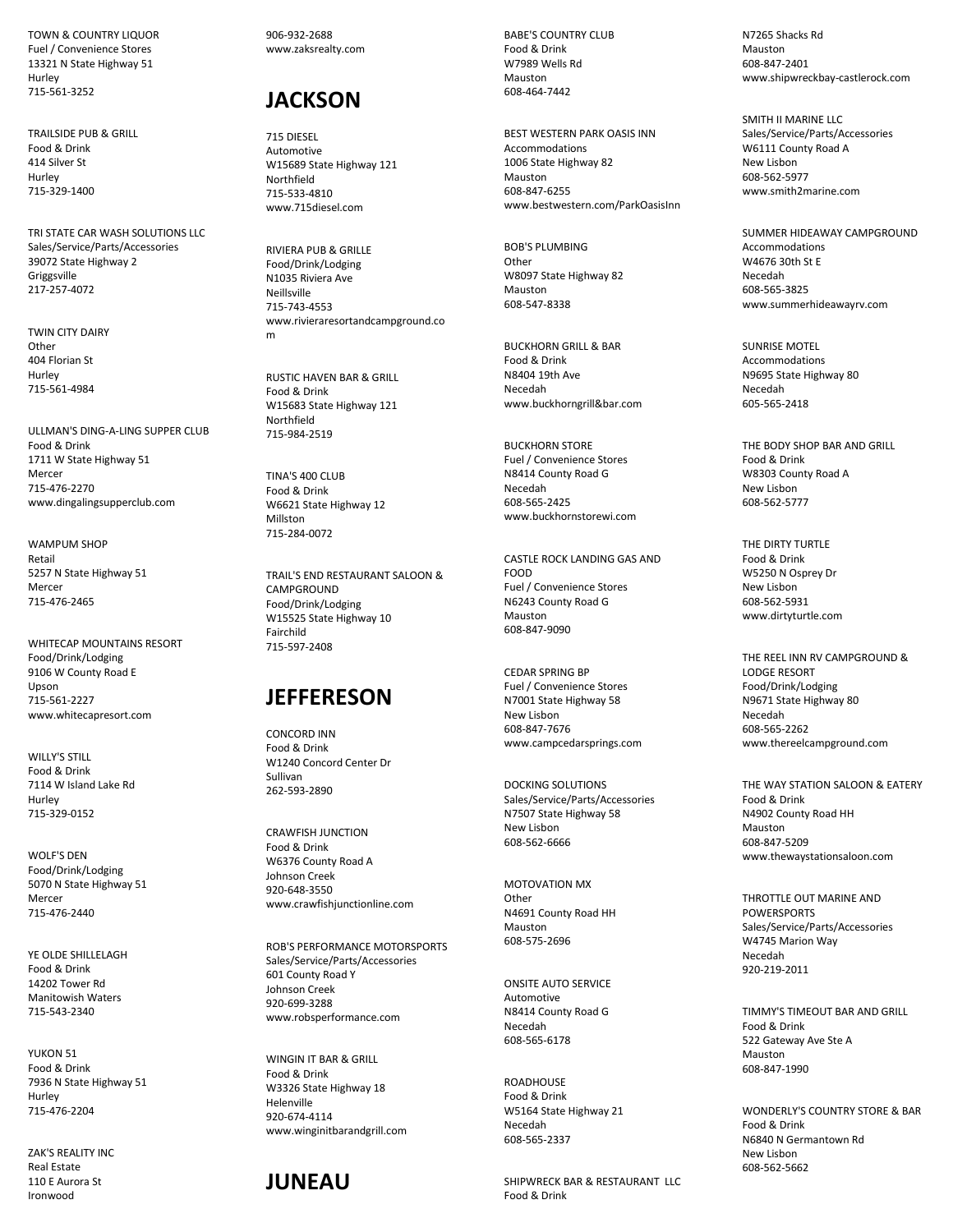WOODBINE INN Food & Drink N11091 19th Ave Necedah 608 -565 -2122 www.woodbineinn.godaddysites.com /menu

### **KEWAUNEE**

AUGIE'S BAR & GRILL LLC Food & Drink 206 Willow St Luxemburg 920 -845 -5030

BUMP-N-UGLYS Food & Drink 407 Elm St Luxemburg 920 -845 -1320

BURDICKS BAR & GRILL Food & Drink 525 Main St Luxemburg

SNOW MONKEY GARAGE Sales/Service/Parts/Accessories 524 Church Rd Luxemburg 920 -536 -0511

SOUTH END SALOON Food & Drink 1503 Main St Luxemburg 920 -845 -2488

# **LA CROSSE**

2 BROTHERS POWERSPORTS Sales/Service/Parts/Accessories 905 Oak Ave S Onalaska 608 -781 -3360 www.2brotherspowersports.com

CHARLIE'S INN Food & Drink W5104 State Highway 14 & 61 La Crosse 608 -788 -4977

FOX HOLLOW GOLF COURSE & SPORTS BAR Food/Drink/Lodging N3287 County Road OA La Crosse 608 -786 -4653 www.foxhollowgolfandbanquets.com

HILLTOP BAR & GRILL INC Food & Drink W5297 County Road T Holmen 608 -526 -9415

NICK'S BAR Food & Drink W4000 County Road M West Salem 608 -786 -1696 www.ilovenicksbar.com

PIZZA CORRAL -HOLMEN Food & Drink 1505 S Holmen Dr Holmen 608 -526 -3660

ROD'S RIDE ON POWERSPORTS Sales/Service/Parts/Accessories 4140 Mormon Coulee Ct La Crosse 608 -788 -4514 www.rodsrides.com

RUMORS BAR & GRILL Food & Drink N9261 County Road C Mindoro 608 -857 -3436

TIMMER'S TEN MILE Food & Drink W4516 Eddie Ave La Crosse 608 -796 -2270 www.timmers10milepub.com

# **LAFAYETTE**

BOOBY'S BAR Food & Drink 301 Main St Darlington 608 -482 -0920

CROSSROADS BAR Food & Drink 7004 State Highway 78 South Wayne 608 -968 -3444

DARLINGTON COUNTRY CLUB Food & Drink 17098 Country Club Rd Darlington 608 -776 -3377 www.darlingtongolfandcountyclub.co m

DARLINGTON INN Accommodations 201 Christensen Dr Darlington 608 -776 -8830

GLENNIE'S Food & Drink 203 Main St Darlington 608 -776 -3300

LEGENDS PUB & GRILL Food & Drink 347 Main St Darlington 608 -776 -4797

MARTY'S VILLAGE INN Food & Drink 207 State Highway 11 South Wayne 608 -439 -5373

MIKE'S CORNER BAR Food & Drink 203 Main St Darlington 608 -776 -3300

MIKE'S ENGINE WORKS Sales/Service/Parts/Accessories 231 Washington St Darlington 608 -776 -2304 www.mikesengine.com

OUTSIDERS BAR & GRILL Food & Drink 5890 Main St Gratiot

RIPPERS BAR Food & Drink 105 W Commerce Belmont 608 -762 -5193

RITCHIE IMPLEMENT Retail 1849 Ervin Johnson Dr Darlington 608 -776 -4439 www.ritchiesinc.com

ROCK'S POUR HOUSE Food & Drink 10390 Bridge St Gratiot 608 -922 -8400

RUF EQUIPMENT Sales/Service/Parts/Accessories 16519 County Shop Rd Darlington 608 -482 -1216 www.rufsequipment.com

RUT -ROH'S FAYETTE SALOON Food & Drink 10990 County Road F Darlington 608 -776 -2982

SALATHE'S SALOON Food & Drink 414 Main St Darlington 608 -776 -2477

SPORTS PAGE Food & Drink 117 W Commerce St Belmont 608-762-5110

SPOT TAVERN Food & Drink 120 W Alice St Darlington

608 -776 -3302

THE MORTAR TAVERN Food & Drink 5875 Main St Gratiot 608 -922 -0052

THE VAULT Food & Drink 114 W Center St South Wayne 608 -439 -1036 www.thevaultwi.com

# **LANGLADE**

AMERICA'S BEST INN SUITES - ANTIGO Accommodations 525 Memory Ln Antigo 715 -623 -0506

ANTIGO LOTTERS MIDTOWN BP Fuel / Convenience Stores N9184 State Highway 55 Pickerel

ANTIGO YAMAHA Sales/Service/Parts/Accessories 919 S Superior St Antigo 715 -623 -4144

FULLER SALES & SERVICE Sales/Service/Parts/Accessories 2760 State Highway 45 Antigo 715 -623 -4912 www.fullerss.com

HEARTBREAKERS BAR & GRILL Food & Drink 950 Forrest Ave Antigo 715 -627 -2211

HELD'S BAR Food & Drink W13298 County Road C Deerbrook 715 -623 -2743

HOLIDAY INN EXPRESS & SUITES Accommodations 2407 Neva Rd Antigo 715 -627 -7500 www.hiexpress.com

INSIGHT FS Fuel / Convenience Stores 2300 State Highway 45 N Antigo 715 -623 -6311

LANGLADE FORD Automotive 2530 State Highway 45 Antigo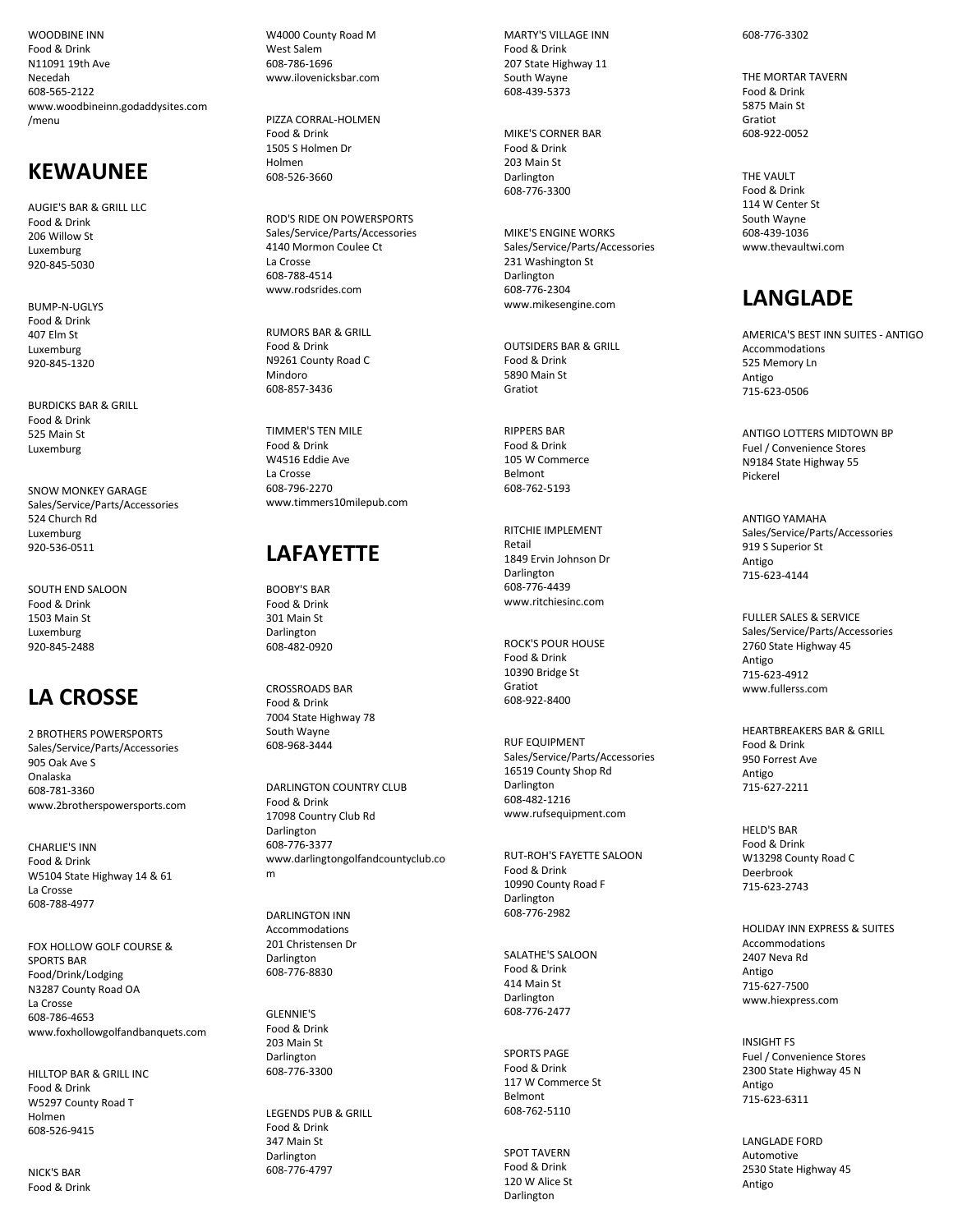LILY SNO -BIRDS INC Other W4505 Turtle Lake Rd Lily 715 -484 -3342

LISA'S COUNTRY KITCHEN Food & Drink 2506 State Highway 45 N Antigo 715 -627 -4394

LOTTERS NORTHSIDE BP Fuel / Convenience Stores N9184 State Highway 55 Pickerel 715 -623 -7667

NORTH STAR LANES Food & Drink 400 Prosser Pl Antigo 715 -627 -4325

NOT BOB'S BAR Food & Drink N2496 State Highway 45 S Antigo 715 -623 -2388

RICK'S 45 ROADHOUSE Food & Drink N4290 State Highway 45 & 47 Antigo 715 -216 -7705

SUPER 8 MOTEL - ANTIGO Accommodations 535 Century Ave Antigo 715 -623 -4188 / 800 -800 -8000

THE WINDBREAKER INN Accommodations N5770 County Road A Deerbrook 715 -627 -2027

THIRSTY BEAR PUB Food & Drink W10968 County Road J Deerbrook 715 -623 -6414

VERNE'S SALES Sales/Service/Parts/Accessories N2804 State Highway 45 Antigo 715 -623 -2378

VICKIE & THE VETS Food & Drink 1216 Elm St Antigo 715 -623 -5810

WAGNER SHELL Fuel / Convenience Stores 709 S Superior St Antigo

#### 715 -623 -6464

## **LINCOLN**

AMERICINN LODGE & SUITES - **MERRILL** Accommodations 3300 E Main St Merrill 715 -536 -7979 www.americinn.com

COLLINS BAR & GRILL Food & Drink 2501 W Main St Merrill 715 -536 -5298

HUB INN Food & Drink N3294 State Highway 17 Merrill 715 -536 -6169

KATHY & CAL'S CLUB 64 Food & Drink 2405 W Main St Merrill 715 -536 -3847

MERRILL AREA CHAMBER OF COMMERCE Organization 705 N Center Ave Merrill 715 -536 -9474 www.merrillchamber.org

SCHULT'S COUNTRY INN Food & Drink W5931 Church Ave Merrill 715 -536 -8244

## **MANITOWOC**

BONDE'S QUIK MART & COUNTRY DELI Fuel / Convenience Stores 1517 North Ave Cleveland 920 -286 -1752

HEADER IN Food & Drink 615 Fremont St Kiel 920 -894 -7262

HIGHLAND LODGE LLC Food/Drink/Lodging 1278 Alpine Ct Cleveland 920 -374 -8132 www.highlandlodge.me

KARBON'S RACING & MOTORSPORTS Sales/Service/Parts/Accessories 3826 Branch River Rd Manitowoc

920 -682 -3030

PACK'ER INN Food & Drin k 6619 County Road F Newton 920 -726 -4949

PAR 5 RESORT Food/Drink/Lodging 250 W Church St Mishicot 920 -755 -2376 www.par5resort.com

T A MOTORSPORTS Sales/Service/Parts/Accessories 525 American Dr Francis Creek 920 -682 -1284 www.tamotorsports.com

#### **MARATHON**

BAD HABITS BAR & GRILL Food & Drink 240 S Washington St Unity 715 -615 -1266

BAR -B'S SUNSET BAY GRILL Food & Drink 203075 Dubay Dr Mosinee 715 -496 -0362

BOWL WINKLES II Food & Drink 506 N Division St Colby 715 -223 -2750

CHRISTOPHER ELECTRIC LLC Construction 201133 Saint John Rd Mosinee 715 -302 -5144 www.christopherelectricllc.com

EDWIN MEMORIAL LANES Food & Drink 206423 County Road M Stratford 715 -384 -9972

HOG CREEK BAR & GRILL LLC Food & Drink 1303 W State Highway 153 Mosinee 715 -693 -7222 www.hogcreekbarandgrill.com

LYNDA'S WOLF DEN Food & Drink 200431 Brooks Rd Mosinee 715 -457 -2439

RANGELINE FAMILY BAR & GRILL Food & Drink

4198 N County Road X Mosinee 715 -344 -3494

#### **MARINETTE**

BEAR POINT YACHT CLUB & MOTEL Food/Drink/Lodging W5154 State Highway 180 Wausauke e 715 -856 -5092 www.silvercliff.com/bearpoint

CHIPPEWA BAR Food & Drink 803 Main St Wausaukee 715 -856 -6699

COZZY'S POLARIS Sales/Service/Parts/Accessories W1740 State Highway 41 Marinette 715 -732 -6501 www.cozzyspolaris.com

CRAZY GUYZ SALOON Food & Drink N12320 County Road AC Athelstane

CRIVITZ LODGE Accommodations 215 Hall Ave Crivitz 715 -854 -7014 www.crivitzlodge.com

DAN & TIM'S RIVERSIDE Food & Drink 1010 Main St Crivitz 715 -854 -3281

DAWN & BOB'S FIRELANE BAR & GRILL Food & Drink W10876 County Road C Athelstane 715 -856 -6943

DOME LANES Food & Drink 801 University Dr Marinette 715 -735 -3650

ELIAS AUTO PARTS & REPAIR Sales/Service/Parts/Accessories W6622 State Highway 180 Wausaukee 715 -856 -5886

GATEWAY BAR & GRILL Food & Drink 706 N State Highway 14 Crivitz 715 -854 -7943

GRAND MOTEL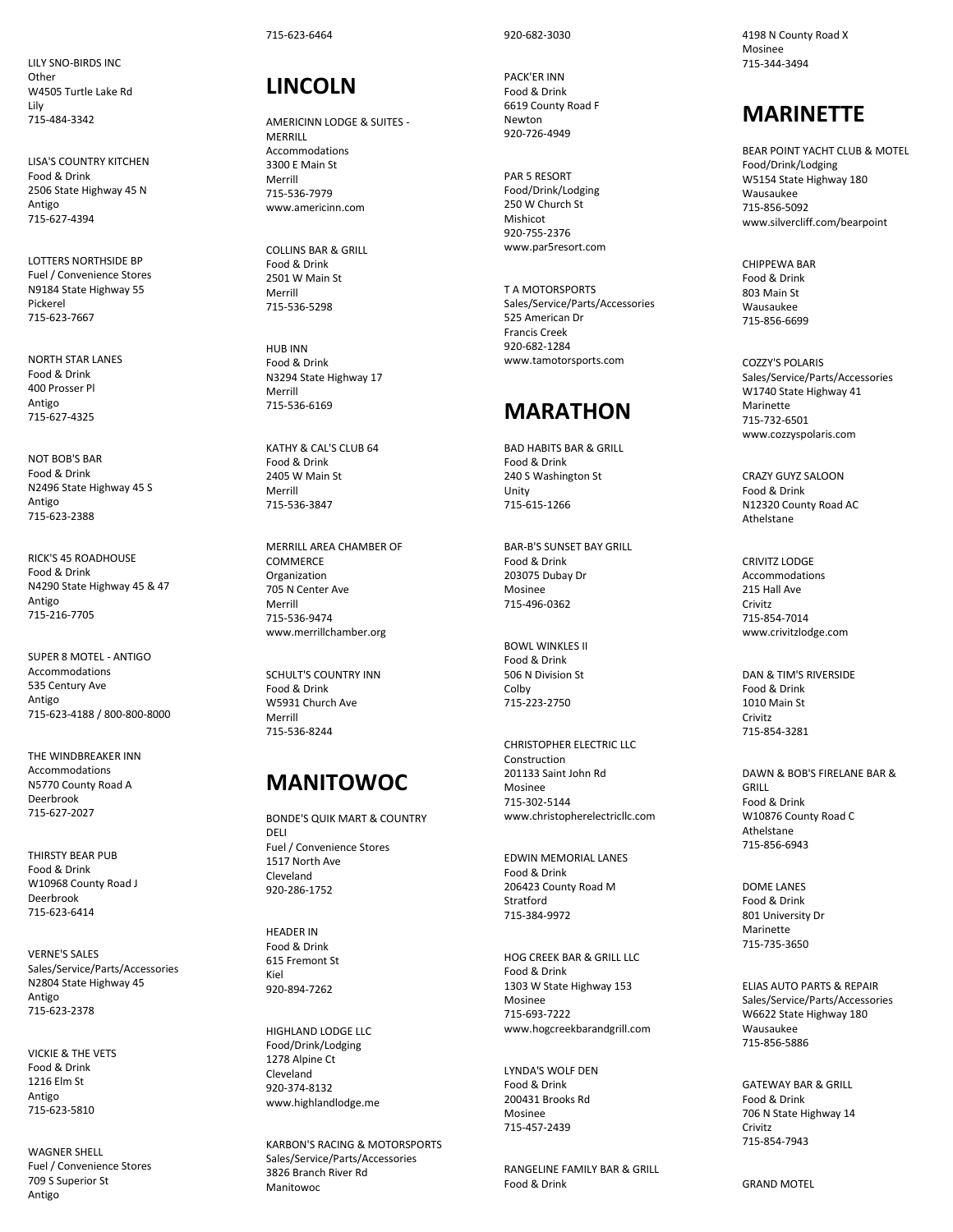Accommodations N18379 State Highway 8 & 141 Pembine 715 -324 -5417 www.thegrandatpembine.com

HOOVER'S MAIN STREET BAR & GRILL Food & Drink 816 Main St Wausaukee 715 -856 -5999

JC POWERSPORTS LLC Sales/Service/Parts/Accessories 404 N State Highway 141 Crivitz 715 -854 -9861 www.jcpowersportsonline.com

KEVIN J PEPIN DDS SC **Other** 302 Hall Ave Crivitz 715 -854 -3888 www.pepindds.com

KOCH'S PERFORMANCE Sales/Service/Parts/Accessories W8529 County Road X Crivitz 715 -854 -2463

KUEBER & SONS FIREWOOD Other W9723 County Road W Crivitz 715 -927 -4471 / 715 -854 -3700 www.petekueberfirewood.com

MANOR ON MAIN - FOOD & SPIRITS Food & Drink 722 Main St Wausaukee 715 -856 -5966

NORTH COUNTRY INN Food & Drink W11515 State Highway 8 Dunbar 715 -324 -573 7

NORTH WOOD FLOORING LLC Construction 107 Business 141 N Coleman 920 -897 -2693 www.northwoodflooring.net

PELKIN'S SMOKEY MEAT MARKET Grocery/Food Related 600 S State Highway 141 Crivitz 715 -854 -3691 www.pelkinsmeat.com

PRECISION CARTS & PARTS, LLC Sales/Service/Parts/Accessories N8008 State Highway 141 Crivitz 715 -854 -7985

W11466 State Highway 8 Dunbar 715 -324 -5444 www.richardsinwisc.com/motel

Food/Drink/Lodging

ROCQUE'S 8 -HI CLUB Fuel / Convenience Stores W14681 State Highway 8 Goodman 715 -336 -2372

S & S GLASS SERVICES LLC Sales/Service/Parts/Accessories 402 Main St Wausaukee 715 -856 -3984 www.sandsglassservice.com

SALLY AND JC'S NORTHWOODS BAR Food & Drink W10707 Benson Lake Rd Amberg 715 -759 -5981

SOCIABLES BAR & GRILL Food & Drink W8901 County Road C Wausaukee 715 -856 -565 7

STERZING FIREWOOD **Other** N9175 State Highway 141 Crivitz 715 -927 -0488 www.sterzingfirewood.com

THE PESHTIGO CORRAL FAMILY **RESTAURANT** Food & Drink 811 French St Peshtigo 920 -373 -5638 www.peshtigocorral.com

THE PINES MOTEL Accommodations N7968 State Highway 141 Crivitz 715 -854 -7987 www.pinesmotelcrivitz.com

TIMBERLINE BAR & GRILL Food & Drink W6296 Circle Dr Crivitz 715 -854 -2439 www.timberlinecrivitz.com

WAGNER MARINETTE SHELL Fuel / Convenience Store s W1390 Old Peshtigo Rd Marinette 715 -623 -5386

WAUSAUKEE BOWL Food & Drink 326 Main St Wausaukee 715 -856 -5531

WINTERS FAMILY RESTURANT Food & Drink N18760 State Highway 141 Pembine 715 -324 -5792

WITT'S PIGGLY WIGGLY/ACE HARDWARE Grocery/Food Related 214 N State Highway 141 Crivitz 715 -854 -2115 www.wittspigglywiggly.com

### **MARQUETTE**

CRYSTAL'S WOOD LAKE SUPPER CLUB Food & Drink W7115 Dakota Ave Westfield 608 -296 -4129

#### **MICHIGAN**

AMERICINN BY WYNDHAM CALUMET Food/Drink/Lodging 56925 S 6th St Calumet 906 -337 -6463 www.wyndhamhotels.com/americinn /calumet -michigan

CLOVERLAND MOTORSPORTS Sales/Service/Parts/Accessories 300 E Cloverland Dr Ironwood 906 -932 -1202 / 800 -932 -1202 www.cloverlandmotorsports.com

DUTCH'S OLD BAR Food & Drink 337 Fair Ave Marenisco 906 -787 -23 7 5 www.Dutchs -bar.com

FORSLUND BUILDING SUPPLY INC Hardware E5108 Jackson Rd Ironwood 906 -932 -2311

HEADWATERS POLARIS Sales/Service/Parts/Accessories N4705 US 45 Watersmeet 906 -358 -8888 www.headwaterspolaris.com

HITT'S FINE FURNITURE Retail 128 E Aurora St Ironwood 906 -932 -4400 www.hittsfinefurniture.net

INCREDIBLE BANK Bank/Credit Union 200 S Suffolk St Ironwood 906 -932 -8301

KRIST FOOD MARTS Fuel / Convenience Stores 108 Adams St Iron River

LAC VIEUX DESERT RESORT Accommodations N5384 State Highway 4 5 Watersmeet 800 -583 -3599 www.lvdcasino.com

PIONEER CLEANING AND LODGING, LLC Accommodations 500 1st National St Ironwood 906 -364 -6566

RAPID GRAFIKS & SIGNS Other 480 W Norrie Park Rd Ironwood 906 -932 -5962 www.rapidgrafiks.net

STEMPIHAR INC Fuel / Convenience Stores 117 E Lead St Bessemer 906 -667 -0481

STORMY KROMER MERCANTILE Retail 1238 Wall St Ironwood 906 -932 -1339 www.stormykromer.com

THE ARROWS Accommodations 20081 Thousand Island Lake Rd Watersmeet 906 -358 -4390 www.thearrowsresort.com

US -2 SERVICE CENTER Fuel / Convenience Stores 1301 E Cloverland Dr Ironwood 906 -932 -0700

## **MILWAUKEE**

DICKENSCHRAUF PLUMBING Sales/Service/Parts/Accessories 120 N 120th St Wauwatosa

SPORTLAND 2 INC Sales/Service/Parts/Accessories 7221 S 13th St Oak Creek 414 -764 -2800 www.sportland2.com

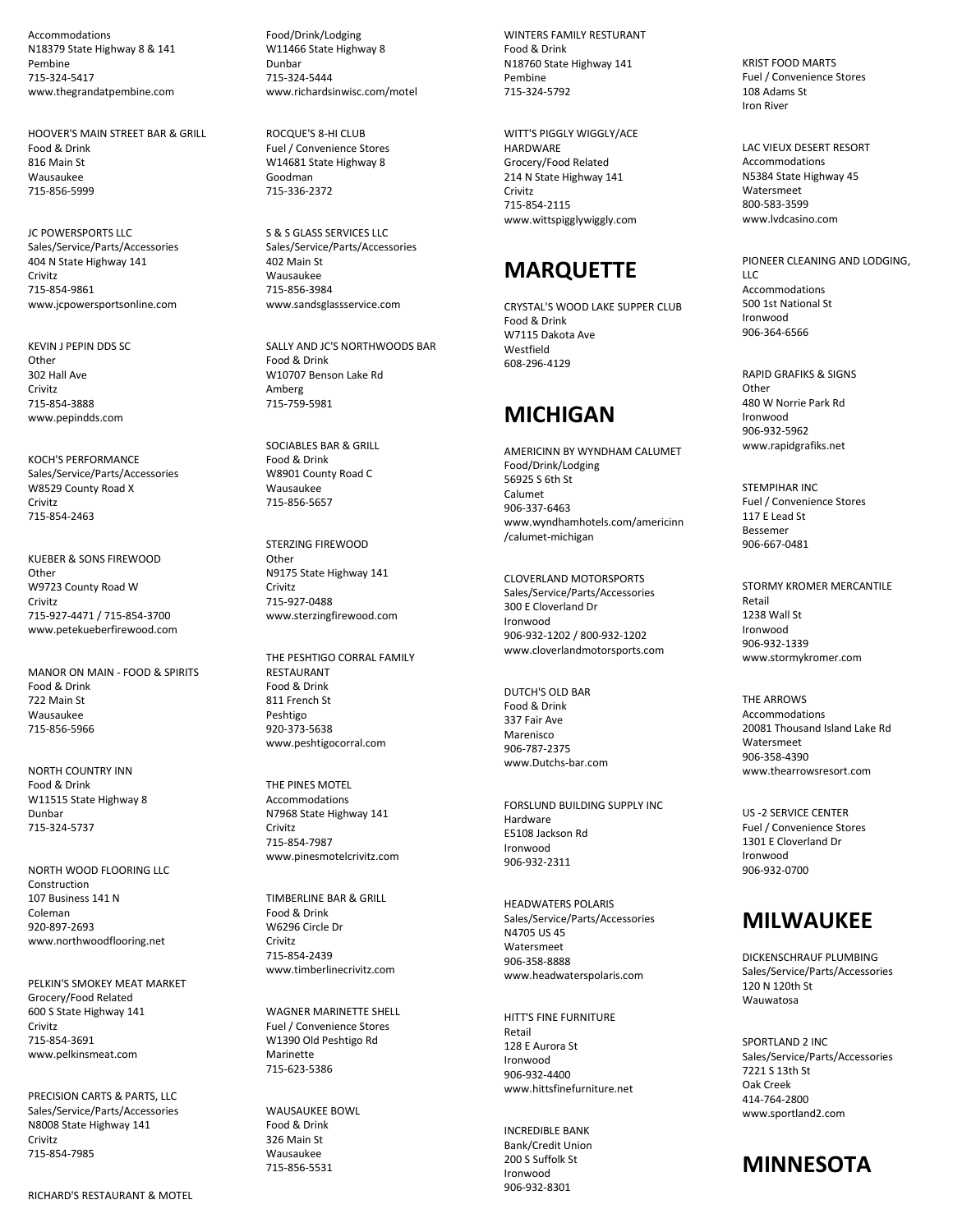KASSBOHRER ALL TERRAIN VEHICLES INC Sales/Service/Parts/Accessories 18190 Dairy Ln #103 Jordan 952 -345 -3330 www.pistenbullyusa.com

POWERMADD Sales/Service/Parts/Accessories 26449 Fallbrook Ave Wyoming 651 -462 -8465 www.powermadd.com

## **MONRO E**

BACKWATER BAR & GRILL Food & Drink E832 State Highway 21 **Warrens** 608 -372 -4988

CATARACT MINI -MART Fuel / Convenience Stores 5897 State Highway 27 Sparta 608 -272 -315 5

CLUB OASIS Food & Drink 11345 State Highway 21 Sparta 608 -269 -2644

EDDIES CONVENIENCE STORE Fuel / Convenience Stores 9860 State Highway 21 Sparta 608 -269 -2266

**FOX HOLE PUR** Food & Drink 1215 Angelo Rd Sparta 608 -269 -6271

GRANGERS LLC Sales/Service/Parts/Accessories 566 N Oakwood St Oakdale 608 -372 -4511 www.grangersllc.com

HITCHIN' POST SPORTS BAR Food & Drink 412 Main St Wilton 608 -435 -6699

MARKET BAR Food & Drink 109 E Main St Sparta 608 -269 -2992

MIDWEST POWERSPORTS SERVICE LLC Sales/Service/Parts/Accessories 1707 Winnebago Ave Tomah

608 -372 -5939

RITE SPOT BAR & GRILL Food & Drink 10076 State Highway 16 Sparta 608 -269 -2080

SEVENTY -ONE EXPRESS Fuel / Convenience Stores 18607 State Highway 71 Norwalk 608 -823 -7840

STAGECOACH SALOON Food & Drink 20704 County Road N Camp Douglas 608 -427 -3400

VFW CLUB POST 2112 Food & Drink 121 S Rusk Ave Sparta 608 -269 -2278

# **NATIONAL**

BELDEN MOTOSPORT Sales/Service/Parts/Accessories 115 Allen Rd Port Crane 607 -693 -1031

PAUL HEURING MOTORS Sales/Service/Parts/Accessories 720 N Hobart Rd Hobart 877 -411 -5014

SNOWTRACKER USA Retail 2631 Union S t Hermon www.snowtrackerusa.com

## **OCONTO**

5TH WHEEL SALOON Food & Drink 206 E Railroad St Gillett 715 -853 -6415

ARROWHEAD SALOON Food & Drink 13486 County Road AA Suring 920 -242 -7089

GILLETT SHELL Fuel / Convenience Stores 6255 State Highway 32 N Gillett 92 0 -855 -2400 www.shell.us

KLAUS LAKE BAR & GRILL Food & Drink

11105 State Highway 32 N Gillett 920 -855 -1738

LEGENDS TRAILSIDE Food & Drink 635 Main St Suring 920 -842 -2329

SLEEPY HOLLOW MOTEL & WILDFIRE TRAILS BAR Food/Drink/Lodging 5 State Highway 22 E Gillett 920 -855 -2727 www.sleephollowmotel.webs.com

SPIRITS OF GILLETT Food & Drink 145 N McKenzie St Gillett 920 -855 -6046

WAUBEE LAKE LODGE Accommodations 18398 Waubee Park Ln Lakewood 715 -276 -6091 / 800 -4WAUBEE www.waubeelodge.com

# **ONEIDA**

ACE HARDWARE Fuel / Convenience Stores 1302 State Highway 47 Woodruff 715 -356 -3555 www.acehardware.com

ADVENTURE NORTH SNOWMOBILE TOURS **Other** 8583 State Highway 51 N Minocqua 715 -892 -7777 www.adventuresnowmobiletours.co m

AMERICAN FIREPLACE & HEATING INC **Other** 9789 State Highway 70 W Minocqua 715 -635 -2386 www.americanfireplaceandheatinginc .com

AMERICAN LEGION POST 431 Food & Drink 1795 Superior St Three Lakes 715 -546 -3431 www.americanlegionpost431threelak es.org

AMERICINN MOTEL - MINOCQUA Accommodations 700 State Highway 51 N Minocqua 715 -356 -3730 www.americinn.com

AQUA AIRE MOTEL Accommodations 806 State Highway 51 N Minocqua 715 -356 -3433 www.aquaaire.com

BEHNKE'S BUCKSNORT RESORT BAR & GRILL Accommodations 5129 Boyle Rd Tripoli 715 -564 -2262 www.bucksnortresort.com

BEST WESTERN CONCORD INN Accommodations 320 Front St Minocqua 715 -356 -1800 www.concordinnofminocqua.com

BITTERS AND BULL Food & Drink 7255 Bradley St Lake Tomahawk 715 -297 -0625 www.bittersandbull.com

BURGER KING Food & Drink 8733 State Highway 51 Minocqua 715 -356 -5877

DARLINGS GIFTS Retail 7015 State Highway 51 S Hazelhurst 715 -358 -5683 www.darlingsgifts.com

FRITZ'S BAR & GRILL Food & Drink 1025 1st Ave Woodruff 715 -356 -4161

HAPPY'S Food & Drink 1013 1st Ave Woodruff 715 -614 -7039

HAZELHURST PUB & GRUB Food & Drink 6617 State Highway 51 S Hazelhurst 715 -356 -9400

INCREDIBLE BANK Bank/Credit Union 8590 State Highway 51 N Minocqua 715 -358 -3434 www.rivervalleybank.com

ISLAND CAFE Food & Drink 314 Oneida St Minocqua 715 -356 -6977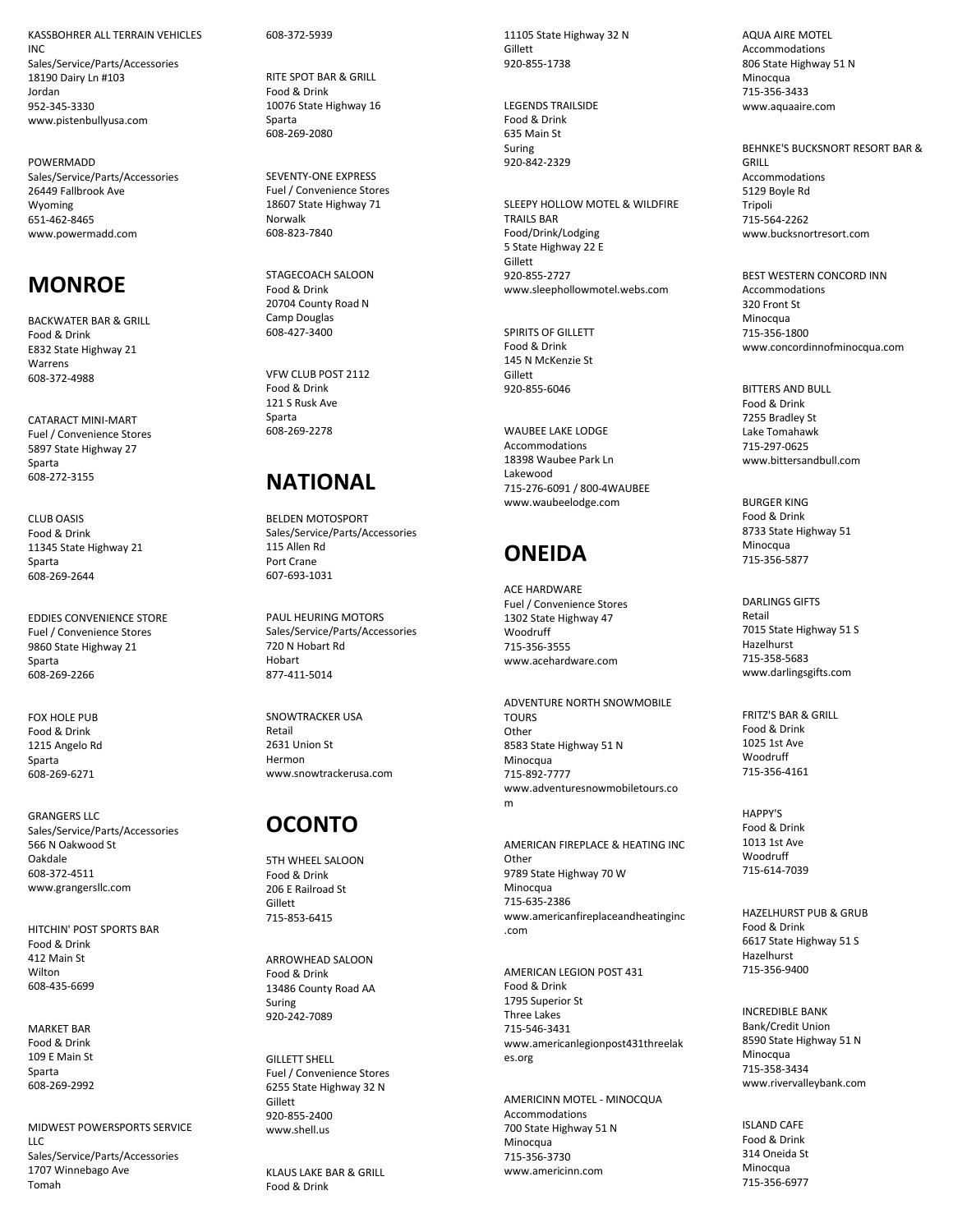ISLAND CITY LANES & LOUNGE Food & Drink 8085 State Highway 51 S Minocqua 715-356-7779

ISLAND COLLISION CENTER Sales/Service/Parts/Accessories 7661 State Highway 51 S Minocqua 715-358-6111

JACOBI'S OF HAZELHURST Food & Drink 9820 Cedar Falls Rd Hazelhurst 715-356-5591 www.jacobisofhazelhurst.com

KELK LAND IMPROVEMENT Construction 522 Balsam St Woodruff 715-356-6112 www.kelklandimprovement.com

KWIK TRIP - MINOCQUA Fuel / Convenience Stores 8690 State Highway 51 N Minocqua 715-356-6061

LAKELAND POWERSPORTS Sales/Service/Parts/Accessories 8844 State Highway 47 E **Woodruff** 715-356-5551 www.ronhallstrom.com

LAURA'S CAFÉ Food & Drink 6694 State Highway 17 N Rhinelander

LEISURE CITY Retail 157 State Highway 51 Woodruff 715-356-3966

LITTLE BROWN JUG Food & Drink 8634 Lambert Rd Minocqua 715-358-5944

MIKE STEINBERGER & SONS Landscaping 526 Balsam St Woodruff 715-356-3865

MINOCQUA BREWING COMPANY Food & Drink 236 Lake Shore Dr Minocqua 715-356-2600

MINOCQUA AREA CHAMBER OF COMMERCE Organization 8216 State Highway 51 S

Minocqua 800-446-6784 www.minocqua.com

MINOCQUA POPCORN Retail 412 Oneida St Minocqua 715-356-2426

MINOCQUA PRIME Food & Drink 8645 Curtis Lake Dr Minocqua 715-356-5070

MINOCQUA SPORT RENTAL Sales/Service/Parts/Accessories 9568 State Highway 70 W Minocqua 715-356-4661 www.minocquarentals.com

MINOCQUA YACHT CLUB Food & Drink 8290 State Highway 51 S Minocqua 715-356-1366

MINOCQUA YAMAHA Retail 9568 Sate Highway 70 W Minocqua 715-356-6288

MOONDANCE BAR & GRILL Food & Drink 6869 State Highway 17 N Rhinelander 715-272-2001 www.moondancebar-grill.com

NAPA AUTO PARTS - MINOCQUA Sales/Service/Parts/Accessories 9732 State Highway 70 W Minocqua 715-356-5279

NORTHERN WATER DISTILLERY LLC Food & Drink 8135 State Highway 51 S Minocqua 715-892-1764 www.northernwatersdistillery.com

NORWOOD PINES SUPPER CLUB Food & Drink 10171 State Highway 70 Minoqua 715-356-3666 www.norwoodpines.com

PEYER'S PARADISE RESORT Accommodations 7340 State Highway 45 N Three Lakes 715-490-3008

POLECAT & LACE Food & Drink 427 Oneida St Minocqua

715-356-3335 www.polecatandlace.com

R & R MOTORSPORTS/ARCTIC CAT DEALER Sales/Service/Parts/Accessories 6829 State Highway 51 Hazelhurst 715-358-5349 www.rnr-motorsports.com

R STORE - MINOCQUA Fuel / Convenience Stores 7488 State Highway 51 Minocqua 715-356-1688 www.mystore.com

REDMAN REALTY GROUP - MINOCQUA Real Estate 231 Oneida St Minocqua 715-358-0450 www.redmanrealtygroup.com

RITCHIE LAKELAND OIL Other 8783 Hansen Rd Minocqua 715-356-3245 / 715-356-3877

ROCKY REEF BREWING CO Food & Drink 1101 1st Ave **Woodruff** 262-339-1230 www.rockyreefbrewing.com

**RUSTIC PINES PUR** Food & Drink 9085 Arnold Stock Ln **Minocqua** 715-356-0038

SHAMROCK PUB AND EATERY Food & Drink 7235 Bradley St Lake Tomahawk 715-277-2544 www.shamrockpubandeatery.com

SKYLARK MOTEL Accommodations 226 State Highway 51 N Woodruff 715-356-5558 www.skylarkmotel.net

SMILEY'S PUB Food & Drink 7233 Bradley St Lake Tomahawk 715-277-2345

SUGAR CAMP MIDWAY ENTERPRISES Fuel / Convenience Stores 6345 State Highway 17 N Rhinelander 715-272-1101

THE BOATHOUSE

Food & Drink 305 W Park Ave **Minocqua** 715-358-3999

THE POINTE HOTEL Food/Drink/Lodging 8257 State Highway 51 Minocqua 715-356-4431 www.thepointeresort.com

THE POINTE RESORT AND CONDOS Accommodations 8257 S State Highway 51 Minocqua 715-356-7799 www.pointe-resort.com

THE WATERS OF MINOCQUA Accommodations 8116 State Highway 51 S Minocqua 877-992-8377 www.thewatersofminocqua.com

THIRSTY WHALE Food & Drink 453 Park Ave Minocqua 715-356-7108

TJ'S BUTCHER BLOCK - NORTHWOODS FOODS Grocery/Food Related 8762 State Highway 51 Minocqua 715-356-5258 www.tjsbutchermeats.com

TRIG'S FOOD & DRUG Grocery/Food Related 9750 State Highway 70 W Minocqua 715-356-9456 www.trigs.com

TRI-MART BP Fuel / Convenience Stores W11069 State Highway 8 Tripoli 715-564-2440

VILLAGE CAFÉ Food & Drink 7249 Bradley St Lake Tomahawk 715-277-2050

WATERING HOLE CANTINA & GRILLE Food & Drink 6244 State Highway 51 Hazelhurst 715-356-2337

WHITE STAG INN INC Food & Drink 7141 State Highway 17 N Rhinelander 715-272-1057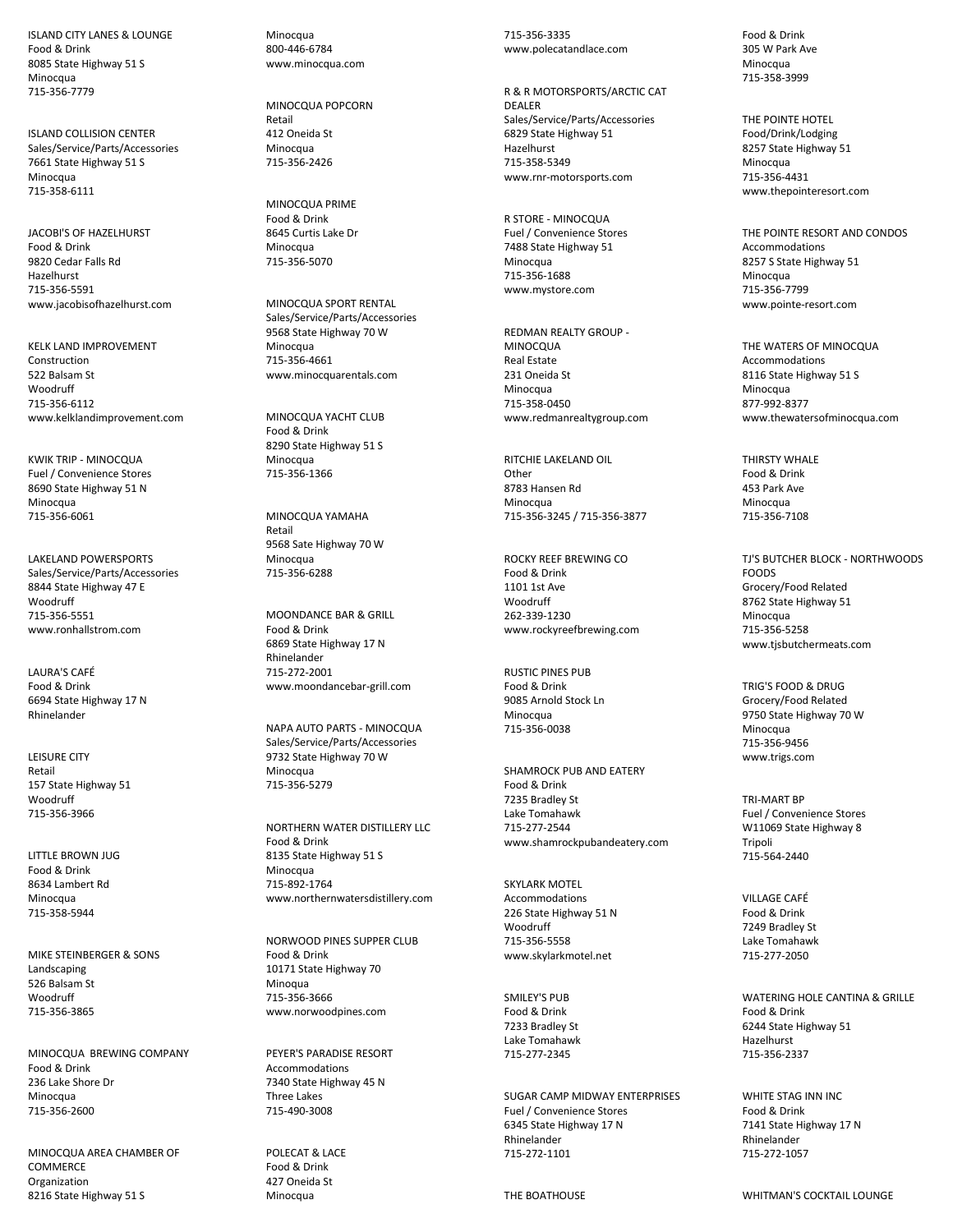Food & Drink 6930 State Highway 51 Hazelhurst 715 -356 -3397

WOODRUFF APPLIANCE & TV Retail 905 State Highway 47 E Woodruff 715 -356 -2107 www.woodruffappliance.com

## **OUTAGAMIE**

BILL RATHSACK EXCAVATING Construction 5400 N Richmond St Appleton 920 -739 -6624

BP BLACK CREEK CONVENIENCE Fuel / Convenience Stores 606 S Main St Black Creek 920 -984 -3401

GARROW OIL & PROPANE Fuel / Convenience Stores 504 W Edgewood Dr **Annleton** 920 -733 -8877 www.garrowoil.com

Heartland Business Systems **Other** 3322 North Casaloma DR Appleton 920 -687 -4161

OUTAGAMIE CONSERVATION CLUB Food & Drink N3502 Mayflower Rd Hortonville 920 -739 -9211

## **OZAUKEE**

5 CORNERS DODGE CHRYSLER JEEP Automotive 1292 Washington Ave **Cedarburg** 262 -375 -3900 www.5cornersdodgechryslerjeep.net

5 CORNERS TRUCK & AUTO INC Automotive 1266 Washington Ave **Cedarburg** 262 -375 -1200 www.5cornerstruckauto.com

CEDAR CREEK MOTORSPORTS Sales/Service/Parts/Accessories 7518 State Highway 60 **Cedarburg** 262 -377 -5700 www.cedarcreekmotorsports.com

CIRCLE B RECREATION Food & Drink

6261 State Highway 60 Cedarburg 262 -377 -8090 www.circlebrecreation.com

GROOMER TRACKING SYSTEMS Other PO Box 283 **Cedarburg** 262 -476 -7669 www.groomertrackingsystems.com

RETROSPEED LLC Sales/Service/Parts/Accessories 1000 Main St #A Belgium 262 -483 -5399 www.retrospeed.net

## **PEPIN**

ASAP USED AUTO PARTS Automotive 903 Harlem St Altoona 715 -514 -4501 www.asapautoparts.net

CELL BLOCK LOUNGE Food & Drink 200 W Main St Durand 715 -672 -8580

CORRAL BAR & RIVERSIDE GRILL Food & Drink 318 W Main St Durand 715 -672 -8874 www.corralbarandriversidegrill.com

EAU GALLE CHEESE FACTORY Grocery/Food Related N6765 State Highway 25 Durand 715 -283 -4211 www.eaugallecheese.com

HIDE-A-WHILE Food & Drink W1505 Albany D W Mondovi 715 -875 -4541

ROD'S PERFORMANCE SHOP Sales/Service/Parts/Accessories N5712 Brunner Rd Durand 715 -672 -8337

ROOSTER TAIL BAR AND GRILL Food & Drink 104/106 W Main St Durand 715 -672 -3640

SCHNEIDER LAWN CARE Landscaping W5883 State Highway 10 Durand 615 -597 -2238

THE SPOT BAR Food & Drink 306 W Main St Durand 715 -672 -8001

TWISTED SISTERS SALOON Food & Drink N3413 County Road D Arkansaw 715 -647 -2061

### **PIERCE**

BENDILLY'S BAR & GRILL Food & Drink N4306 State Highway 63 Ellsworth 715 -273 -3298

BIG DOG DADDY'S ROADHOUSE Food/Drink/Lodging W7037 135th Ave Bay City 715 -792 -2212

MIKES BAY TOWN SPORTS BAR & GRILL Food & Drink W6454 State Highway 35 Bay City 715 -594 -3888

THE BLUFFS BAR & GRILL Food & Drink N1833 785th St Hager City 715 -792 -2688 www.thebluffsbar.com

# **POLK**

AMERICAN LEGION POST 396 - INDIAN CREEK Food & Drink 3456 25th St Frederic 71 5 -653 -2671

BEN'S NORTHERN BAR Food & Drink 105 S Main St Luck 715 -472 -2575

BLACKSMITH SHOP BAR GRILL & **MOTEL** Food/Drink/Lodging 1879 W Bone Lake Dr Balsam Lake 715 -857 -5679

BLACKSMITH SHOP MOTEL LLC Accommodations 1873 W Bone Lake Dr Balsam Lake 715 -857 -6481 www.blacksmithshopmotel.com

BRENIZER MOTOR SPORTS Sales/Service/Parts/Accessories 2964 150th St Frederic 715 -327 -5580 www.brenizersalvage.com

BROW TINE Food & Drink 1361 100th St Amery 715 -268 -6262 www.thebrowtine.com

C & J HIDEAWAY/LEWIS VFW Food & Drink 3474 115th St Frederic 715 -653 -2220

CLAM FALLS BAR & GRILL Food & Drink 647 335th Ave Frederic

CRICKET'S BAR & GRILL Food & Drink 1361 100th St Amery www.cricketsbarandgrill.com

DN CAMPGROUND Food & Drink 956 165th Ave Balsam Lake 715 -268 -8980 www.dncampground.com

EAGLE LOUNGE Food & Drink 927 190th Ave Balsam Lake 715 -857 -5145

FREDERIC FUEL Fuel / Convenience Stores 103 Traffic Ave Frederic

HALYN'S TAP & GRILL Food & Drink 647 335th Ave Clam Falls 715 -653 -2212 www.halyns.com

INFINITY RETAIL SERVICES 585 Western Blvd Turtle Lake

HOLIDAY FUEL Fuel / Convenience Stores 410 Wisconsin Ave S Frederic

NEXTGEN COMPANIES Sales/Service/Parts/Accessories 235 State Highway 63 Clear Lake 715 -263 -2295 www.nextgen -companies.com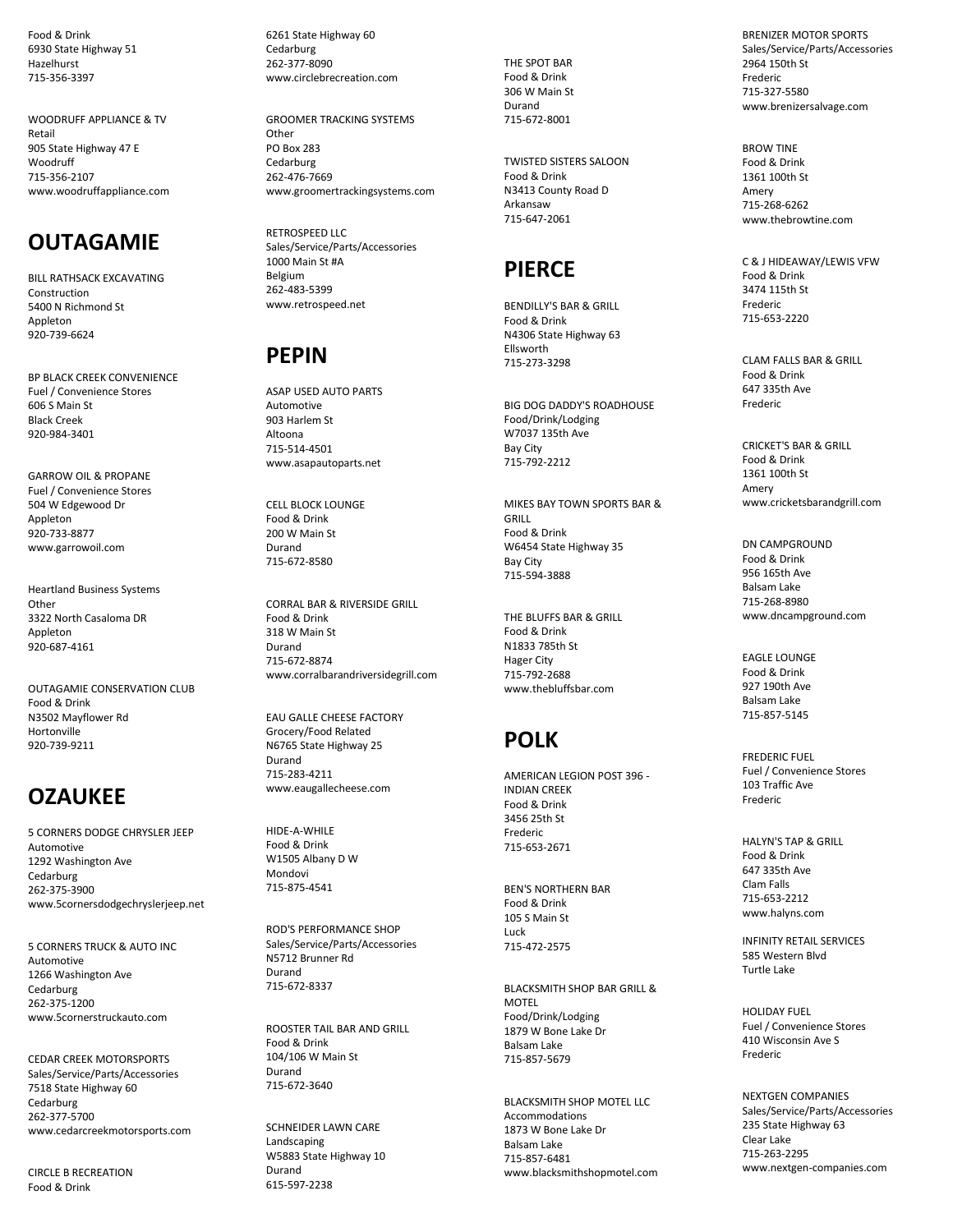NEXTGEN WATERSPORTS & POWERSPORTS Sales/Service/Parts/Accessories 235 State Highway 63 Clear Lake 715-259-3311 www.nextgen-companies.com

PAP'S GENERAL STORE Fuel / Convenience Stores 1637 80th St Balsam Lake 715-268-8108

PROTEC Sales/Service/Parts/Accessories 215 Stokley Rd Milltown www.protecmotorsports.com

SHOOTERS BAR-N-GRILL Food & Drink 1161 Main Ave Lewis 715-653-2550

SKOL BAR & GRILL Food & Drink 135 Oak St Frederic 715-327-9979

SUBWAY - FREDERIC Food & Drink 412 Wisconsin Ave S Frederic 715-327-8500

SUNDOWN SALOON BAR & GRILL Food & Drink 3508 State Highway 35 Frederic 715-653-2277

THE MIX UP Food & Drink 1301 105th Ave Amery 715-268-8572 www.mikijosmixup.com

UW WANDEROOS Food & Drink 1629 70th Ave Amery 715-268-9217 www.uwwanderoos.com

WILKINS BONE LAKE BAR & RESORT Food & Drink 2235 Sunnyside Ln Luck 715-857-5555

## **PORTAGE**

ABEL COMPLETE CONSTRUCTION LLC Construction 3011 Patton Dr Plover 715-321-3149

www.abelcomplete.com

ARROW PRECISION ASPHALT MAINTENANCE Construction 4464 County Road J Stevens Point 715-592-3641

AUTO SELECT OF STEVENS POINT Automotive 3145 Church St / 5382 State Highway 10 E Stevens Point 715-341-1576 www.autoselectonline.com

BACKWOODS BAR & GRILL Food & Drink 1511 N 2nd Dr Stevens Point 715-344-7455

BAHAMA'S LLC Food & Drink 1766 State Highway 10 W Stevens Point

BART'S A1 STORAGE **Other** 1703 N County Road J Custer 715-592-3701

BAYSEK MACHINES **Other** 3261 County Road Q Nelsonville 715-824-5300 www.baysek.com

BEST EXCAVATING & TRUCKING LLC Construction 3681 Grey Log Ln Stevens Point 715-344-2333

BEST WESTERN PLOVER HOTEL & CONFERENCE CENTER Accommodations 5253 Harding Ave Plover www.bestwesternwisconsin.com/plov er-hotels

BIG IRON EQUIPMENT **Other** 2731 Maple Dr Plover 715-344-3401 www.bigironequipment.com

BILL'S PIZZA SHOP Food & Drink 1101 Main St Stevens Point 715-344-9557 www.billspizza-shop.com

BOOTLEGGER'S BAR & GRILL Food & Drink 3703 County Road Q

Amherst Junction 715-824-2929

BRIAN & WENDY`S HIAWATHA Food & Drink 817 Main St Junction City 715-340-7661

BULLHEADS BAR & GRILL Food & Drink 3368 Campsite Dr Stevens Point 715-344-5990 www.bullheadsbargrill.com

BUNNY HOP CAFE Food & Drink 601 Main St Junction City 715-457-2032

CENTRAL DOOR SOLUTIONS Sales/Service/Parts/Accessories 1430 Contractors Blvd Plover 715-342-4153 www.centraldoorsolutions.com

CLUB FOREST BAR Food & Drink 1176 Club Forest Dr Plover 715-345-1220 www.clubforestbar.com

COLD IRON PROCESSING Sales/Service/Parts/Accessories 2731 Maple Dr Plover 715-344-3401

CUSTER ROADHOUSE BAR & GRILL Food & Drink 2221 Custer Rd Custer 715-592-4311

CW WEBDESGIN / MARTIN PHOTOGRAPHY **Other** PO Box 5 Junction City 715-254-7139 www.cwwebdesign.com

DAVCO LLC Other 2810 South Dr Plover 715-341-1607

DEAN ALTMANN TRUCKING & EXCAVATING, INC Construction 1343 State Highway 13 & 34 Junction City 715-457-2651 www.deanaltmanntrucking.com

DEWENDY'S PUB Food & Drink

1408 County Road HH W Stevens Point

DIAMOND MACHINE LLC Sales/Service/Parts/Accessories 3261 County Road Q Nelsonville 715-824-3995 www.diamond-machining.com

DOCK OF DUBAY Food & Drink 4522 County Road E Junction City 715-457-2700

DONNA'S SHOWBOAT Food & Drink 2182 County Road HH W Junction City 715-344-0707

DOUG'S SPORTS PUB Food & Drink 6225 State Highway 54 Plover 715-345-2334

FAHRNER EXCAVATING INC Construction 5030 Pine Tree Ave Plover 715-341-8902 www.fahrnerexcavating.com

FELTZ OVERHEAD DOORS Sales/Service/Parts/Accessories 2573 Scenic Dr Stevens Point 715-341-6609 www.feltzoverheaddoor.com

FRED'S TOWING Automotive 801 Francis St Stevens Point 715-341-7576 www.towfreds.com

HERMAN'S MACHINING & WELDING Sales/Service/Parts/Accessories 6572 County Road B Stevens Point 715-252-9596

HITCHIN RAIL SALOON Food & Drink 4471 County Road J Stevens Point 715-592-5055

HOFFMAN HAY & GRAIN Sales/Service/Parts/Accessories 6187 2nd St Stevens Point 715-340-5929

HOMETOWN BAR Food & Drink 2310 Custer Rd Custer 715-592-4238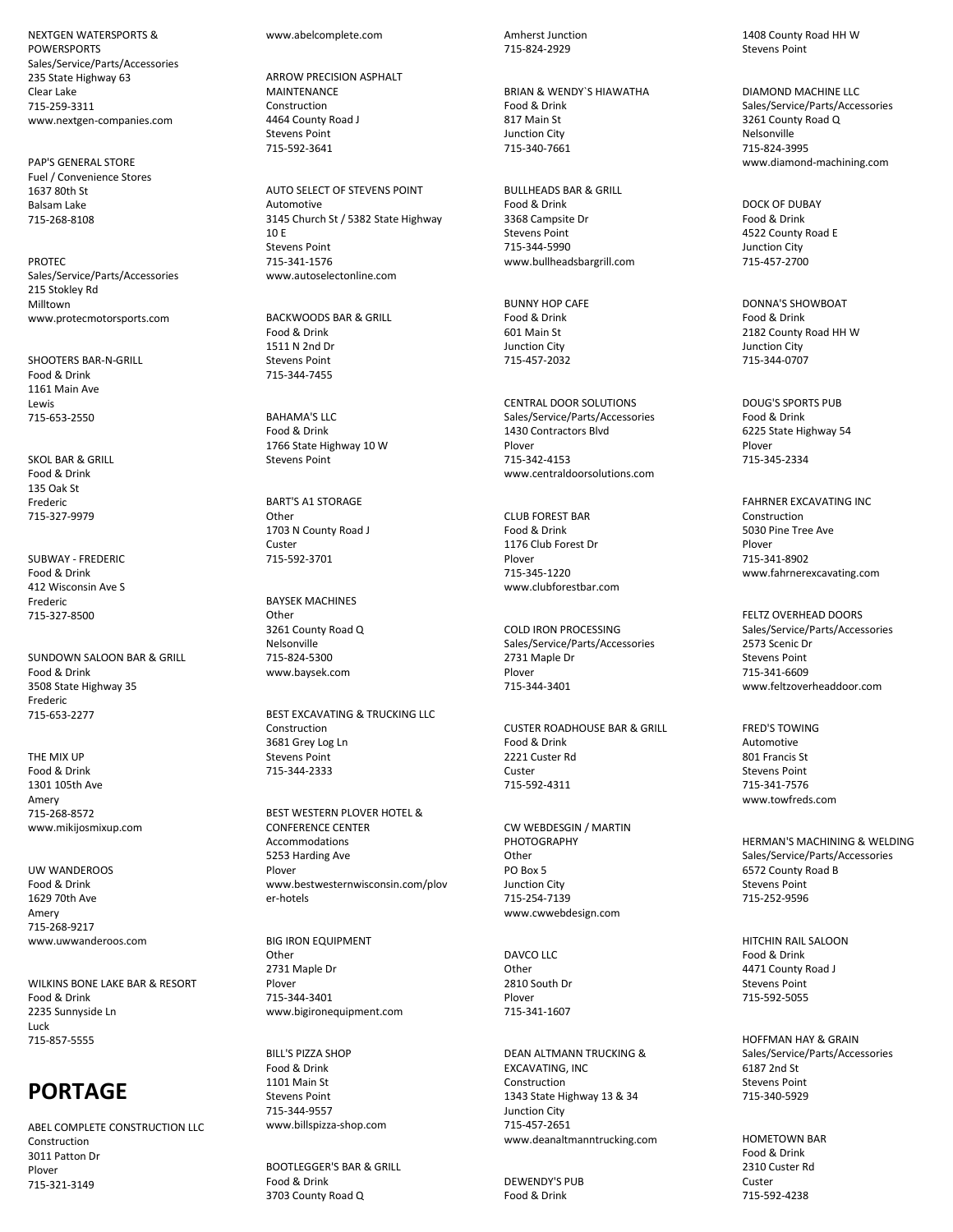JACOWSKI FARMS Organization 10597 County Road D Almond 715-366-8500

JAY'S LAWN CARE & SNOW REMOVAL Sales/Service/Parts/Accessories 3000 South Dr Plover

JG PLUMBING & HEATING Sales/Service/Parts/Accessories 4313 Tower Rd Amherst

JORDAN BAR & GRILL Food & Drink 5696 State Highway 66 Stevens Point 715-869-0345

KELLNER KLUB Food/Drink/Lodging 4111 80th St S Wisconsin Rapids 715-423-2428

MAHER WATER CORPORATION Sales/Service/Parts/Accessories 5601 E M Copps Dr Stevens Point 715-344-2900 www.maherwater.com

MAKE IT PERSONAL Retail 6187 2nd St Stevens Point 715-340-6933

MAK'S BAR Food & Drink 1236 County Road HH W Stevens Point 715-341-2073

MICKEY'S TIP UP Food & Drink 4231 80th St S Wisconsin Rapids 715-423-2640

MIDSTATE LOCK Sales/Service/Parts/Accessories 3525 Patch St Stevens Point 715-341-6838

MIDWAY MACHINE & EQUIPMENT CENTER LLC. Other 9832 State Highway 54 E Wisconsin Rapids 715-424-2148 www.mmec.net

MIKE'S QUALITY PRODUCTS & **CONSTRUCTION** Construction

1930 Brentwood Dr Plover 715-252-9308

MSC INDUSTRIAL SUPPLY Sales/Service/Parts/Accessories 6809 6th St Stevens Point 920-460-6063 www.mscdirect.com

OTHER MOTHERS Retail 1917 Post Rd Plover 715-345-0848

PLOVER MOTORSPORTS Sales/Service/Parts/Accessories 2540 Plover Rd Plover 715-544-6006 www.plovermotorsports.com

ROSSIER'S STOCKTON BAR Food & Drink 6399 State Highway 18 Stevens Point 715-592-6377

RSM HYDROGRAPHICS Sales/Service/Parts/Accessories 7970 5th St Stevens Point 715-824-4455

RYAN'S CUSTOM CONCRETE Construction 6199 County Road BB Bancroft

S & S TRAILER SALES Sales/Service/Parts/Accessories 4411 80th St S Wisconsin Rapids 715-424-1461 www.snstrailer.com

SHOOTER'S Food & Drink 5330 Harding Ave Plover 715-341-8878

SMART MOVE REALTY LLC Real Estate 4613 N Tree Lake Rd Rosholt 715-581-1965 www.jancares.com

SMILEY'S BAR & GRILL Food & Drink 4020 County Road R Plover 715-341-4530 www.smileysbanquethallplover.com

SMOKEY SPUR BAR & GRILL Food & Drink 4180 Smokey Rd Amherst

#### 715-824-5606

TEE-ROYS REPAIR Automotive 916 Park St Stevens Point

VAN DREEL PLUMBING & HEATING **Other** 3314 Howard Ave Stevens Point 715-341-7860

WAGON WHEEL BAR & GRILL Food & Drink 270 State Highway 73 Bancroft 715-335-4747

WHITETAIL LANES Food & Drink 3689 County Road Q Amherst Junction 715-824-3108 www.whitetaillanes.com

WILSHIRE TRAILERS LLC Sales/Service/Parts/Accessories 3310 Stanley St Stevens Point 715-344-3137

#### **PRICE**

3 MILE CORNER Food & Drink N7297 State Highway 13 Phillips 715-339-3665

AMERIVU INN & SUITES Food/Drink/Lodging W5370 Grandberg Rd Prentice 715-428-2333 www.AmeriVuinn.com/Prentice

BIRCH ISLAND RESORT Food/Drink/Lodging N8221 E Wilson Flowage Rd **Phillins** 715-339-3151 www.birchislandresortllc.com

CHUCK'S LITTLE STATION LLC Fuel / Convenience Stores 1791 Railroad Ave Prentice 715-428-2269

CLUB 13 RESTAURANT Food & Drink 784 N Lake Ave Phillips 715-339-3456

COMFORT COVE RESORT Food/Drink/Lodging N10149 E Solberg Lake Rd Phillips

715-339-3360 www.comfortcoveresort.com

CROSSING POINT Food & Drink W5375 Granberg Rd Prentice 715-428-2140

FRONTIER INN Food & Drink 1391 N State Highway 182 Park Falls 715-583-4413

FUSAK'S TAVERN Food & Drink W4698 County Road D Phillips 715-339-3567

HARBOR VIEW PUB & EATERY Food & Drink 1094 N Lake Ave Phillips 715-339-2626 www.harborviewonline.com

HIDDEN COVE RESORT Food/Drink/Lodging W7396 S Long Lake Rd **Phillins** 715-820-3881 www.hiddencoveresort.com

HIDDEN VALLEY INN & RESORT Accommodations W7714 County Road W Phillips 715-339-2757 www.hiddenvalleywi.com

HILL OF BEANS CAFE Food & Drink W3075 County Road RR Ogema 715-767-5287

JC'S NORTH OF 8 LLC Food & Drink N5250 County Road A Prentice 715-428-2010

JEFF SIMEK CONSTRUCTION CO., INC Construction N1360 Hallberg Rd Ogema 715-767-5295 www.jeffsimekconstruction.com

KIM'S 3 MILE Food & Drink N7297 State Highway 13 Phillips 715-339-3665

LAURIE'S COACH Food & Drink W4869 Holmes St Ogema 715-767-5485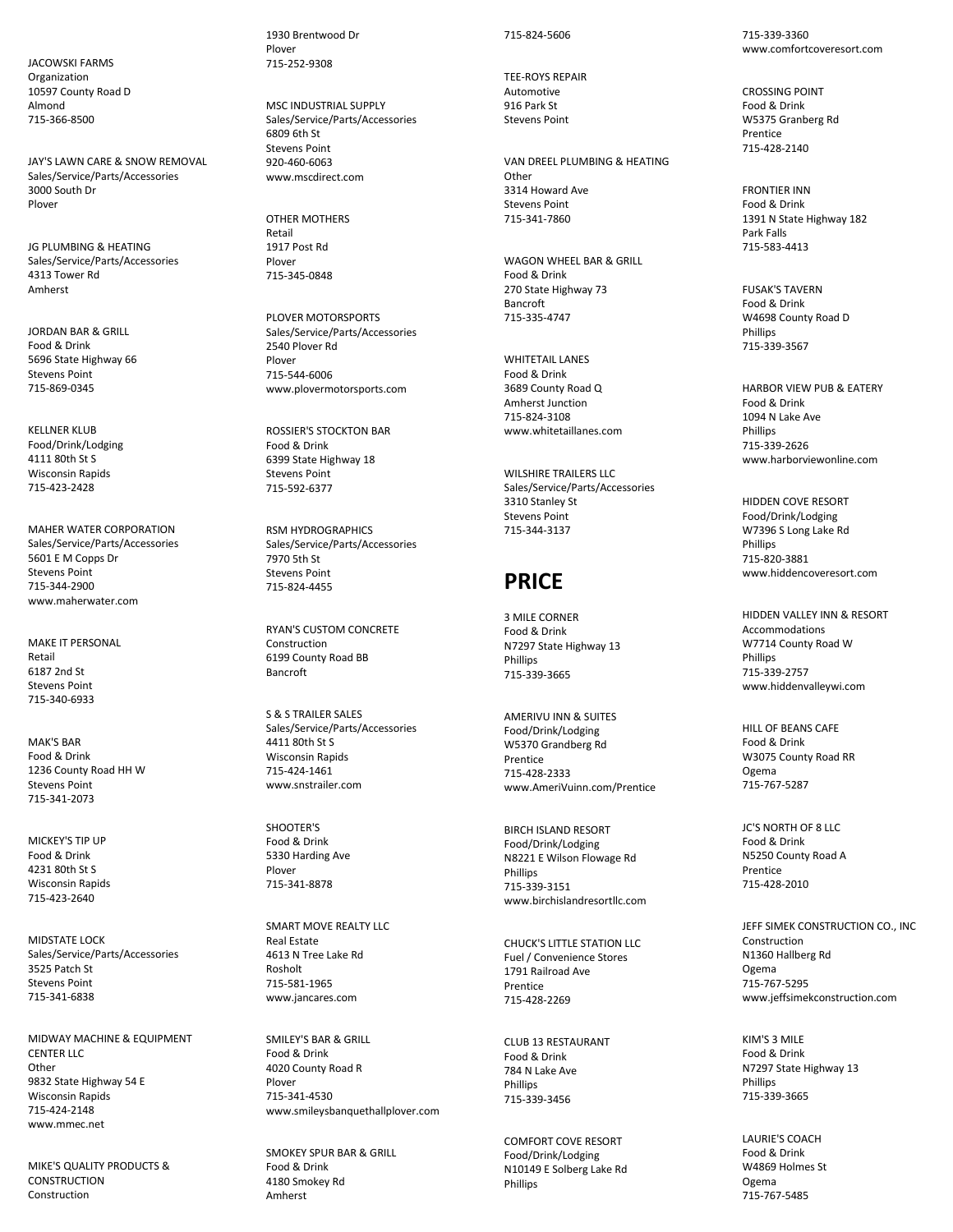LONG LAKE NORTH Accommodations 219 County Road F Phillips 715-820-1283 www.longlakenorth.com

MT POCKETS TAVERN Food & Drink N16640 Old State Highway 13 Butternut 715-769-3680

NORTHERN PINES RESORT Food/Drink/Lodging N16243 Lakeshore Dr Butternut 715-762-3001 www.northernpines.net

OGEMA HILLS GAS & GO Fuel / Convenience Stores N1826 County Road G Ogema 715-767-5414

PARK FALLS AREA CHAMBER OF COMMERCE Organization 400 4th Ave N Park Falls 715-762-2703 / 877-762-2703 www.parkfalls.com

PHILLIPS LANES Food & Drink 505 County Road D Phillips 715-399-6663

R STORE - PRENTICE TRAVEL CENTER Fuel / Convenience Stores State Highway 8 & 13 Prentice 715-428-2360

RAAB'S EXTRA INNINGS Food & Drink W4975 Holmes St Ogema 715-767-5300

RAIL TRAIL CAFE Food & Drink W5016 State Highway 86 Ogema 715-767-5222

RIPSAW SALOON Food & Drink 1117 Railroad Ave Prentice 715-428-2042

RUEBEN'S SALES & SERVICE Fuel / Convenience Stores 727 State Highway 8 Prentice 715-428-2810

SCHILLING ELECTRIC Construction 276 N Lake Ave Phillips 715-339-2904

SOO LAKE RESORT Food/Drink/Lodging W10030 County Road W **Phillins** 

SUNSET BAY SUPPER CLUB Food & Drink N10575 E Solberg Lake Rd Phillips 715-339-3357 www.sunsetbaysupperclub.com

SUNSET HAVEN RESORT/POLISH PALACE Food/Drink/Lodging N10555 E Solberg Lake Rd Phillips 715-339-3566 www.sunsethavenresort.com

THE BRANTWOOD LODGE Accommodations N7102 County Road D Brantwood 715-966-6164 www.brantwoodlodge.com

WESTWOOD GOLF/SANDTRAP BAR & GRILL Food & Drink N8785 Golf Course Rd Phillips 715-339-3600 www.westwoodsandtrap.com

#### **RACINE**

1175 SPORTS PARK & EATERY Food & Drink 22840 Durand Ave Kansasville 262-864-2373 www.1175events.com

ASPHALT CONTRACTORS INC **Other** 710 Vine St Union Grove 262-878-4678

BOB'S MOBIL Fuel / Convenience Stores 740 Main St Union Grove 262-878-1359 www.bobsmobil.net

CAPTAIN MISSYS Food & Drink 8330 Fox River Rd Waterford 262-662-3337

COMMUNITY STATE BANK Bank/Credit Union

1500 Main St Union Grove 262-878-3763

DIRTY HOE SALOON Food & Drink 4614 Sheard Rd Rosewood 262-514-3225

DOVER INN Food & Drink 1909 N Beaumont Ave Kansasville 262-534-2707

FIBER TECH INC **Other** 4155 Courtney St Franksville 262-835-1300 www.fiber-techinc.com

GROVE QUICK MART Fuel / Convenience Stores 1380 15th Ave Union Grove 262-878-0911

HOERNEL KEYSHOP INC Sales/Service/Parts/Accessories 2806 Lathrop Ave Racine 262-633-6781 www.hoernel.com

JASPERSON REALTY Real Estate 12131 County Road K Franksville 262-835-1342

JASPERSON SOD SERVICE Landscaping 21521 Olson Rd Franksville 262-835-2826

KURK CONCRETE INC Construction 4324 Shianne St Union Grove 262-878-2397

MARTIN FORD SALES Automotive 19215 Spring St Union Grove 262-878-1241

MARTINS CHRYSLER DODGE Automotive 1422 Main St Union Grove 262-878-1226

MICHAEL'S ON THE LAKE Food & Drink 3101 Eagle Rd Kansasville 262-878-3313 www.michaelsonthelakewi.com

OLD SETTLER'S BOWLING CENTER Food & Drink 1500 15th Ave Union Grove 262-878-3709

ROGER PALMEN CHEVROLET Automotive 19212 Spring St Union Grove 262-878-2463 www.rogerpalmen.com

RON'S SUPER SERVICE Fuel / Convenience Stores 8226 Big Bend Rd Waterford 262-662-2530

SCHAUER POWER CENTER Sales/Service/Parts/Accessories 1621 Main St Union Grove 262-878-3344

STEFFENS INSURANCE GROUP INC Insurance 417 N Milwaukee St Waterford 262-534-2727

TINCAN ROADHOUSE Food & Drink 20715 Durand Ave Union Grove 262-878-3033 www.tincanroadhouse.com

UNION GROVE AUTO PARTS Automotive 1401 Main St Union Grove 262-878-1374

UNION GROVE LUMBER Construction 1024 10th Ave Union Grove 262-878-1214

VENTURE INN BAR & GRILL Food & Drink 28006 Durand Ave Burlington 262-332-7941

WEIS ROOFING Construction 3107 Maurice Dr Union Grove 262-878-3489

# **ROCK**

FOXY'S CYCLE & SKI INC Sales/Service/Parts/Accessories 3212 N Pontiac Dr Janesville 608-756-3699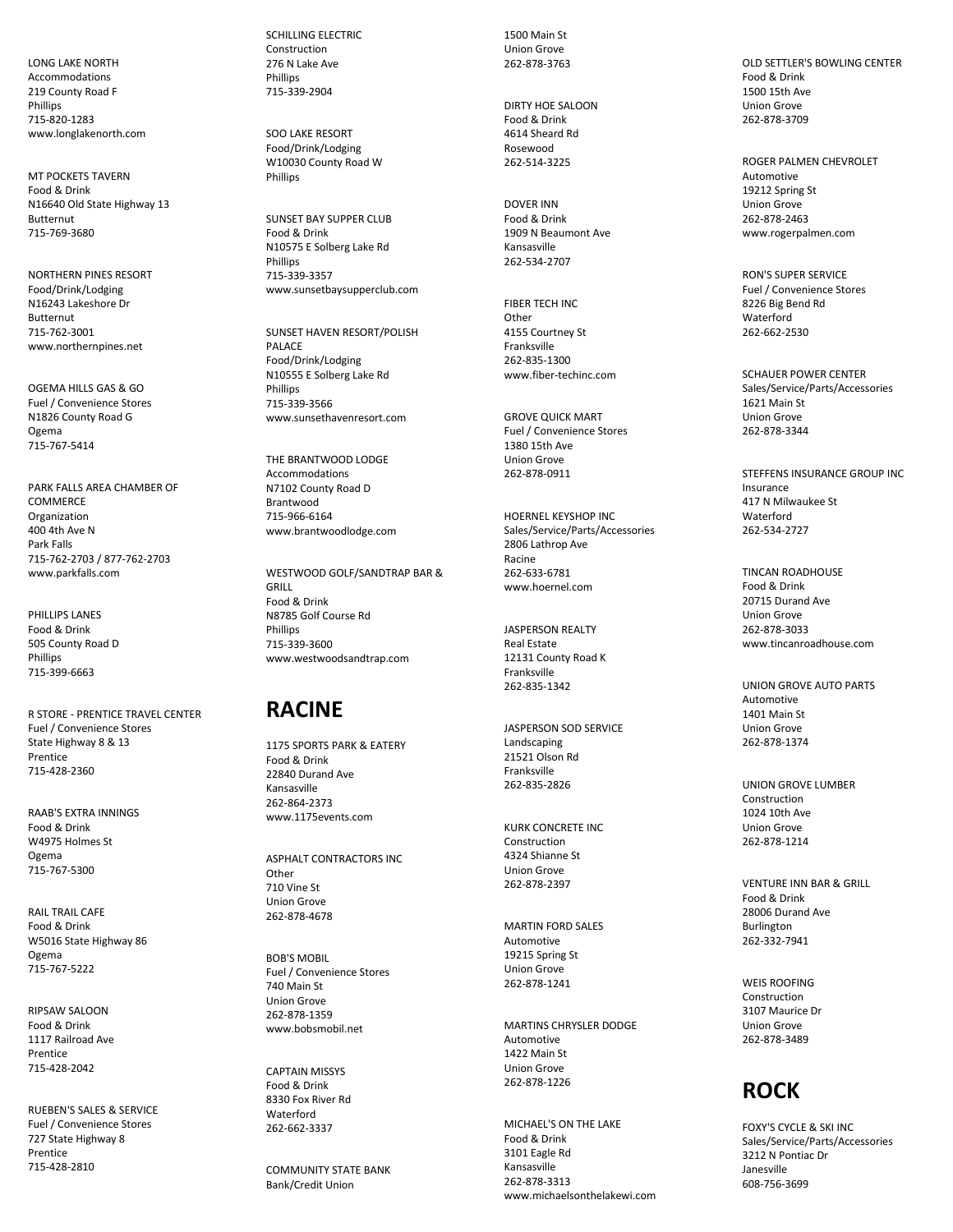www.foxyscycle.com

SCHWARTZ & SHEA INSURANCE **AGENCY** Insurance 1607 Holiday Dr Janesville 608-754-3336 / 800-688-9068 www.schwartzshea.com

### **RUSK**

A&M FIBERGLASS MANUFACTURING Sales/Service/Parts/Accessories 817 W 7th St N Ladysmith 715-790-5885 www.amfiberglassmfg.com

ADVENTURES RESORT Food & Drink N6557 County Road I Tony 715-415-2667

ANTLERS TAVERN & GRILL Food & Drink W2865 Lawrence St Ingram 715-322-5736

ARTISANS INC Printing W4146 Second St Glen Flora 800-657-4766 www.artisansinc.com

BACKWOODS BAR & GRILL Food & Drink W14549 Plummer Rd Weyerhauser 715-353-3003 www.backwoodsresortwi.com

BOBCATS PONDEROSA Food & Drink W15630 Buck Lake Rd Chetek 715-924-4913

BURDY'S SPORTS BAR & GRILL Food & Drink W14382 Railway Ave Weyerhaeuser 715-353-2873

CEDAR LODGE Food & Drink N8004 State Highway 27 Ladysmith 715-532-6356

D BAR & RESORT Food/Drink/Lodging W10355 County Road D Holcombe 715-595-4738

EASTMART

Fuel / Convenience Stores W8122 E Edgewood Ave Ladysmith 715-532-6006

EDMING OIL CO INC Fuel / Convenience Stores W4274 State Highway 8 Glen Flora 715-322-5292 www.edmingoil.com

FIRESIDE BAR & GRILL Food & Drink W12745 Fireside Lake Rd New Auburn 715-868-1172

FIRESIDE BAR AND GRILL Food & Drink 12745 Fireside Lake Rd New Auburn 715-868-1172 www.fireside-barandgrill.com

FIRST AND LAST Food & Drink N5923 State Highway 73 Ingram

FLAMBEAU RIVER LODGE Food & Drink N7870 Flambeau Rd Ladysmith 715-532-5392

GLORY B'S SALOON Food & Drink 832 N Main St **Bruce** 715-868-3990

HEART OF THE NORTH BREWING CO Food & Drink N4038 State Highway 27 Ladysmith 715-532-6550

HORSESHOE BAR & CAFÉ Food & Drink N6039 Superior St Ingram 715-403-3656

HOT SHOTS BAR AND GRILL Food & Drink 722 N Main St Bruce 715-868-4495

JOLLY INN Food & Drink 432 Ellingson Ave Hawkins 715-205-4437

JUMP RIVER ELECTRIC CO-OP Other 1102 W 9th St N Ladysmith 715-532-5524

LADYSMITH FAMILY RESTAURANT Food & Drink 820 Miner Ave W Ladysmith 715-532-3735

LOONY BIN BAR AND GRILL Food & Drink 27702 305th Ave Holcombe 715-532-6888

MAYO'S SMALL ENGINE REPAIR Sales/Service/Parts/Accessories 618 Ellingson Ave Hawkins 715-585-7736

OLD BOGIES Food & Drink N1615 Chippewa Ave Holcombe 715-595-4710 www.oldbogies.com

PORKY'S BAR Food & Drink W14414 Railway Ave Weyerhaeuser 715-790-7408 / 715-353-3025

POUR HOUSE Food & Drink 626 N Main St Bruce 715-868-4635

RUSS THOMPSON EXCAVATING **Other** 703 W Fritz Ave Ladysmith 715-532-5892

RUSTY RAIL Food & Drink 804 Main St Hawkins 715-585-2500

TEE A WAY GOLF & SUPPER CLUB Food & Drink 1401 E 11th St N Ladysmith 715-532-3766 www.teeaway.net

THE PICKLED GILL Food & Drink W8525 County Road A Ladysmith 715-532-0903

THUNDER & LIGHTNING Food & Drink 810 Main St Hawkins 715-585-6631

TOM'S WAY TO GO Food & Drink 804 Main St Hawkins

VALENTINE'S VILLAGE STORE Grocery/Food Related 803 Main St Hawkins 715-585-6343

WINTER HAVEN RESORT Accommodations N1460 Pulaski Lake Rd Bruce 715-868-5985

## **SAUK**

BADGER GLASS LLC Retail 331 State Highway 136 Baraboo 608-356-8766 www.badgerglassllc.com

BARABOO MOTORS GROUP INC Automotive 640 State Highway 136 Baraboo 608-356-3968 www.baraboomotors.com

BARABOO POWER EQUIPMENT Retail 622 Pate St Baraboo 608-355-7915 www.baraboopower.com

BARABOO STATE BANK Bank/Credit Union 101 3rd Ave Baraboo 608-356-7703 www.baraboonational.com

BIG O'S TRAILERS INC Sales/Service/Parts/Accessories W10630 State Highway 33 W Portage 608-742-2473 www.bigostrailers.com

BOBBERS Food & Drink 750 Wisconsin Dells Pkwy Wisconsin Dells 608-254-1800 www.bobbersislandgrill.com

BRONCO BILLY'S SALOON AND GRILL Food & Drink S2545 County Road BD Baraboo 608-355-1055 www.broncobillyssaloon.com

CLARION HOTEL Food/Drink/Lodging 626 W Pine St Baraboo 608-356-6422 www.choicehotels.com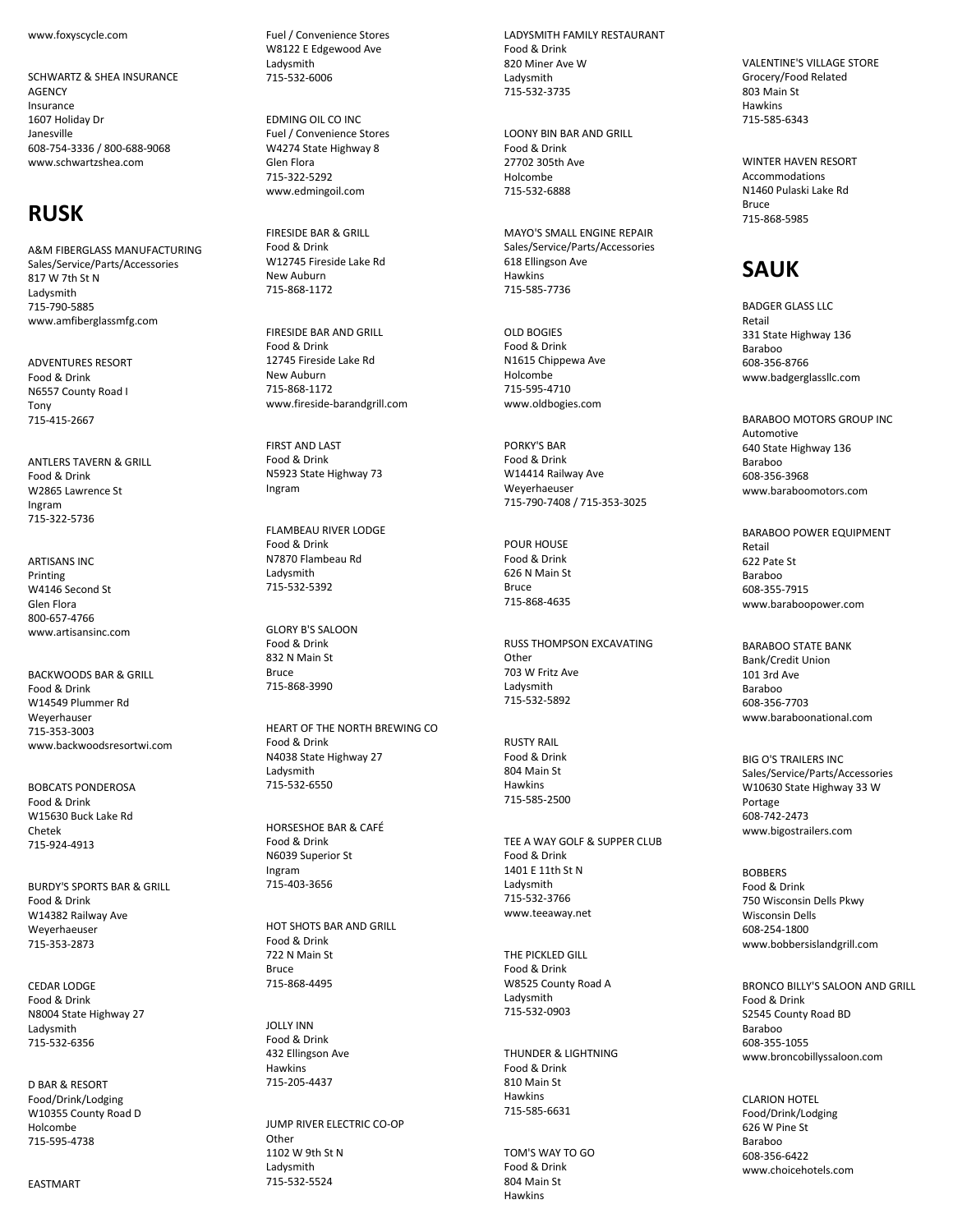DEZ TACTICAL ARMS INDOOR SHOOTING RANGE Retail 1223 South Blvd Baraboo 608-547-9034 www.deztacticalarms.com

DON LARSON SUPERSTORE Automotive S3801 County Road BD Baraboo 608-448-3364 www.donlarson.com

DON-RICK INSURANCE Insurance 313 Oak St Baraboo 608-356-6606 www.don-rick.com

EDGE OF THE DELLS Food/Drink/Lodging N555 State Highway 12 & 16 Wisconsin Dells 608-254-6144 www.edgeodells.com

FAIR VALLEY PERFORMANCE Sales/Service/Parts/Accessories E9688 County Road B Sauk City 608-643-0200 www.fvpdiesel.com

FORE SEASONS RESTAURANT Food & Drink 401 Mine St Baraboo www.baraboocc.com/fore-seasonsrestaurant

GEM CITY SALOON & EATERY Food & Drink 124 Ash St Baraboo 608-355-9100

GLACIER VALLEY FORD Automotive 1243 South Blvd Baraboo 608-356-2222 www.glaciervalleybaraboo.com

LA QUINTA Accommodations 444 Wisconsin Dells Pkwy S Wisconsin Dells www.LQ.com

LUTHER FARMS **Other** E12434 State Highway 33 Baraboo

MBE CPAS **Other** 201 8th Ave Baraboo 608-356-7733 www.mbecpa.com MITTELSTAEDT SPORTS & MARINE INC Sales/Service/Parts/Accessories S1472B State Highway 33 LaValle 608-985-7118 www.mittelstaedtsports.com

NAPA AUTO PARTS - BARABOO Automotive 104 Broadway St Baraboo 608-356-3948

PAPE'S FAIR VALLEY INN Food & Drink E9708 State Highway 60 Sauk City 608-643-6124

PIZZA RANCH Food & Drink 916 Gateway Dr Baraboo 608-448-2215 www.pizzaranch.com

POINTON COMMUNICATIONS Other 202 South Blvd Baraboo www.pointon.com

POINTON HEATING AND AIR CONDITIONING INC Construction 601 South Blvd Baraboo www.pointonheating.com

PREMIER INSURANCE SOLUTIONS Insurance E11986 Steinke Rd Baraboo 608-434-5413 www.premierinsurancesolutions.com

PREMIER PEST ELIMINATION LLC **Other** E9425 State Highway 60 Sauk City 608-544-5585 www.beingbugged.com

REDNECK TRUCKING Construction E9594 Terrytown Rd Baraboo 608-475-8019

SPRING BROOK RESORT / SPORTS BAR & GRILL Food/Drink/Lodging 242 Lake Shore Dr Wisconsin Dells 608-254-1460 www.spring-brook.com

STAYBRIDGE SUITES-WISCONSIN DELLS/LAKE DELTON Food/Drink/Lodging

1345 Great Wolf Dr Baraboo 608-253-1700 www.staybridge.com/wisconsindells

TERRYTOWN ENTERPRISES INC Construction 465 South Blvd Baraboo www.terrytownplumbing.com

THE SCHELLTER BAR & GRILL Food & Drink E7428 County Road C North Freedom 608-544-3091 www.theschellter.com

TOTL MARKETING **Other** S5315 Sleepy Hollow Rd Baraboo 608-355-0020 www.totlmktg.com

TUMBLED ROCK BREWERY & KITCHEN Food & Drink S5718 State Highway 136 Baraboo 608-448-4340 www.tumbledrock.com

TURNER'S BP & WATER CARE Fuel / Convenience Stores 413 State Highway 136 Baraboo 608-356-1144 www.turnerwatercare.com

VANDELAY INDUSTRIES **Other** PO Box 16 Baraboo 608-477-5940

WILD ROSE RANCH Other E12311 County Road W Baraboo www.wildroseranchofbaraboo.com

WILLOWOOD INN Accommodations S5509 County Road DL Baraboo 608-356-5474 www.willowoodinn.com

## **SAWYER**

ADVENTURE RV AND POWERSPORTS Sales/Service/Parts/Accessories 15619 State Highway 63 Hayward 715-934-3273 www.adventurerv.us

ALL MECHANICAL SERVICES Sales/Service/Parts/Accessories 8578 N Deerfoot Rd Hayward

#### 715-462-3086

AMERICINN - HAYWARD Accommodations 15601 State Highway 63 N Hayward 715-634-2700

ANGLERS BAR & GRILL Food & Drink 10547 S Main St Hayward 715-634-4700 www.anglersbarandgrill.com

ANGLER'S HAVEN Food & Drink 15437 W County Road KK Hayward 715-634-2757 www.anglershavenresort.com

BEECHMOOR RESTAURANT &

LOUNGE Food & Drink 15294 W State Highway 27 & 70 Stone Lake 715-865-2482 www.beechmoor.com

BIG BEAR LODGE Food & Drink W1614 County Road W **Winter** 715-332-5521

BIG FISH GOLF CLUB **Other** 14122 W True N Ln Hayward 715-934-4770 www.golfbigfish.com

BIG MUSKY Food/Drink/Lodging 10211 W Big Musky Rd Hayward 715-462-3782

BIRCH LAKES RV PARK Accommodations 102 N Wilson St Birchwood 715-651-2961 www.birchlakesrvpark.com

BLACK BEAR PUB & GRILL Food & Drink 16877 W Main St Stone Lake 715-865-6565 www.blackbearpubandgrille.com

BLACK IRON BAR Food & Drink 12131 W State Highway 77 Hayward 715-462-9515

BLUE MUSKY & RED WALLEYE Accommodations 13976 W True N Ln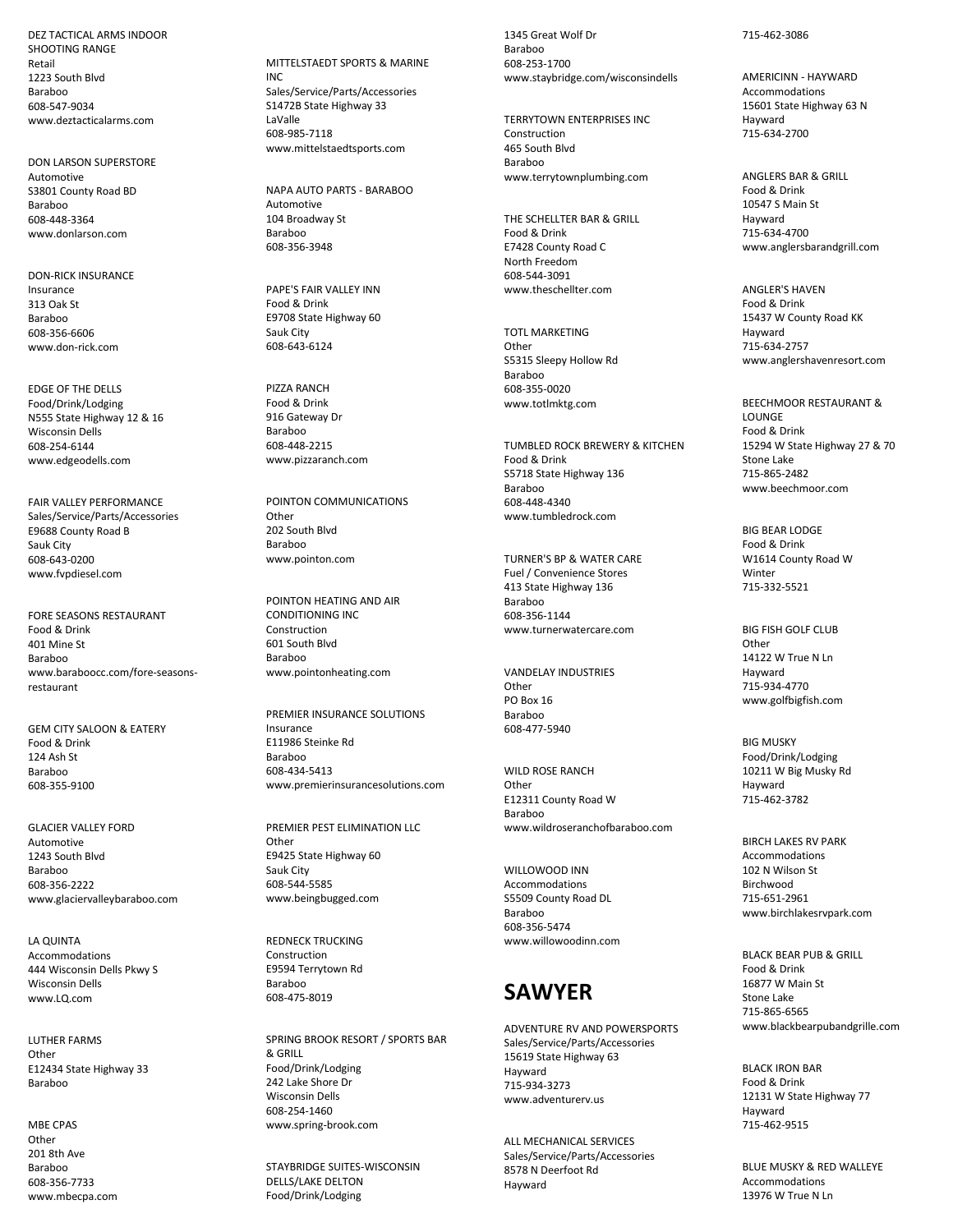Hayward 715-559-4147

BLUEBERRY LAKE OASIS Food & Drink 7042 N Lake Shore Dr Couderay 715-945-3330

BOTTOMS UP SPORTS BAR & GRILL Food & Drink 5165 N Main St **Winter** 715-558-1585

BOULDER LODGE ON GHOST LAKE Food/Drink/Lodging 7296 W State Highway 77 Hayward 715-462-3002 www.boldlodge.com

BRUCIE'S PLACE Food & Drink 8602 N County Road K Hayward 715-669-1106

BUCKTAIL LODGE Food/Drink/Lodging W7014 Circle B Rd **Winter** 715-266-8013 www.bucktail.lodge.com

CHIEF LAKE LODGE Food/Drink/Lodging 7444 N Pat's Landing Rd Hayward 715-945-2221 www.chieflakelodge.com

CHIPPEWA FLOWAGE LAKE HOME 1 Accommodations 9032 W County Road B Hayward 715-558-2759

CHIPPEWA INN Food & Drink 9702 N County Road A Hayward 715-462-3648 www.chippewainnsupperclub.com

CHIPPEWA PINES RESORT Food/Drink/Lodging 7230 Sandy Point Rd N Couderay 715-945-2776 www.chippewapines.com

CHIT CHAT BAR/GRILL & RESORT Food & Drink 15578 W County Road F Birchwood 715-354-3094 www.chitchatbat.com

COOP'S PIZZA Food & Drink 10588 California Ave Hayward 715-634-3027 www.coopspizza.com

COUDERAY GOLF & RECREATION Food & Drink 11701 W State Highway 27 & 70 Radisson 715-558-0346

DAVE'S OUTBOARD LLC Sales/Service/Parts/Accessories N1388 County Road MD Sarona 715-354-3430 www.davesoutboard.com

DEER RUN RESORT Accommodations 9107 N River Rd Hayward 715-462-3276

DEERFOOT LODGE & RESORT Accommodations 8534 N Deerfoot Rd Hayward 715-462-3328 www.deerfootlodge.com

DJ'S MART #5 Fuel / Convenience Stores 6317 N State Highway 27 Stone Lake 715-865-5110

DOWS CORNER BAR Food & Drink 10198 W State Highway 77 Hayward 715-462-3650

DQ GRILL & CHILL-HAYWARD Food & Drink 15641 Railroad St Hayward 715-634-8597

ED'S PIT STOP Fuel / Convenience Stores 701 E State Highway 48 Birchwood 715-354-7991 www.edspitstop.com

FARM BOYZ MERCANTILE Sales/Service/Parts/Accessories W106 Main St Stone Lake 612-868-9378 www.farmboyzmerc.com

FARZWEGO WINTER NIGHTS Accommodations 5220 N County Road W Winter 715-266-2002 / 866-508-2002 www.farzwego.net

FISH TALES Food & Drink 12502 W County Road B Hayward 715-634-8100

FLAMBEAU FOREST INN Accommodations W980 County Road W **Winter** 715-332-5405 www.flambeauforestinn.net

FLAT CREEK EATERY Food/Drink/Lodging 10290 N State Highway 27 S Hayward 715-634-1466 www.flatcreekeatery.com

FLAT CREEK LODGE Food/Drink/Lodging PO Box 1010 Hayward 715-634-4100 www.flatcreekhotel.com

FOUR SEASONS RESORT & MOTEL Food/Drink/Lodging 15925 Four Seasons Rd Hayward 715-634-2783 www.fourseasonsresortandmotel.co m

FRANKIE'S PIZZA Food & Drink 16144 State Highway 63 Hayward 715-293-4799

GET HOOKED BAR & GRILL Food & Drink 3697 N Clark St Radisson 715-945-2691

GHOST LAKE LODGE Food/Drink/Lodging 12355 N Scheers Rd Hayward 715-462-3939

GRAND PINES RESORT & MOTEL Accommodations 9993 N Grand Pines Ln Hayward 715-462-4006 www.grandpines.com

HAYWARD LAKES VISITORS & CONVENTION BUREAU Organization 15805 State Highway 63 Hayward 800-724-2992 www.haywardlakes.com

HAYWARD POWER SPORTS Sales/Service/Parts/Accessories 12305 W State Highway 77 Hayward 715-462-3674 www.haywardpowersports.com

HEARTLAND AUTO CONNECTION Automotive 22011 Industrial Blvd Rogers 612-210-1225 www.heartlandautoconnection.com

HELSINGS BAR & GRILL Food & Drink 3735 N Clark St Radisson 715-945-2335

HOLIDAY INN EXPRESS & SUITES Accommodations 15586 W County Road B Hayward 715-634-0700 www.hiexpress.com

JOHNSON'S RESORT Accommodations 9126 W Johnson Rd Hayward 715-462-3225 www.johnsonresort.com

KREYER'S CANDY & SUPPLIES **Other** 16012 State Highway 63 Hayward 715-634-4162

L & M FLEET SUPPLY Hardware 10680 State Highway 27 & 77 Hayward 715-934-2300 www.landmsupply.com

LAKE CHIPPEWA FLOWAGE RESORT ASSOCIATION Organization 7568 N Chief Lake Rd Hayward 715-462-3284 www.chippewaflowage.com

LAKEWOODS CAFÉ Food & Drink 5158 N Main St Winter 715-266-5015

LAKEWOODS RESORT ON LAKE NAMAKAGON Food/Drink/Lodging 21540 County Road M Cable 715-794-2561 www.lakewoodsresort.com

LCO QUICK STOP Fuel / Convenience Stores 8575 N County Road K Hayward 715-634-4293

LINCOLNWOOD RESORT ON LONG LAKE Food/Drink/Lodging N1075 Eastside Rd Birchwood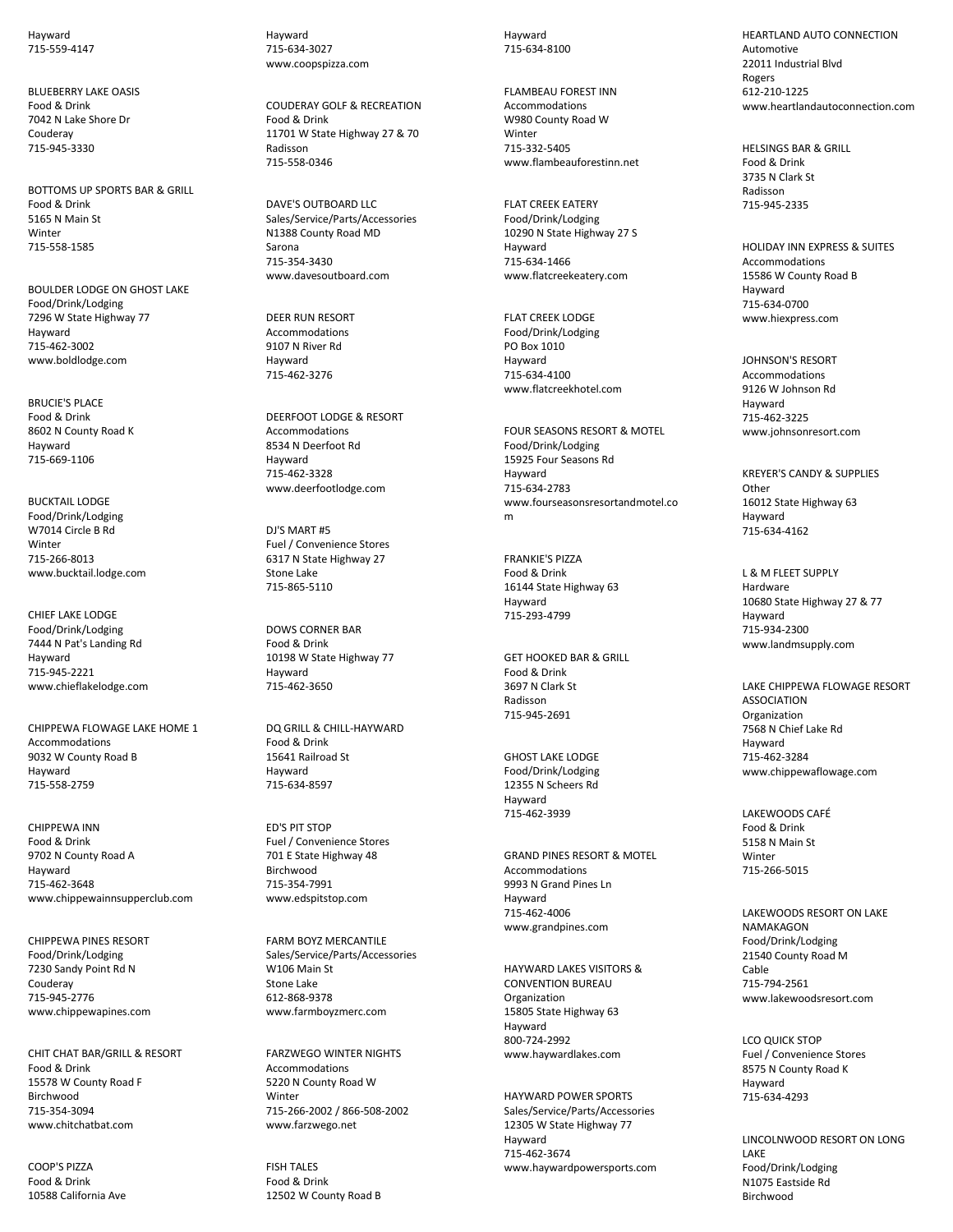715-354-3533 www.lincolnwoodresort.com

LOST LAND LAKE LODGE Food/Drink/Lodging 9436 W Brandt Rd Hayward 715-462-3218 www.lostlandlakelodge.com

LOUIE'S LANDING RESTAURANT Food & Drink 10995 N Louie's Landing Rd Hayward 715-462-3300 www.louieslanding.com

MARIE'S HIDEAWAY Food & Drink 196 W State Highway 70 Stone Lake 715-865-5082

MUSKY RUN Food & Drink 12503 Townhall Rd Hayward 612-788-5507

MUSKY TALE RESORT Food/Drink/Lodging 8747 W County Road B Hayward 715-462-3838 www.muskytale.com

NELSON LAKE LANDING Food/Drink/Lodging 10345 N Dam Rd Hayward 715-634-4175 www.nelsonlake.net

NORTH COUNTRY HARDWOODS CAFÉ Food & Drink 3694 W State Highway 70 Loretta 715-266-6306 www.thehardwoodcafe.com

NORTHERN LAKES COOPERATIVE Fuel / Convenience Stores 15846 W State Highway 63 Hayward 715-634-2337

NORTHWOOD INSURANCE Insurance 5213 N Strouf Rd Winter 715-266-4181

NORWOOD HAVEN Food & Drink 8709 N Norwis Rd Hayward 715-634-4296

OJIBWA SERVICE II Automotive 9541 WI-70 Trunk Ojibwa

715-266-5923

OLSEN'S BUCKHORN BAR Food/Drink/Lodging 11010 State Highway 48 Exeland 715-943-2781

OXBO RESORT Food & Drink 6275 N Oxbo Dr Park Falls 352-817-3735 www.theoxboresort.com

PARK ISLAND RESORT Accommodations 12890 County Road T Hayward 651-248-5962

PAT'S LANDING Food/Drink/Lodging 7476 N Pat's Landing Rd Hayward 715-945-2511 www.patslandingresort.com

PATTI'S ON 70 Food & Drink 6520 State Highway 70 **Winter** 715-266-6401

PAUL'S PIZZA DEN Food & Drink 204 N Wilson Ave Birchwood 715-354-7058 www.paulspizzaden.com

PHILLIPS 66 Fuel / Convenience Stores 6574 W State Highway 70 Winter 715-266-7676

PRICE RITE Grocery/Food Related 9921 N State Highway 27 Hayward 715-634-4448 www.priceriteliquor.com

PROPS ON LONG LAKE Food & Drink N1262 County Road MD Sarona 715-354-3515

R&R BAYVIEW RESORT & RESTAURANT Food/Drink/Lodging 10630 W Twin Bay Rd Hayward 715-462-3284 www.rrbayview.com

RAMER SMALL ENGINE REPAIR Sales/Service/Parts/Accessories 16220 W Sate Highway 63 Hayward

715-634-2890 www.ramersmallengine.com

RAYJAY'S BAR & GRILL Food & Drink 10959 W County Road B Hayward 715-462-4697 www.rayjayspizza.com

RED DEER RESORT Accommodations 13019 N Red Deer Rd Hayward 715-462-3232

RED ROCK CAMPGROUND AND PUB Food/Drink/Lodging W16189 Breakneck Rd Birchwood 715-828-2485

REEL LIVIN' RESORT Accommodations 12467 N Reel Livin' Dr Hayward 715-462-3822 www.reellivin.com

REVELLE'S RESORT & CAMPGROUNDS Food/Drink/Lodging 15249 W Bill's Rd Hayward 715-634-4216 www.nelsonlake.net/revelles

RIVERSIDE MOTEL Accommodations 10429 State Highway 27 Hayward 715-634-2661 www.riversidemotelhayward.com

RUNAMUK RIDES Sales/Service/Parts/Accessories 13679 W Thannum Fire Ln Hayward 715-634-0656 www.runamukrides.com

RUSTY HOOK SALOON & **SMOKEHOUSE** Food & Drink 10929 W County Road B Hayward 715-462-4031 www.rustyhooksmokehouse.com

SAWMILL SALOON Food & Drink 13505 N State Highway 63 Hayward 715-634-5660 www.seeleywis.com

SCHMUCK'S TRAILSIDE RETREAT **Accommodations** 1411 N Wooddale Rd Birchwood 312-805-9646 www.schmuckstrailside.com

SEVENWINDS CASINO LODGE & CONVENTION CENTER Food/Drink/Lodging 13767 W County Road B Hayward 715-634-5643 www.sevenwindscasino.com

SHADY NOOK RESORT Food/Drink/Lodging 7140 N Flowage Rd Couderay 715-945-2265

SISKO'S PINE POINT RESORT Food/Drink/Lodging 8766 N County Road CC Hayward 715-699-4057 www.siskosresort.com

SNOWSHOE SALOON & LIQUOR **STORE** Food & Drink 12622 W County Road B Hayward 715-634-4608

SNX TECHNOLOGIES **Other** 315 Industrial Blvd Sauk Rapids 320-380-3800 www.snxtechnologies.com

SPIDER LAKE SALOON AND RESORT Food/Drink/Lodging N2586 Spider Lake Trl Birchwood 715-354-3723 www.spiderlakesaloon.com

STONE LAKE PUB Food/Drink/Lodging 5796 N State Highway 70 Stone Lake 715-865-2141

SUNSET GRILL Food/Drink/Lodging 15326 Birch Point Rd Hayward 715-634-4188 www.birchpoint-resort.com

SUNSET STRIP Food & Drink 15866 W State Highway 27 & 70 Stone Lake 715-957-0333 www.27sunsetstrip.com

TALLY HO SUPPER CLUB Food & Drink 10932 W State Highway 77 Hayward 715-462-3646

TAMARACK FARMS WINERY Food & Drink 12679 W County Road B Hayward 612-720-4718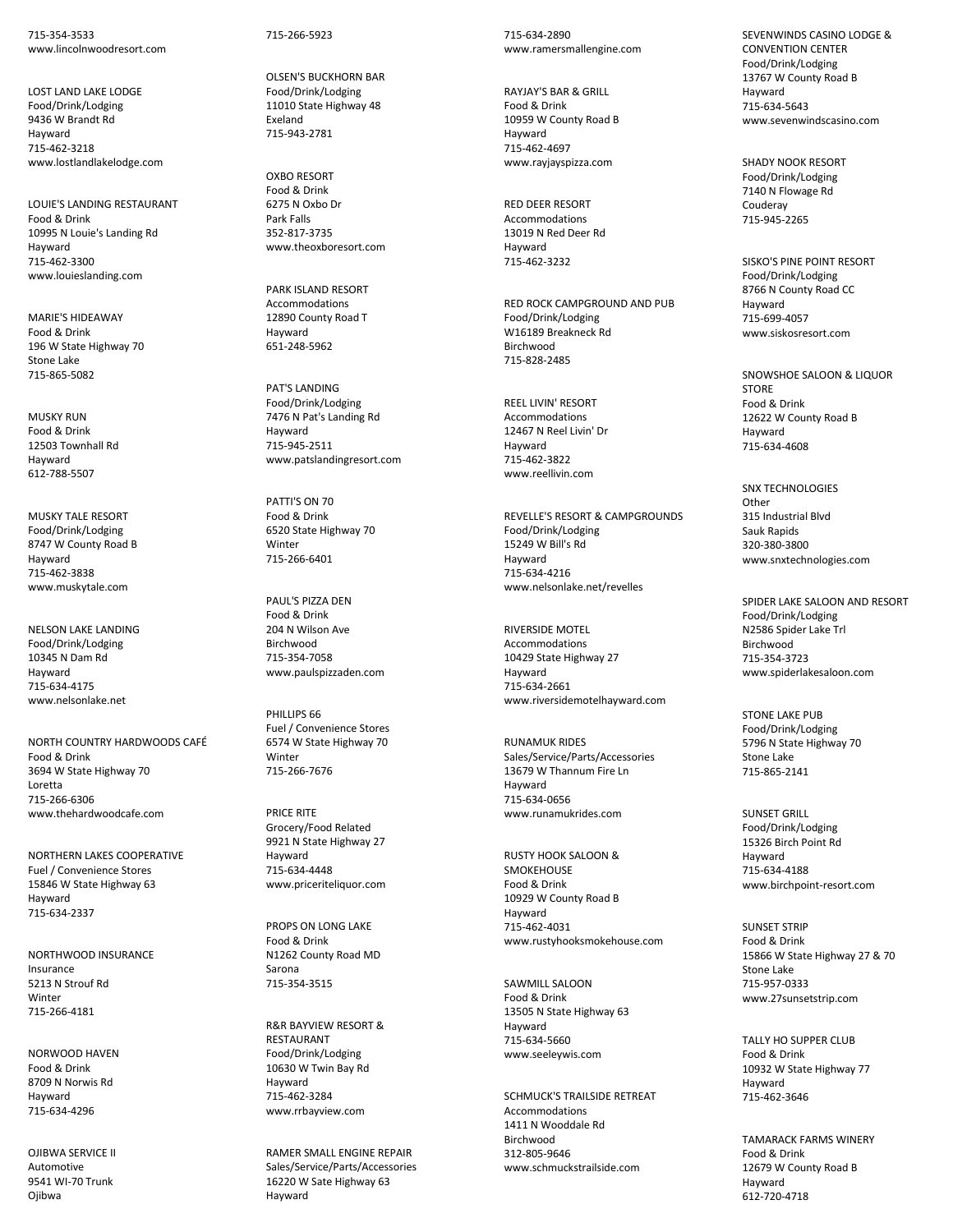www.tamarackfarmswinery.com

TAVERN AT WHITE STAG FARM Food & Drink 12695 W State Highway 77 Hayward 715 -462 -3712

THE BOULEVARD Food & Drink 14392 W County Road K Hayward 715 -699 -7100 www.theboulevardwi.com

THE FIRESIDE Food & Drink 14451 W County Road K Hayward 715 -634 -2710 www.firesidehayward.com

THE HUTT Food & Drink 9623 N State Highway 27 Hayward 715 -634 -8284

THE LANDING Food & Drink 8255 N County Road CC Hayward 715 -462 -3626 www.thelanding -lco.com

THE LIL' FARM GRILL Food & Drink 10583 Gresylon Dr Hayward 715 -934 -3276

THE LORETTA STEAKHOUSE Food & Drink 3480 W State Highway 70 Loretta 612 -202 -9787

THE RANCH SUPPER CLUB Food & Drink 10590 N Ranch R d Hayward 715 -634 -2090 www.haywardsoriginalsteakhouse.co m

THE RUSTIC LODGE Food/Drink/Lodging N5354 Lake Winter Rd **Winter** 715 -266 -2171

THE RUSTY HOOK SALOON AND SMOKEHOUSE Food & Drink 10929 W County Road B Hayward 715 -558 -2748

THE STEAKHOUSE & LODGE Food/Drink/Lodging 15860 T -Bone Ln Hayward

715 -934 -4411 www.steakhouseandlodge.com

THOMAS MARINE Sales/Service/Parts/Accessories 122 E Elm St **Birchwood** 715 -354 -7070 www.thomasmarinewis.com

TINY'S DINER Food & Drink 10193 W State Highway 77 Hayward 715 -462 -3584

TRAILS END Food/Drink/Lodging 8080 N County Road K Hayward 715 -634 -2423 www.trails -end -resort.net

TRAILWAYS INN Food & Drink 16021 W County Road K Hayward 715 -634 -2328 www.trailwaysinn.com

TREELAND RESORTS & MOTEL Accommodations 9630 N Treeland Rd Hayward 715 -462 -3874 www.treelandresorts.com

TWIN LAKES TAP Food & Drink 12701 W State Highway 77 Hayward 715 -462 -4696

VIRGIN TIMBERS Accommodations 10820 N Moose Lake Rd Hayward 715 -462 -3269

WANNIGAN Food & Drink N5909 Dam Rd Winter 715 -266 -5141 www.wannigan.com

WAYSIDE SPORTS BAR & GRILL Food & Drink 12475 N State Highway 63 Hayward 715 -634 -4144 www.waysidesportsbarandgrill.com

WHEEL INN Food & Drink 11823 State Highway 77 Hayward 715 -462 -9463

WINTER CO -OP Grocery/Food Related 5159 N Main St

**Winter** 715 -266 -2611

WOODHAVEN RESORT Accommodations 9824 N South Shore Rd Hayward 715 -462 -3606 www.woodhaven -resort.com

WOODY'S ON LONG Food & Drink N1936 County Road M Sarona 715 -354 -2121 www.woodysonlong.com

# **SHAWANO**

AMERICAN MARINE & MOTORSPORTS **SUPERCENTER** Sales/Service/Parts/Accessories 830 E Green Bay St Shawano 715 -526 -4300 www.americanmarina.com

EMILS BAR Food & Drink PO Box 45 Bowler 715 -793 -4930

MELODY MILL Food & Drink N11921 State Highway 45 Aniwa 715 -449 -2000

PRIME POWER SPORTS Sales/Service/Parts/Accessories 1625 E Green Bay St Shawano 715 -524 -6287 www.primepowersports.com

REMINGTON OIL CO INC Fuel / Convenience Stores 444 State Highway 45 Birnamwood 715 -449 -2372

SEASONS RESTAURANT & LOUNGE Food & Drink 201 Airport Dr Shawano 715 -201 -0090

SHAWANO FOUR SEASONS HOTEL Food/Drink/Lodging 201 N Airport Rd Shawano 715 -201 -1501 www.shawanofourseasons.com

TORCH LITE Food & Drink 1276 E Green Bay St Shawano 715 -526 -5680 www.torchliteshawano.com TWIG'S BEVERAGE Food & Drink 920 S Franklin Shawano 715 -526 -5031 www.twigsbeverage.net

## **SHEBOYGAN**

ADELL MINI MART Fuel / Convenience Stores 127 Edgewood Ave Adell 920 -994 -2668

CHISSY'S PUB & GRILL Food & Drink 501 N Mill St Waldo 920 -528 -8656 www.chissys.com

GREG'S TAP Food & Drink 409 Wisconsin St Adell 920 -994 -4053 www.gregstap.com

KIM'S 5 CORNERS TAVERN Food & Drink N3701 County Road I Sheboygan Falls 920 -467 -8375

SHEBOYGAN YAMAHA SKI DOO Sales/Service/Parts/Accessories N7402 State Highway 42 N Sheboygan 920 -565 -2213 www.sheboyganyamaha.com

AMERICAN LEGION POST 330 Food & Drink 250 Main St Wilson 715 -772 -4266 www.wilegionpost330.org

# **ST CROIX**

GIBBY'S LANES Food & Drink 546 Industrial Blvd New Richmond 715 -246 -2695 www.gibbyslanes.com

MIDWEST SPORTS PUBLISHING NETWORK - MN OFFICE **Other** 16315 Terrey Pine Dr Eden Prairie 1-800-989-677 6 www.mspninc.com

READY RANDY'S Food & Drink 1490 131st St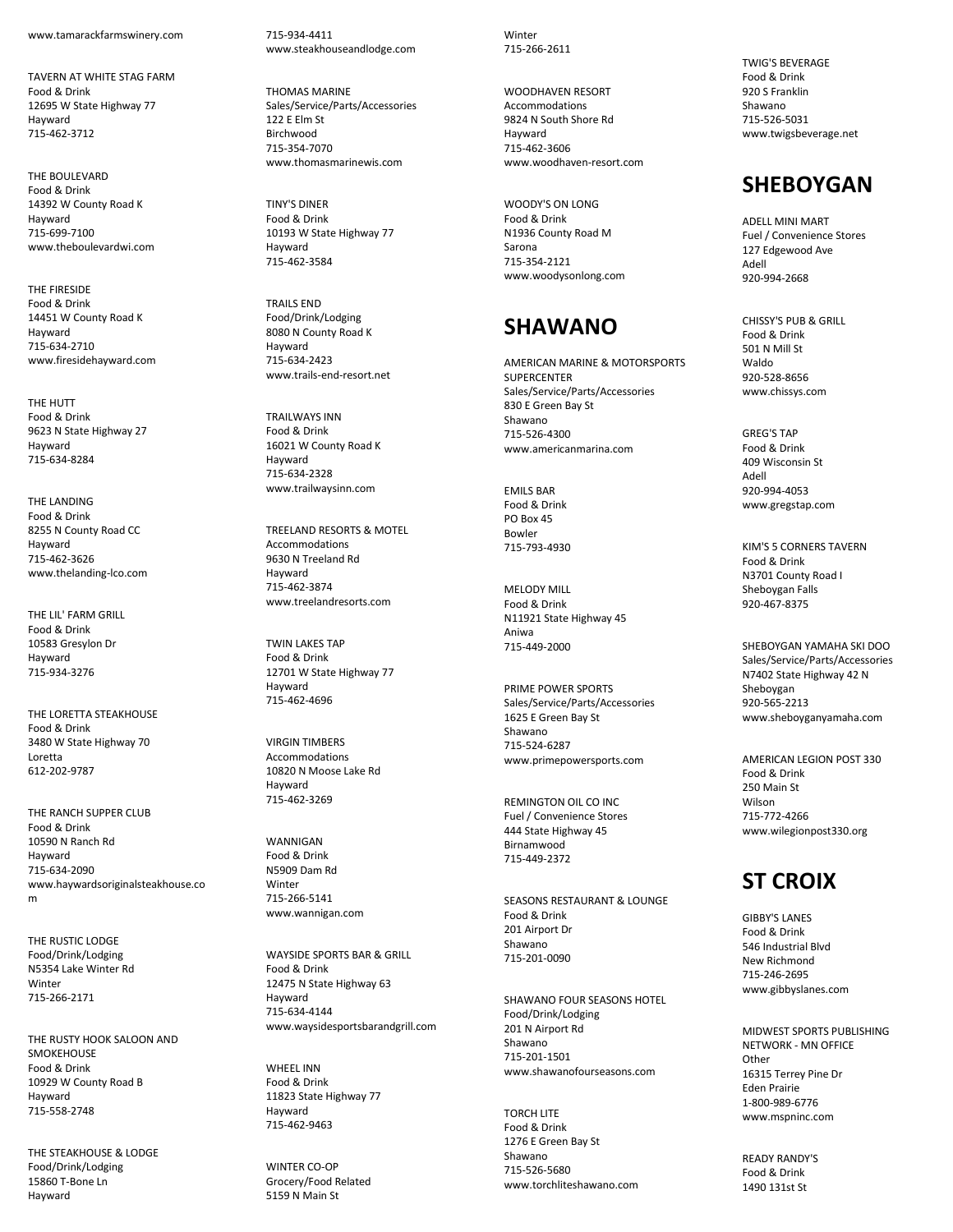New Richmond 715-246-4446 www.readyrandy's.com

ST CROIX POWER SPORTS Sales/Service/Parts/Accessories 1075 N 4th St New Richmond 715-246-7433 www.stcroixpowersports.com

THE CAVE INN Food & Drink 1228 State Highway 12 Roberts 715-716-0948

THE LAUREL SUPPER CLUB Food & Drink 1905 State Highway 64 Deer Park 715-246-5121

VINNY'S SPORTS BAR & GRILL Food & Drink 1847 County Road T New Richmond 715-954-4002

WEST WIND SUPPER CLUB Food & Drink 709 N Main St River Falls 715-425-8100 www.thewestwind.com

# **TAYLOR**

8TH STREET RESTAURANT & SALOON Food & Drink 331 N 8th St Medford 715-748-6300

B-S BAR & CATERING Food & Drink W4782 State Highway 64 Medford 715-748-2974 www.bsbarcatering.com

C & G MINI MART LLC Fuel / Convenience Stores 910 State Highway 102 Rib Lake 715-427-3334

CATTAIL TAP Food & Drink N5216 County Road C Rib Lake 715-748-0643

OPIE & TAMMY'S KOUNTRY KORNER Food & Drink W3539 State Highway 64 Medford 715-748-4966

PBR'S LOUNGE AROUND BAR

Food & Drink 137 S Main St Medford 715-748-3135

THE RUNDOWN Food & Drink W777 County Road M Rib Lake 715-748-0748

WERNER SALES & SERVICE Sales/Service/Parts/Accessories 735 W Broadway Ave Medford 715-748-2554

ZONDLO'S BAR LLC Food & Drink W2407 State Highway 102 Rib Lake 715-427-5877

#### **TREMPEALEAU**

AMERICAN FAMILY INSURANCE Insurance 134 Pearl St Arcadia 608-323-3125

ARCADIA BEVERAGE CO **Other** 415 S Sobotta St Arcadia 608-323-2005

ARCADIA COUNTRY CLUB Food & Drink 265 Golf Ln Arcadia 608-323-3626 www.arcadiacountryclub.com

ARCADIA CREDIT UNION Bank/Credit Union 535 S Dettloff Dr Arcadia 800-325-2123 www.arcadiacu.com

Arcadia Farm & Home Hardware 1475 E Wilson Ave Arcadia

AUTO VALUE Automotive 36414 Main St **Whitehall** 715-538-2361 www.autovalue.com

Bawek's Shoe Store Retail 119 W Main St Arcadia

D & D FARM SUPPLY Sales/Service/Parts/Accessories

1310 E Main St Arcadia 608-323-7001 www.dndfarmsupply.com

DOC'S ROADHOUSE Food & Drink W14301 County Road C Ettrick 608-525-2006

DON'S DETOX BAR & GRILL Food & Drink 402 W Main St Arcadia 608-323-3139

DRAFT HORSE INN Accommodations 1475 E Blaschko Ave Arcadia 608-323-7900

EAST SIDE AUTO Automotive 12918 Cox Ln Osseo 715-597-2766

Edge Graphics Other 1330 E Main St Arcadia

ELECTRIC CLEANER COMPANY INC Sales/Service/Parts/Accessories 50913 Elevator St Osseo 715-597-3181

EMMA KOSTKA REAL ESTATE AGENT, REMAX AFFILIATES Real Estate N50519 County Road O Osseo 715-533-0543 www.homegirlem.com

FAIRCHILD AUTO LLC Sales/Service/Parts/Accessories 13600 7th St Osseo 715-597-3742

Halvorsen Lumber Company Construction 126 W Main St Arcadia

HIGLEY OIL Fuel / Convenience Stores 13906 5th St Osseo 715-597-2351

JAILHOUSE SALOON Food & Drink W25644 State Highway 54 Trempealeau 608-539-5245 www.jailhousesaloon.com

JP MECHANICAL LLC Construction 26547 W Mondovi St Eleva 715-287-4244 www.jpmechanicalwi.com

JR SPORT Food & Drink 220 W Main St Arcadia 608-323-3231

KITTELSON INSURANCE AGENCY LLC Insurance PO Box 115 Osseo 715-597-3192 www.kittelsoninsurance.com

KWIK TRIP - OSSEO Fuel / Convenience Stores 13907 10th St Osseo 715-597-3278

LOFT TOWING LLC Automotive PO Box 481 Osseo 715-597-3621 www.lofttowing.com

NELSON'S COLLISION CENTER Automotive 13912 16th St Osseo 715-597-6817

NEWCOMB VALLEY INN Food & Drink W22768 State Highway 95 Arcadia 608-323-3515

OSSEO AUTOMOTIVE Automotive 50825 Spruce Rd Osseo 715-597-3180 www.osseoauto.com

Pehler Distributing Other 700 S Clydsdale Dr Arcadia

PIETREK'S SERVICE STATION Fuel / Convenience Stores 23884 Burrow's Rd Independence 715-985-3715

RED'S BAR Food & Drink 118 E Main St Arcadia 608-323-7136

SPORTSMAN'S LOUNGE Food & Drink 101 W Main St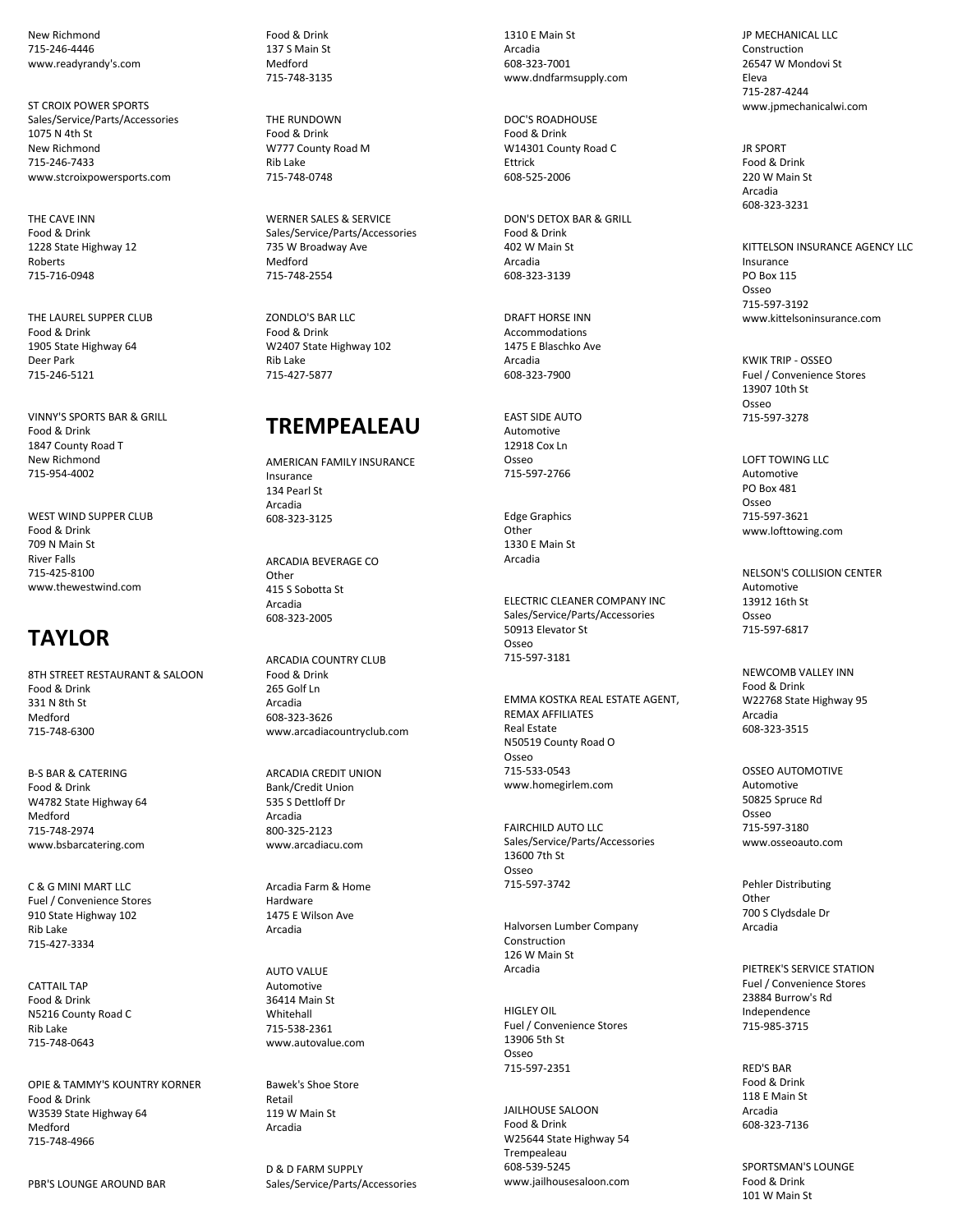Arcadia 608-323-2433

SUPREME GRAPHICS **Other** 625 Dettloff Dr Arcadia 608-323-3366

THE LOFT SERVICE CENTER INC Automotive 50527 Oak Grove Rd Osseo 715-597-3622

THE OSSEO CONSTRUCTION CO Construction 14248 10th St Osseo 715-456-5762

UNIVERSAL TRUCK EQUIPMENT / ULTIMATE GROOMER DRAG Other N15921 Schubert Rd Galesville 608-539-4600

UP CHUCK'S Food & Drink 120 W Main St Arcadia 608-323-9907

#### **VERNON**

NORDIC LANES Food & Drink 511 N Main St Westby www.nordiclaneswestby.wordpress.c om

# **VILAS**

ABERDEEN RESTAURANT & BAR Food & Drink 5325 Aberdeen Lodge Cir Manitowish Waters 715-543-8700 www.aberdeendining.com

ANGLERS FINE FOOD & SPIRITS Food & Drink 6101 County Road W Manitowish Waters 715-614-1820 www.anglersfinefoodandspirits.com

ARBOR VITAE CAMPGROUND Accommodations 10545 Big Arbor Vitae Dr Arbor Vitae 715-356-5146 www.arborvitaecampground.com

ARBOR VITAE MOTEL Accommodations 1431 State Highway 51 N Arbor Vitae

#### 715-356-3393 / 800-967-9609

ARROWHEAD GROOMERS-WALKER EQUIPMENT INC Sales/Service/Parts/Accessories 6351 State Highway 70 E St Germain 715-479-4200 www.arrowheadgroomers.com

AURORA BOREALIS RESTAURANT Food & Drink 6047 County Road W Manitowish Waters 715-543-8464

BAD BONES BBQ Food & Drink 1421 State Highway 51 N Arbor Vitae 715-358-0200 www.grabyourpork.com

BAYSIDE LODGING RENTALS Accommodations 3090 State Highway 70 E Eagle River 715-617-4708 www.baysidelodgingrentals.com

BEAR COUNTRY BUILDERS INC Construction 5185 S State Highway 51 Manitowish Waters 715-543-8000 www.bearcountrybuilders.com

BEAR TRAP INN Food & Drink 4703 County Road B Land O' Lakes 715-547-3422

BENT'S CAMP Food & Drink 6882 Helen Creek Rd Land O' Lakes 715-547-3487 www.bents-camp.com

BEST WESTERN DERBY INN Accommodations 1800 State Highway 45 Eagle River 715-479-1600 www.derbyinn.com

BLINK BONNIE SUPPER CLUB Food & Drink 8997 State Highway 70 W St Germain 715-542-3678

BLUE BAYOU INN Food & Drink 288 State Highway 51 Manitowish Waters 715-543-2537 www.bluebayouinn.com

BRANDY LAKE BP Fuel / Convenience Stores 211 State Highway 51 Arbor Vitae 715-356-9011

BRAYWOOD BAY & RESORT Food/Drink/Lodging 4109 Braywood Ln Eagle River 715-479-6494 www.braywoodbay.com

BRIDGEWATER INN Accommodations 431 N Railroad St Eagle River 866-479-5153 www.bridgewaterinn.net

CAMP JORN Organization 28 Red Feather Rd Manitowish Waters 715-543-8808

CARLIN LAKE LODGE Accommodations 12336 County Road P Presque Isle 715-686-2255 www.carlinlakelodge.com

CENTURY 21 PIERCE REALTY OF MANITOWISH WATERS Real Estate 5975 County Road W Manitowish Waters 715-543-2384

CHUCK'S EXCAVATING Construction 750 State Highway 51 Manitowish Waters 715-904-2704

CK BUILDERS Construction 13134 Spider Cir Manitowish Waters

CULVER'S FROZEN CUSTARD Food & Drink 123 US Highway 51 N Arbor Vitae 715-358-3494

CUSTOM CARETAKING AND **LANDSCAPING** Landscaping 10536 State Highway 70 E Arbor Vitae 715-356-6961 www.customcaretakingandlandscapin g.com

D2CABIN Accommodations 2416 Schuman Rd Arbor Vitae 920-671-9181

DEER LAKE RESORT Food/Drink/Lodging

7641 W Birch Lake Rd Winchester 847-867-0544 www.deerlake.biz

DIETZ'S SERVICE INC Fuel / Convenience Stores 160 County Road W Manitowish Waters 715-543-2144

DUBLIN SPORTS BAR & GRILL Food & Drink 4394 Twin Overlook Conover 715-350-2121 www.dublinsportsbarandgrill.com

FAWN LAKE'S TIMBER LODGE RESORT Accommodations 12901 Timber Lodge Resort Manitowish Waters 715-543-2772

FIBBERS BAR & RESTAURANT Food/Drink/Lodging 7756 Hiawatha Cir St Germain 715-542-3810 / 715-542-3433 www.fibbersresort.com

FOUR SEASONS SUPPER CLUB Food & Drink 10338 Big Arbor Vitae Dr Arbor Vitae 715-356-5095

GATEWAY LODGE-LAND O' LAKES Food/Drink/Lodging 4103 County Road B Land O' Lakes 715-547-3321 www.gateway-lodge.com

GREER'S PIER Sales/Service/Parts/Accessories 293 S State Highway 51 Manitowish Waters 715-543-8456 www.greerspier.com

HEADWATERS STATE BANK Bank/Credit Union 4175 County Road B Land O' Lakes 715-547-3383 www.headwatersstatebank.com

HEART II BAR AND GRILL Food & Drink 11023 State Highway 70 E Arbor Vitae 715-356-1477

HOGAN'S GENERAL STORE Fuel / Convenience Stores 5198 S State Highway 51 Manitowish Waters 715-543-2999 www.hogansgeneral.com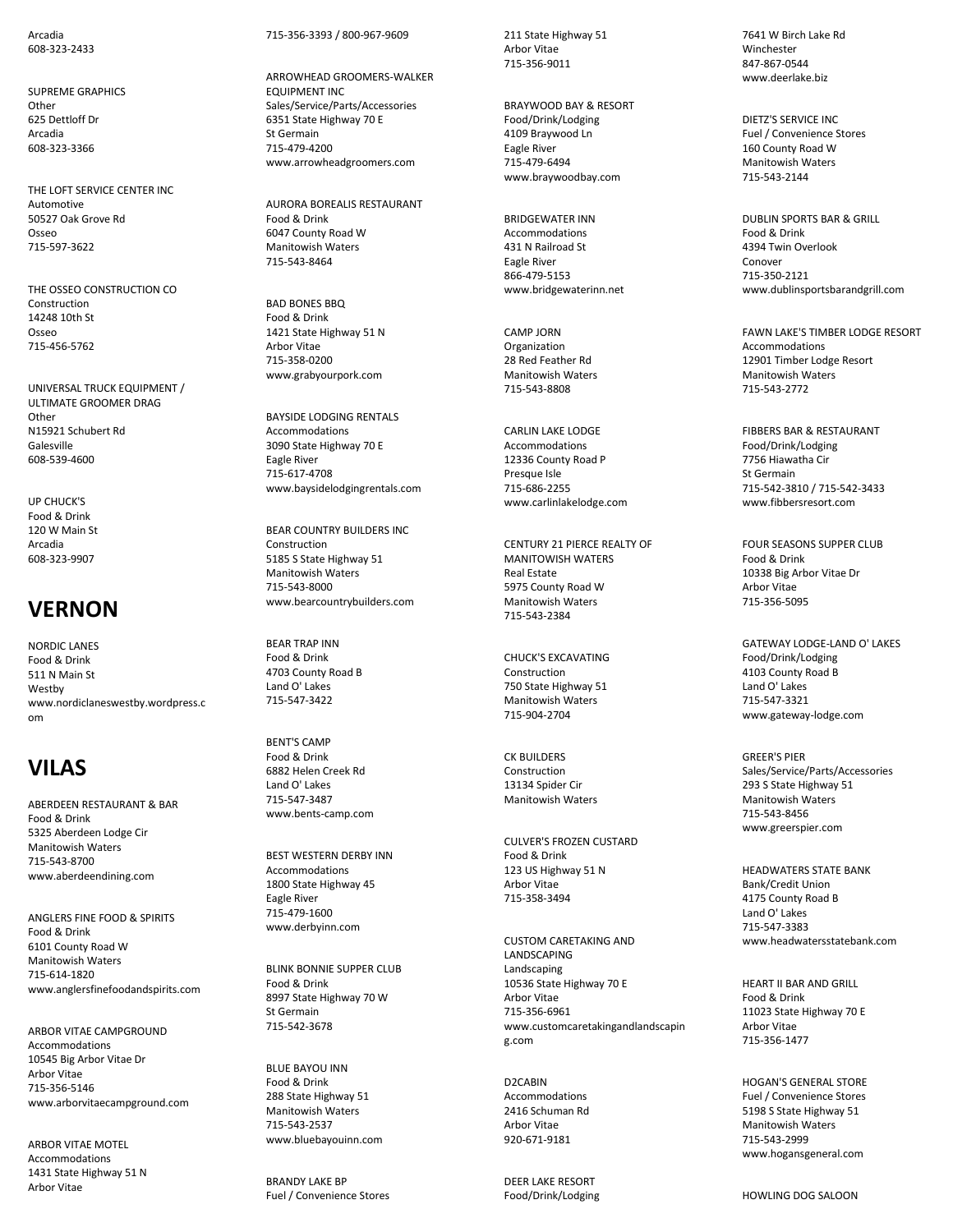Food & Drink 396 State Highway 51 S Manitowish Waters 715-543-2305

JM SERVICES OF NORTHERN **WISCONSIN** Construction 13104 Spider Cir Manitowish Waters

KARSYN'S KORNER Fuel / Convenience Stores 11602 County Road B Presque Isle 715-686-2480

LAKE OF THE TORCHES CASINO Food/Drink/Lodging 510 Old Abe Rd Lac Du Flambeau 800-25-TORCH

LAKELAND TRUE VALUE HARDWARE Hardware 67 County Road W Manitowish Waters 715-543-8036 www.truevalue.com/lakeland

LANCE'S REPAIR Sales/Service/Parts/Accessories 120 N State Highway 51 Manitowish Waters 715-543-8087

LAND O' LAKES RECREATION **COMPANY** Sales/Service/Parts/Accessories 1702 State Highway 45 Land O' Lakes 906-544-2040 www.lolrec.com

LAST WILDERNESS CAFE Food & Drink 8279 Main St Presque Isle 715-686-2193 www.lastwildernesscafe.com

LEFEVER ROOFING Construction 675 Industrial Ct Ste G Hartland 202-968-2800

LITTLE BOHEMIA LODGE Food & Drink 5625 Little Bohemia Ln Mantowish Waters 715-543-8800 www.littlebohemialodge.com

LITTLE STAR GARAGE Automotive 5699 State Highway 51 Manitowish Waters 715-543-8300 www.littlestargarage.com Construction 2332 Black Forest Rd **Winchester** 

MANITOWISH WATERS CHAMBER Organization 5733 Airport Rd Manitowish Waters 888-626-9877 www.manitowishwaters.org

MAPLEWOOD RESORT Accommodations 8250 Maplewood Ln Eagle River 715-479-8477 www.maplewood-resort.com

MARATHON - GAS - COUNTRY **CUPROARD** Fuel / Convenience Stores 6995 State Highway 51 S Hazelhurst 715-356-4857 www.mymarathonstation.com

MONICALS PIZZA Food & Drink 360 State Highway 51 N Arbor Vitae 715-358-9959 www.monicals.com

NORTHERN CAFE & MOTEL Food & Drink 2685 State Highway 51 N Arbor Vitae 715-356-4170 www.nmotel.com

NORTHERNAIRE RESORT Accommodations 6914 Bengs Rd Three Lakes 715-546-2700 www.northernaire.com

NORTHWOODS HARLEY DAVIDSON **Other** 1700 State Highway 51 N Arbor Vitae 715-358-5054 www.northwoodsharley.com

NORTHWOODS SERENITY **Other** 11637 County Road W Presque Isle 715-686-2366

OUTBACK 51 Food & Drink 106 State Highway 51 Arbor Vitae 715-216-5069

P I PUB SPORTS BAR & GRILL Food & Drink 11583 County Road B Presque Isle 715-614-3350

PEA PATCH MOTEL & SALOON Food/Drink/Lodging 145 County Road W Manitowish Waters 715-543-2455 / 715-904-0480 www.thepeapatch.com

PINE ARBOR RESORT Accommodations 1490 Helminski Dr Arbor Vitae 715-356-3473 www.pinearborresort.com

POPE'S GRESHAM LODGE Accommodations 4042 Popes Rd Arbor Vitae 715-201-8310 www.popesgreshamlodge.com

PREUSS'S PUB Food & Drink 1455 State Highway 51 N Arbor Vitae 715-356-6738

REDMAN REALTY GROUP Real Estate 5977 County Road W Manitowish Waters 715-904-2540 / 715-543-2544 www.redmanrealtygroup.com

RETREAT BAR Food & Drink 12436 County Road W Presque Isle 715-686-2575

SCHMIDT HAUS REALTY Real Estate 6080 County Road W Manitowish Waters 715-543-2300 www.shrealty.com

SISTERS SALOON Food & Drink 8780 State Highway 70 W St Germain 715-542-3483

SKYVIEW LODGE & SUPPER CLUB Food/Drink/Lodging 11896 County Road W Presque Isle 715-686-2928 www.skyviewlodge.com

SLO'S PUB Food & Drink 10599 Big Arbor Vitae Dr Arbor Vitae 715-358-3006

SNOBOSS GROOMERS Sales/Service/Parts/Accessories 7480 State Highway 70 E St Germain 715-617-6948

SOME NERVE BREW Food/Drink/Lodging 5586 State Highway 51 Manitowish Waters www.somenervebrewingcompany.co m

STINGRAYS BAR & GRILL Food & Drink 134 State Highway 51 N Arbor Vitae 715-356-3097

SUNRISE LODGE Accommodations 5894 W Shore Rd Land O' Lakes 715-547-3684 www.sunriselodge.com

SUNRISE RESORT Accommodations 7632 Sunrise Dr Presque Isle 715-686-2414 www.sunrise-resort.com

THE GRANARY FAMILY RESTAURANT Food & Drink 5367 Park St Boulder Junction 715-385-3736

THE LODGE IN MANITOWISH WATERS Accommodations 13859 Ilg Rd Manitowish Waters 715-543-2024 www.lodgemw.com

THE RUSTIC ROADHAUS Food & Drink 5194 S State Highway 51 Manitowish Waters 715-543-2980

THE WILD BOAR Food & Drink 1426 State Highway 51 N Arbor Vitae 715-358-5656

THIRTY POINT TRADING POST & TAP Food & Drink 6683 County Road W Winchester 715-543-8550

THUNDER BAY RESORT Accommodations 2198 S Shore Rd Phelps 715-547-3801 www.thunder-bay-resort.com

TIM & SANDY RILEY REAL ESTATE/CALDWELL BANKERS Real Estate 5995 County Road W Manitowish Waters 715-904-0035 www.teamrileyrealestate.com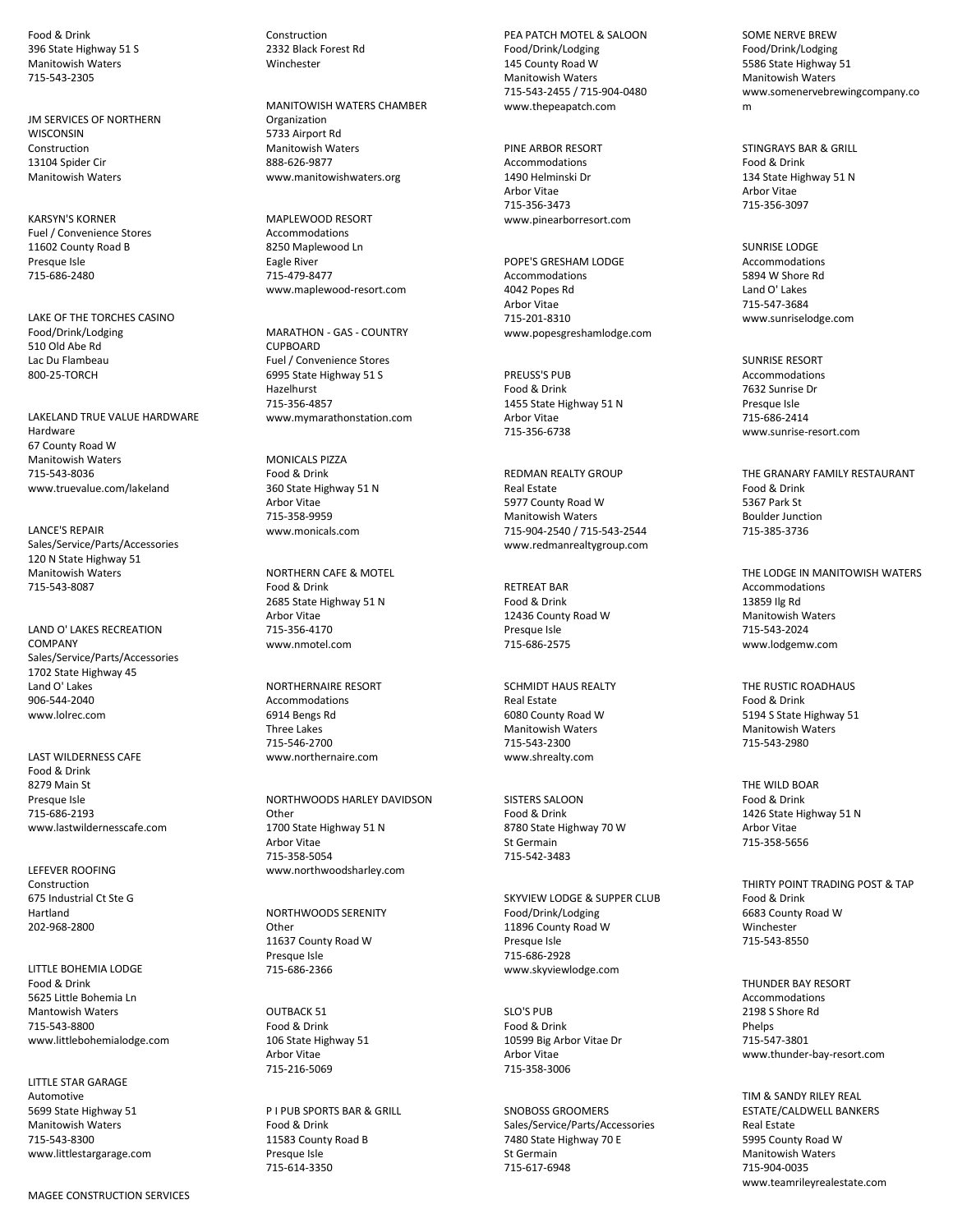TOWNLINE SPORTS **Other** 5198 State Highway 51 S Manitowish Waters 715-543-2371 www.townlinesports.com

TRACK SIDE Sales/Service/Parts/Accessories 1651 State Highway 45 N Eagle River 715-479-2200 www.tracksideinc.com

TRAPP BROS INC Construction 2030 N Farming Rd Arbor Vitae 715-356-6222

TRUCK EQUIPMENT INC Sales/Service/Parts/Accessories 855 Glory Rd Green Bay

WATERS MARINE Sales/Service/Parts/Accessories 5668 State Highway 51 Manitowish Waters 715-543-2115 www.watersmarine.com

YACHT CLUB BAR Food & Drink 8265 Main St Presque Isle 715-686-2423

YE OLDE SHILLELAGH Food & Drink 35 Tower Rd Manitowish Waters 715-543-2340

ZASTROW'S LYNX LAKE LODGE Accommodations 10683 County Road B Presque Isle 715-686-2249

#### **WALWORTH**

BEER BANK SALOON Food & Drink 6 N Wisconsin St Darien 262-882-2337

EAST TROY MARINE INC Sales/Service/Parts/Accessories 2708 Main St East Troy 262-642-5750 www.easttroymarine.com

# **WASHBURN**

AIRTEC SPORTS OF RICE LAKE Sales/Service/Parts/Accessories 203 S Main St

Rice Lake 715-234-8174 www.airtecsportsricelake.com

ALLEY CATS COFFEE Food & Drink 202 Balsam St Spooner 715-635-3438 www.alleycatscoffee.com

ANCHOR WOODS CAMPGROUND Accommodations W9076 County Road E Spooner 715-635-2614 www.anchorcampground.com

BEAR TRACKS BAR & GRILL Food & Drink 114 S Main St Birchwood 715-354-7888

BEST WESTERN - SPOONER Accommodations 101 W Maple St Spooner 715-635-9770 www.bestwestern.com/americanherit ageinnspooner

BIRCHWOOD AREA CHAMBER OF COMMERCE Organization 124 N Main St Birchwood 715-354-3411 www.birchwoodwi.com

BIRCHWOOD MOTEL Accommodations 601 E State Highway 48 **Birchwood** 715-354-7706 www.birchwoodmotelwi.com

BUTTERNUT HILLS GOLF COURSE Food & Drink N2981 Golf Rd Sarona 715-635-8563 www.butternuthillsgolf.com

GTC AUTO PARTS - SPOONER Sales/Service/Parts/Accessories 1024 River St Spooner 715-635-8754 www.carquest.com/stores/wi/spoone r/5482

HOLIDAY GAS NORTH Fuel / Convenience Stores 621 N River St Spooner 715-635-9421

IGNITE VAPOR AND TOBACCO Retail 761 W Beaverbrook Ave Ste 2 Spooner www.ignitevaporandtobacco.com INDIANHEAD CREDIT UNION Bank/Credit Union 104 E Maple St Spooner 800-645-9391 www.indianheadcu.org

JERSEYS SPORTS BAR & GRILL 301 Walnut St Spooner 715-635-4848 www.jerseyssportsbar.com

JO MAMAS A & H CORNER CAFÉ Food & Drink 28407 County Road H Webster 715-635-2386

JOCK'S AUTO & TRUCK REPAIR Automotive N4869 Fairgrounds Rd Spooner 715-635-9699

KLOPP'S 5TH AVE BAR Food & Drink 309 W 5th Ave Shell Lake 715-468-7457

LAKER PRODUCTS LLC **Other** 125 Anderson Ave Shell Lake 715-468-2835

LAKES & TRAILS Sales/Service/Parts/Accessories W7586 State Highway 70 Spooner 715-635-6111

LAKEVIEW BAR & GRILL Food & Drink 5 W 5th Ave Shell Lake 715-731-0080

LIPSIE PINES BAR & GRILL Food & Drink 1315 County Road A Spooner 715-635-2446

LONG LAKE BAIT TACKLE & C-STORE Sales/Service/Parts/Accessories W2477 County Road B Sarona 715-635-3260 www.longlakebaitshop.com

MCKENZIE LANDING Food & Drink 1350 County Road E Spooner 715-635-2520 www.mckenzielanding.com

NORTH WEST LODGING

Accommodations N4848 State Highway 253 Spooner 715-635-3535

NORTHWINDS RESORT & BAR Food/Drink/Lodging 2069 County Road G Spooner 715-635-8089 www.northwindsresort.com

NORTHWOODS HARDWARE HANK Hardware 321 N River St Spooner 715-635-7366

NORTON EXCAVATING Construction W6097 River Rd Trego 715-635-6831

PRIME BAR & FAMILY DINING Food & Drink N7294 Service Rd Trego 715-635-3259

PRIME BAR FAMILY DINING Food & Drink N7294 Service Rd Trego 715-416-2088

ROCKFORD HOUSE SALOON Food & Drink W2652 Rockford Rd Sarona 715-671-0032

ROUND MAN BREWING CO Food & Drink 234 Walnut St Spooner 612-309-4285

RUMMELS TAP Food & Drink W5292 County Road B Sarona 715-469-3252

SACCO GROUP - EDINA REALTY Real Estate 206 Vine St Spooner 715-645-0832 www.sacco-group.com

SAW THIS Sales/Service/Parts/Accessories 110 S River St Spooner 715-635-7337 www.sawthisspooner.com

SCHMITZ'S ECONOMART Grocery/Food Related 700 S River St Spooner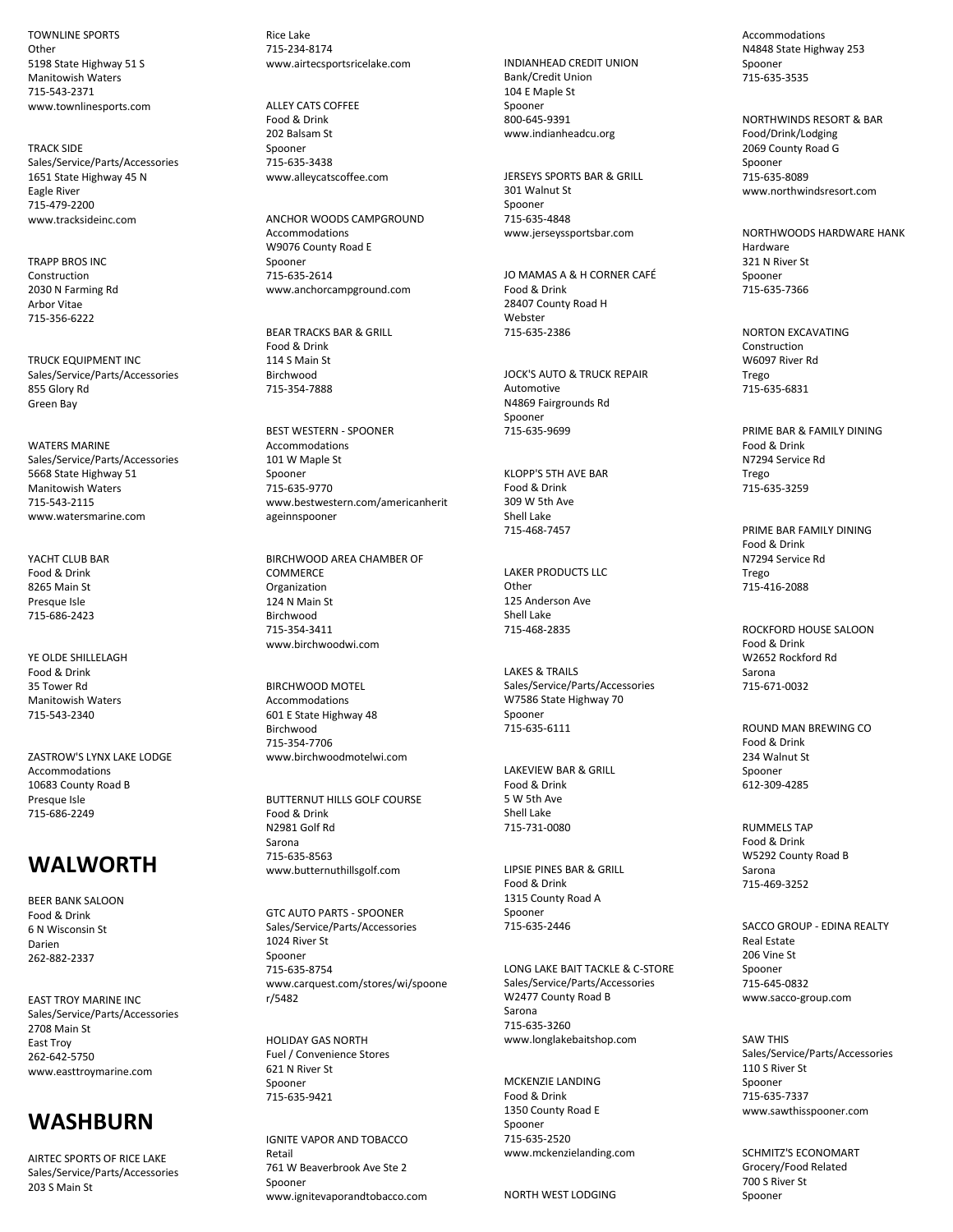715 -635 -2836

SEASONAL POWER TOYS & BAIT Sales/Service/Parts/Accessories 16878 W State Highway 48 Birchwood 715 -354 -3886

SHELL LAKE ATV CAMPGROUND Accommodations 114 W Lake Dr Shell Lake 715 -468 -7846

SHELL LAKE STATE BANK Bank/Credit Union 219 River St Spooner 715 -635 -7858

THE 715 FOOD AND SPIRITS Food & Drink 294 Industrial Blvd Shell Lake 715 -468 -1584 www.the715foodandspirits.com

THE LOCAL Food & Drink 2397 County Road A Spooner 715 -635 -6225

THE STILL BAR & GRILL Food & Drink W8995 Big Bass Lake Rd Spooner 715 -635 -6527 www.thestillbargrill.business.site

TONYS RIVERSIDE Food & Drink 524 River St Spooner 715 -635 -8636

**TRACKS** Food & Drink W7916 State Highway 70 Spooner 715 -635 -3399

TREGO TRAVEL CENTER Fuel / Convenience Stores W5741 County Road E Trego 715 -635 -4933

TWIN OAKS BAR AND GRILL Food & Drink W7650 County Road E Spooner 715 -635 -8024

WHITETAIL RIDGE CAMPGROUND Accommodations N753 Shallow Lake Rd Sarona 715 -651 -1976 www.whitetailridgecampground.com WILD RIVER SPORT & MARINE Sales/Service/Parts/Accessories N7023 US Highway 53 Trego 715 -635 -5299 www.wildriversport.com

WOLF POINT BAR & GRILL Food & Drink W4186 County Road F Springbrook 715 -797 -2033

## **WASHINGTON**

BONNE BELLE MOTEL Accommodations 900 Prospect Dr Kewaskum 262 -626 -8414 www.bonnebellemotel.com

KIRCHHAYN COUNTRY CLUB Food & Drink 1187 Western Ave **Cedarburg** 

## **WAUKESHA**

DANNY HASKELLS PUB & GRILL Food & Drink W171 S7260 Lannon Dr Muskego 262 -679 -9535 www.dannyhaskells.net

GINA'S SPORTS DOCK Food & Drink W278 N2345 Prospect Ave Pewaukee 262 -695 -9600

MS SNOWMOBILE TOUR Organization 1120 James Dr Hartland 262 -547 -8999 / 80 0 -242 -3358 www.nationalmssociety.org

OX & CATS SPORTS BAR AND GRILL Food & Drink W302 N9510 County Road E Hartland 262 -966 -9640

RUSTIC INN Food & Drink W360 N8739 Brown St Oconomowoc 920 -474 -4419

SCHRECK AGENCY -ALLSTATE Insurance W189 S7777 Racine Ave Muskego 262 -971 -0990 www.schreckinsurance.com



HOTEL FREMONT Food/Drink/Lodging 218 Wolf River Dr Fremont 920 -446 -2402 www.hotelfremontwi.com

THE IRON GRILLE Food & Drink PO Box 212 Iola 715 -445 -0044 www.theirongrille.com

## **WAUSHARA**

BLADER'S DAKOTA INN Food & Drink W9501 County Road JJ Wautoma 920 -787 -3227

BUDDA'S BAR & GRILL Food & Drink N6433 5th Ave Plainfield 715 -335 -2337

COLOMA HOTEL & PUB Accommodations 132 Main St Coloma 715 -228 -2622 www.colomahotel.com

EVERGREEN CAMPSITES AND RESORT Food/Drink/Lodging W5449 Archer Ln Wild Rose 920 -622 -3498 www.evergreencampsites.com

GOOD OL BOYS BAR & GRILL Food & Drink N4183 4th Ave Hancock 715 -249 -5348

GRAPHIC ASSOCIATES Printing 710 S Main St Wild Rose 920 -622 -3106

HANCOCK HOTEL BAR Food & Drink 113 S Main St Hancock 715 -249 -3425

HIDEAWAY BAR & GRILL Food & Drink N3055 21st Ln Wautoma 920 -787 -2365

HUDZIAK EXCAVATING & LANDSCAPE LLC Other 220 Industrial Ct Wild Rose

#### 920 -622 -4560

JOHANN'S BAR & GRILL LLC Food & Drink N1257 County Road B Coloma 715 -228 -2500 johannsbarandgrill.com

K&M SALES & SERVICE INC Retail 211 S Hales Rd Hancock 715 -249 -5477 www.kmsalespolaris.com

L&L HARDWARE Hardware 116 S Front St Coloma 715 -228 -4265

LAURITZENS SPORT SHOP Fuel / Convenience Stores 345 Main St Wild Rose 920 -622 -3312 www.huntwildrose.com

MOTEL 51 HANCOCK Accommodations 217 S Main St Hancock 715 -249 -5782

MR ED'S PLACE Food & Drink W6943 County Road GH Wild Rose 920 -622 -4439

NORDIC MOUNTAIN LLC Other W5806 County Road W Wild Rose 920 -787 -3324 www.nordicmountain.com

PIONEER PUB & GRUB Food & Drink 480 Main St Wild Rose 920 -774 -1111

PLAINFIELD TRUE VALUE Hardware 406 W Poplar St Plainfield 715 -335 -4000 www.TrueValue.com/plainfield

RAY'S CLOSE OUTS Retail 123 E North Lake St Hancock 715 -249 -5331

S & S MOTORSPORTS INC Sales/Service/Parts/Accessories W10324 Bighorn Ln Hancock 715 -249 -5233